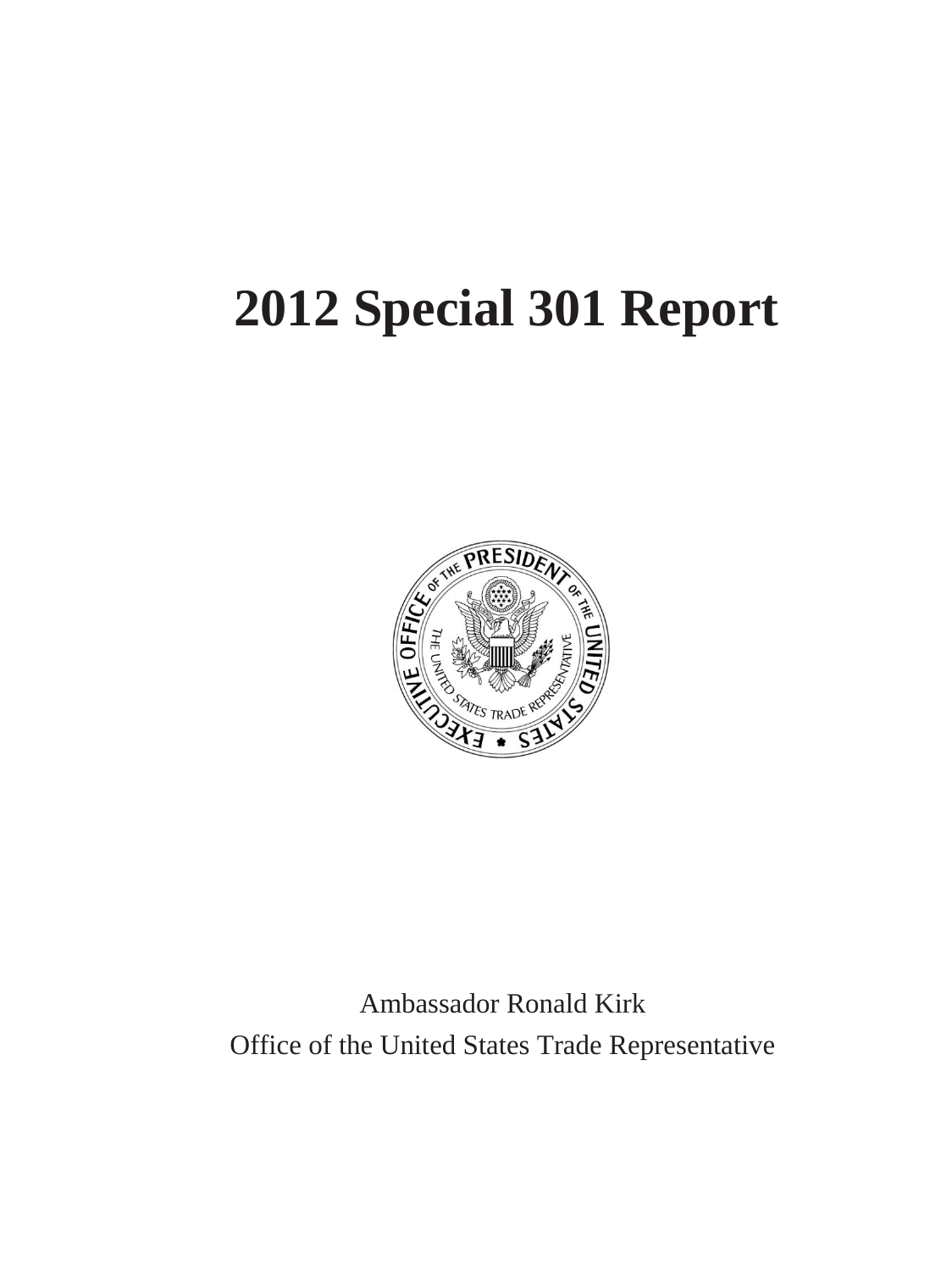## **ACKNOWLEDGEMENTS**

The Office of the United States Trade Representative (USTR) is responsible for the preparation of this report. U.S. Trade Representative Ron Kirk gratefully acknowledges in particular the contributions of Deputy U.S. Trade Representatives Demetrios Marantis, Michael Punke, and Miriam Sapiro; USTR General Counsel Timothy Reif; Chief of Staff Lisa Garcia; and Assistant USTR for Public/Media Affairs Carol Guthrie, Assistant USTR for Intergovernmental Affairs and Public Engagement Christine Turner, Assistant USTR for Congressional Affairs Mac Campbell, Executive Secretary William Mack, Senior Policy Advisor Holly Smith, Senior Advisor David Roth, Assistant USTR for Intellectual Property and Innovation Stan McCoy, Director for Intellectual Property and Innovation Paula Karol Pinha, and numerous other staff of the Office of Intellectual Property and Innovation, the Office of General Counsel, and other USTR offices. Thanks are extended to partner agencies, including the Departments of Agriculture, Commerce, Health and Human Services, Justice, Labor, Transportation, Treasury, and State, the U.S. Patent and Trademark Office and the U.S. Copyright Office.

In preparing the report, substantial information was solicited from U.S. Embassies around the world and from interested stakeholders. The draft of this report was developed through the Special 301 Subcommittee of the interagency Trade Policy Staff Committee.

April 2012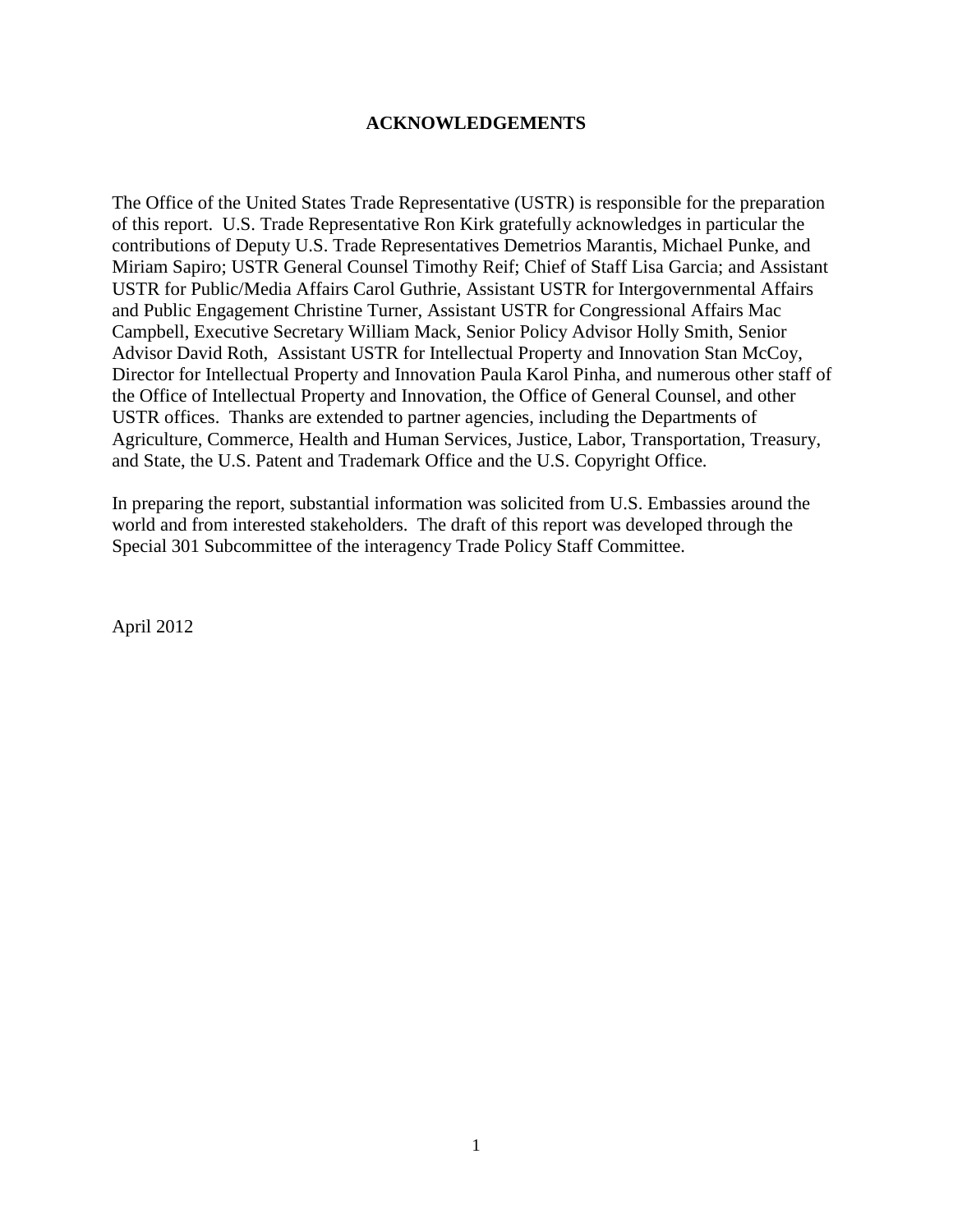# **Table of Contents**

| SECTION I. DEVELOPMENTS IN INTELLECTUAL PROPERTY RIGHTS PROTECTION AND                     |  |
|--------------------------------------------------------------------------------------------|--|
|                                                                                            |  |
|                                                                                            |  |
|                                                                                            |  |
|                                                                                            |  |
|                                                                                            |  |
|                                                                                            |  |
|                                                                                            |  |
|                                                                                            |  |
|                                                                                            |  |
|                                                                                            |  |
|                                                                                            |  |
| Supporting Pharmaceutical and Medical Device Innovation through Improved Market Access  20 |  |
|                                                                                            |  |
|                                                                                            |  |
|                                                                                            |  |
|                                                                                            |  |
|                                                                                            |  |
|                                                                                            |  |
|                                                                                            |  |
|                                                                                            |  |
|                                                                                            |  |
|                                                                                            |  |
|                                                                                            |  |
|                                                                                            |  |
|                                                                                            |  |
|                                                                                            |  |
|                                                                                            |  |
|                                                                                            |  |
|                                                                                            |  |
|                                                                                            |  |
|                                                                                            |  |
|                                                                                            |  |
| Relarus                                                                                    |  |
|                                                                                            |  |
|                                                                                            |  |
|                                                                                            |  |
|                                                                                            |  |
|                                                                                            |  |
|                                                                                            |  |
|                                                                                            |  |
|                                                                                            |  |
|                                                                                            |  |
|                                                                                            |  |
|                                                                                            |  |
|                                                                                            |  |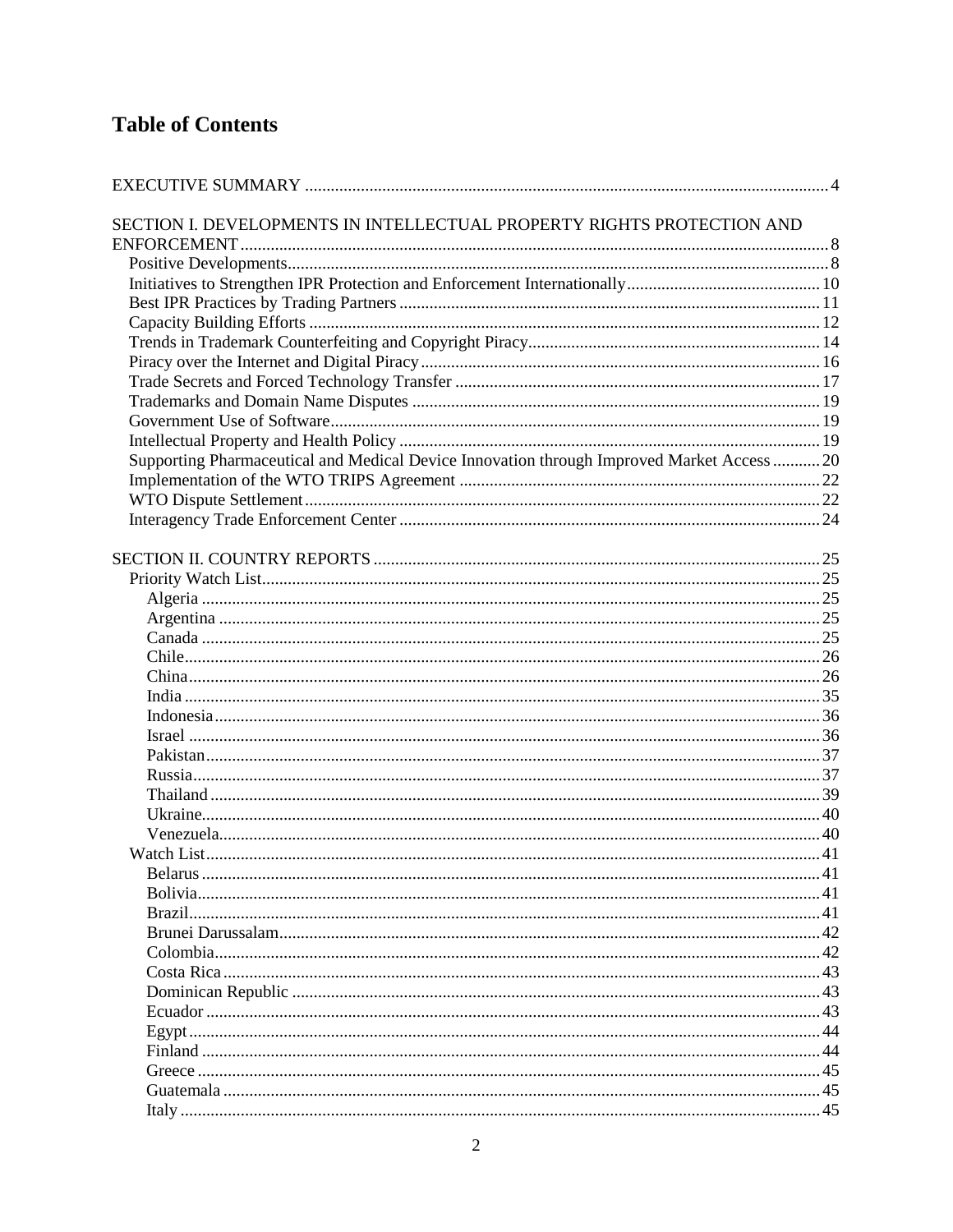| ANNEX 2. THE WIPO PERFORMANCES AND PHONOGRAMS TREATY (WPPT) AND THE |     |
|---------------------------------------------------------------------|-----|
|                                                                     | .53 |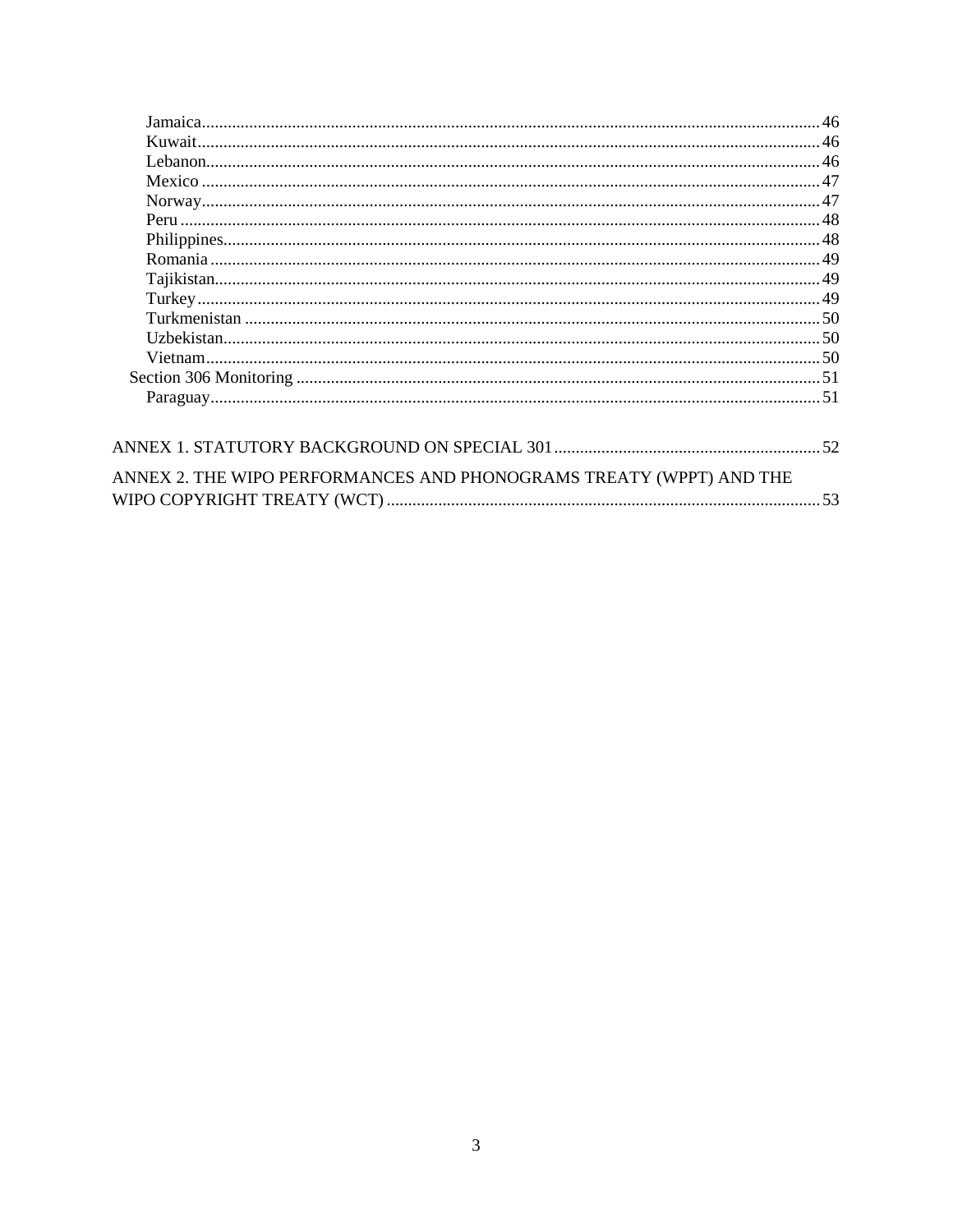# **EXECUTIVE SUMMARY**

<span id="page-4-0"></span>The "Special 301" Report is an annual review of the state of intellectual property rights (IPR) protection and enforcement in trading partners around world, which the Office of the United States Trade Representative (USTR) conducts pursuant to Section 182 of the Trade Act of 1974, as amended by the Omnibus Trade and Competitiveness Act of 1988 and the Uruguay Round Agreements Act (enacted in 1994).

This Report reflects the Administration's resolve to encourage and maintain adequate and effective IPR protection and enforcement worldwide. It identifies a wide range of concerns, including troubling "indigenous innovation" policies that may unfairly disadvantage U.S. rights holders in China, the continuing challenges of copyright piracy over the Internet in countries such as Canada, Italy, and Russia, and other ongoing, systemic IPR enforcement issues presented in many trading partners around the world.

USTR looks forward to working closely with the governments of the trading partners that are identified in this year's Special 301 Report, to address both emerging and continuing concerns, and to continue to build on the positive results that many of these governments have achieved.

## **Public Engagement**

USTR continued its enhanced approach to public engagement activities in this year's Special 301 process. These activities are designed to help facilitate sound, well-balanced assessments of IPR protection and enforcement efforts of particular trading partners, and to help ensure that Special 301 decisions are based on a robust understanding of the complicated IPR issues that various trading partners may encounter.

USTR requested written submissions from the public through a notice published in the *Federal Register* on December 28, 2011. This year's notice yielded 42 comments from interested parties. USTR also received submissions from 18 trading partners. The submissions that USTR received were made available to the public online at [www.regulations.gov,](http://www.regulations.gov/) docket number USTR-2011- 0021. In addition, on February 23, 2012, USTR conducted a public hearing that allowed interested persons to testify before the interagency Special 301 subcommittee about issues relevant to the review. The hearing featured testimony from 12 witnesses, including representatives of foreign governments, industry, and non-governmental organizations. A transcript of the hearing is available at [www.ustr.gov.](http://www.ustr.gov/)

# **Country Placement**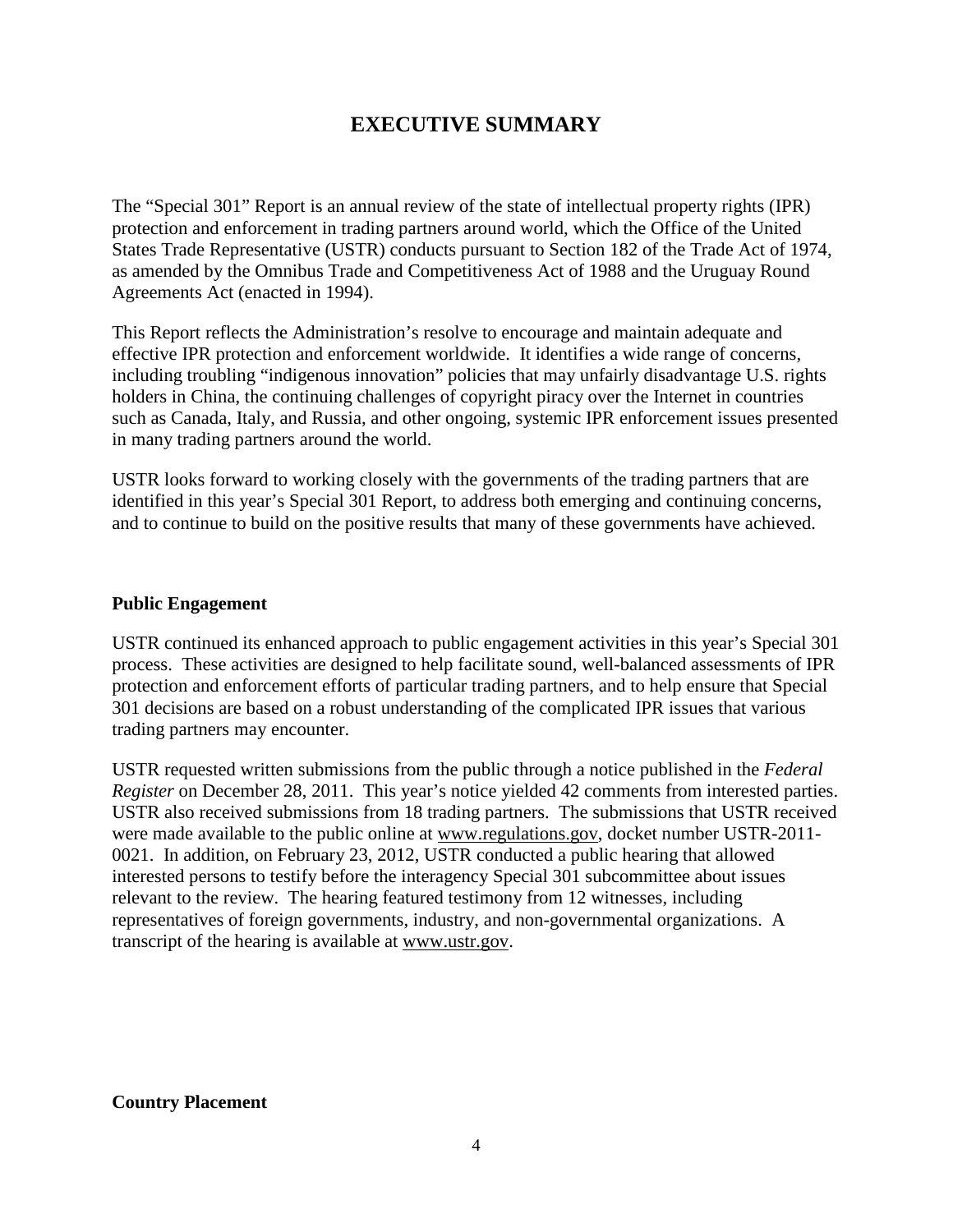The Special 301 designations and actions announced in this Report are the result of deliberations among all relevant agencies within the U.S. Government, informed by extensive consultation with affected stakeholders, foreign governments, the U.S. Congress, and other interested parties.

USTR, together with the Special 301 subcommittee of the Trade Policy Staff Committee, works to make a well-balanced assessment of U.S. trading partners' IPR protection and enforcement, as well as related market access issues, in accordance with the statutory criteria set out by Congress (see Annex 1).

This assessment is necessarily conducted on a case-by-case basis, taking into account diverse factors such as a trading partner's level of development, its international obligations and commitments, the concerns of rights holders and other interested parties, and the trade and investment policies of the United States. It is informed by the various cross-cutting issues and trends identified below in *Section I – Developments in Intellectual Property Rights Protection and Enforcement.* Each assessment is based upon the specific facts and circumstances that shape IPR protection and enforcement regimes in a particular trading partner.

In the year ahead, USTR will continue to interact closely with the governments of the trading partners that are discussed in this Report. In preparation for and in the course of those interactions, USTR will:

- engage with U.S. stakeholders, the U.S. Congress, and other interested parties to ensure that the U.S. Government position is well-informed by the full range of views on the pertinent issues;
- conduct extensive discussions with individual trading partners regarding their respective IPR regimes;
- encourage those trading partners to engage fully, and with the greatest degree of transparency, with the range of stakeholders on IPR matters; and
- identify, where possible, ways in which the United States can be of assistance.

USTR will conduct these discussions in a manner that both advances the policy goals of the United States and respects the importance of meaningful policy dialogue with U.S. trading partners.

Additionally, USTR works closely with other U.S. Government agencies to ensure consistency of U.S. trade policy objectives with other Administration policies. For example, as described in Section I of this Report, USTR has convened a new subcommittee of the interagency Trade Policy Staff Committee, called the "Trade Enhancing Access to Medicines" (TEAM), to investigate how to best deploy the tools of trade policy to further the Administration's objective of promoting trade in, reducing obstacles to, and enhancing access to both innovative and generic medicines.

# **2012 Special 301 List**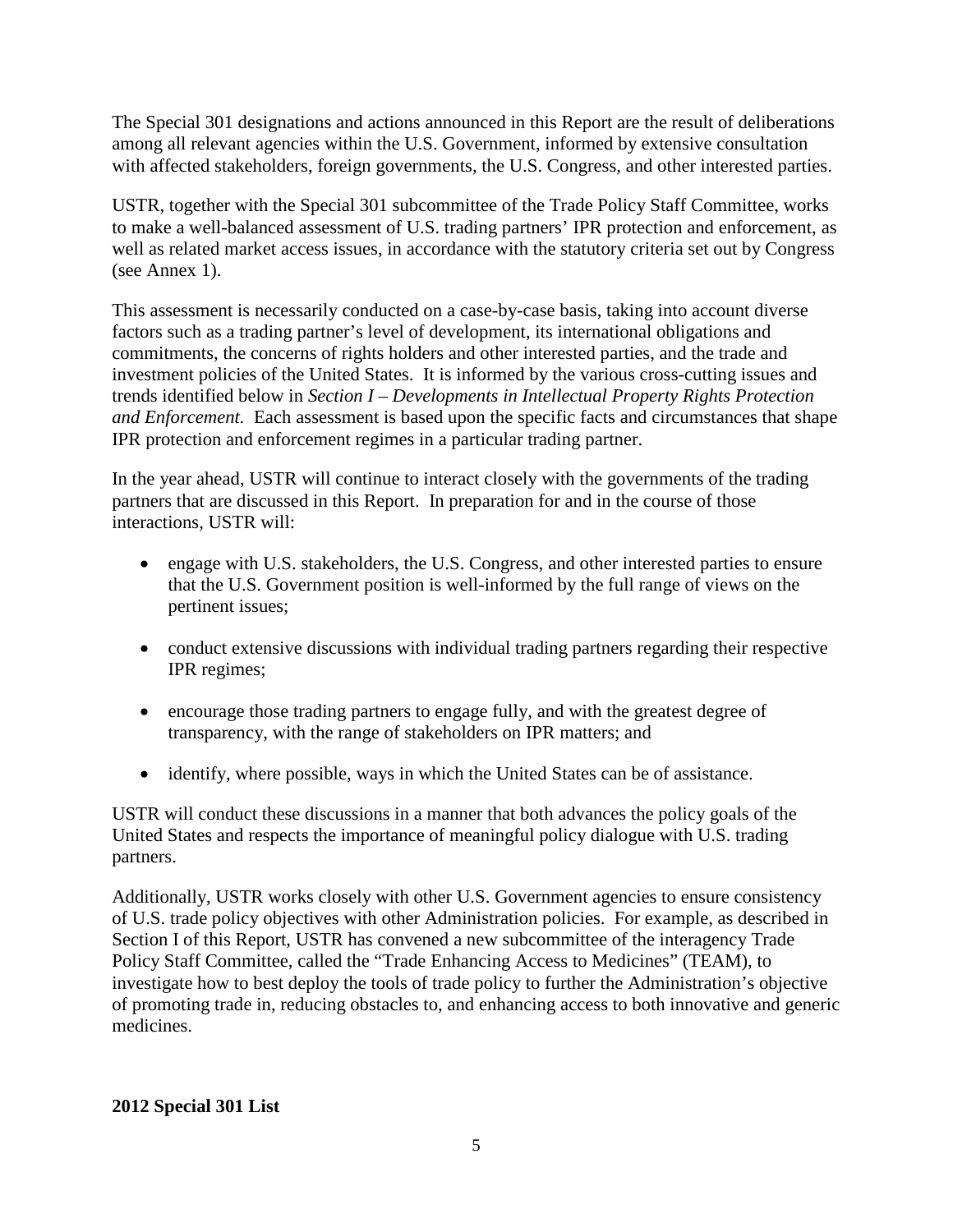The 2012 Special 301 review process examined IPR protection and enforcement in 77 trading partners. Following extensive research and analysis, USTR has listed the 40 trading partners below as follows:

Priority Watch List: Algeria, Argentina, Canada, Chile, China, India, Indonesia, Israel, Pakistan, Russia, Thailand, Ukraine, Venezuela.

Watch List:Belarus, Bolivia, Brazil, Brunei Darussalam, Colombia, Costa Rica, Dominican Republic, Ecuador, Egypt, Finland, Greece, Guatemala, Italy, Jamaica, Kuwait, Lebanon, Mexico, Norway, Peru, Philippines, Romania, Tajikistan, Turkey, Turkmenistan, Uzbekistan, Vietnam.

Section 306 Monitoring:Paraguay.

# **Out-of-Cycle Reviews**

An Out-of-Cycle Review (OCR) is a tool that USTR uses to encourage progress on IPR issues of concern. It provides an opportunity for heightened engagement with trading partners to address and remedy such issues. Successful resolution of specific IPR issues of concern can lead to a change in a trading partner's status on a Special 301 list outside of the typical time frame for the annual Special 301 Report. USTR may conduct OCRs in consultation with a trading partner as circumstances warrant.

# **Out-of-Cycle Review of Notorious Markets**

In 2010, USTR began publishing the Notorious Markets List as an OCR separately from the annual Special 301 Report. The Notorious Markets List identifies selected markets, including ones on the Internet, that are reportedly engaged in piracy and counterfeiting, according to information submitted to the USTR in response to a request for comments. USTR requested such comments on September 22, 2011, and published the 2011 OCR of Notorious Markets on December 20, 2011.

USTR plans to conduct an OCR on notorious markets in the fall of 2012.

# **Format of the Special 301 Report**

The Special 301 Report is divided into the following two main sections and two Annexes:

• **Section I: Developments in Intellectual Property Rights Protection and Enforcement** discusses broad global trends and issues in IPR protection and enforcement that USTR works to address on a daily basis.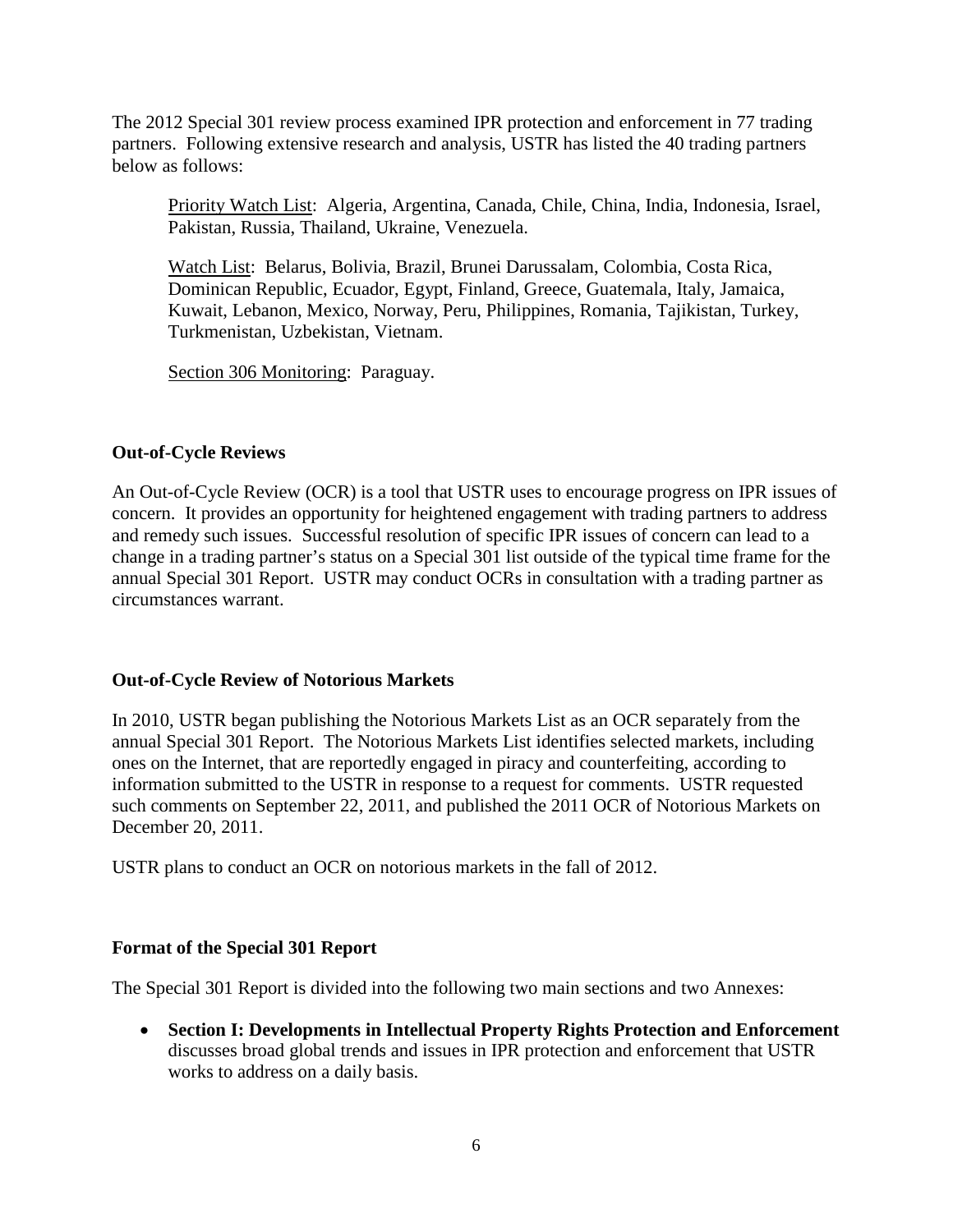- **Section II: Country Reports** includes descriptions of issues of concern with respect to particular trading partners.
- **Annex 1** describes the statutory background of the Special 301 Report.
- **Annex 2** provides information about parties to the World Intellectual Property Organization (WIPO) Performances and Phonograms Treaty (WPPT) and the WIPO Copyright Treaty (WCT) (collectively, the WIPO Internet Treaties).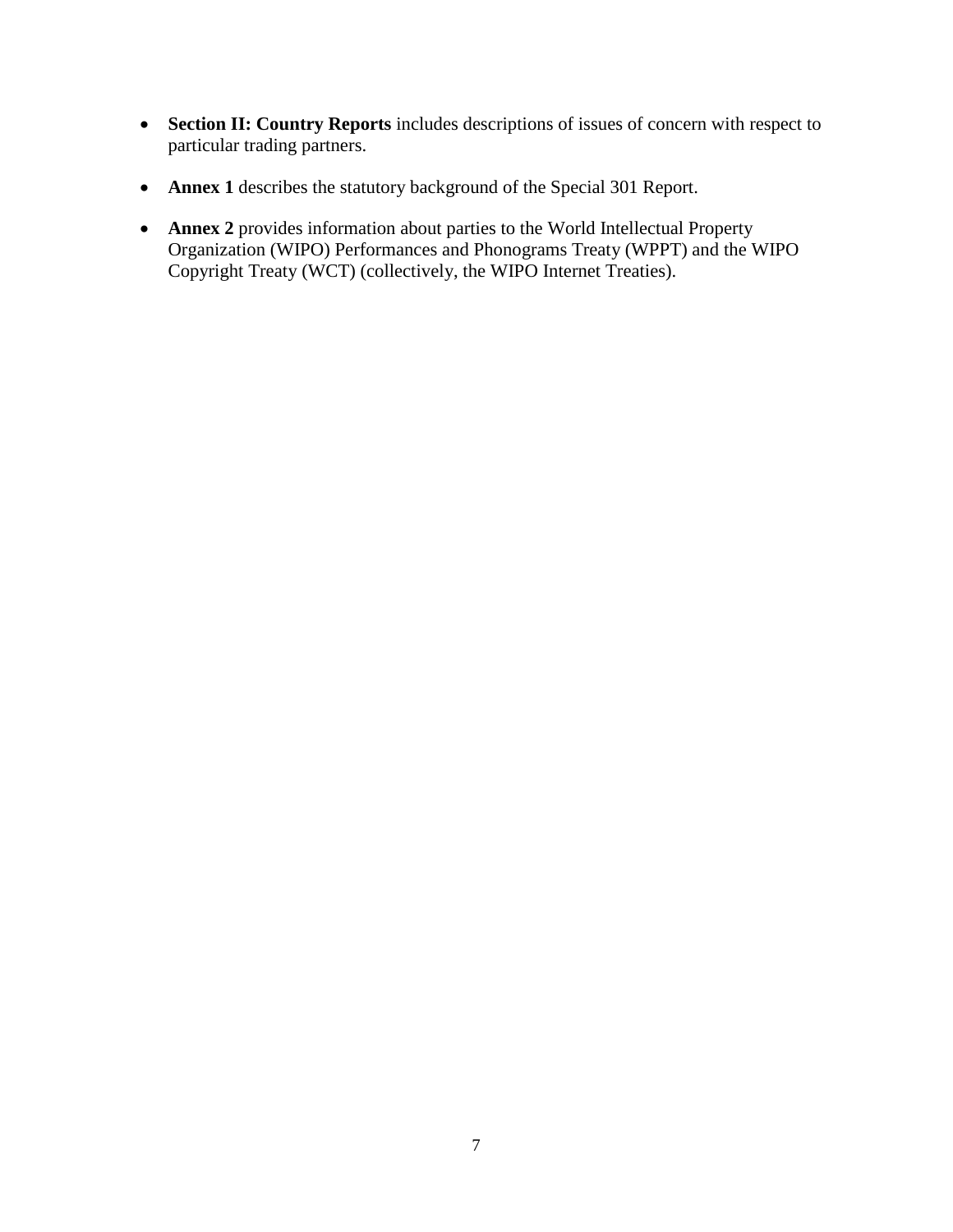# <span id="page-8-0"></span>**SECTION I. DEVELOPMENTS IN INTELLECTUAL PROPERTY RIGHTS PROTECTION AND ENFORCEMENT**

An important part of the mission of the United States Trade Representative (USTR) is to support and implement the Administration's commitment to aggressively protect American intellectual property overseas. Infringement of intellectual property rights (IPR) causes significant financial losses for rights holders and legitimate businesses around the world. It undermines key U.S. comparative advantages in innovation and creativity, to the detriment of American businesses and workers. In its most pernicious forms, it endangers the public. Some counterfeit products, such as automobile parts and medicines, pose significant risks to consumer health and safety. In addition, trade in counterfeit and pirated products often fuels cross-border organized criminal networks and hinders the sustainable economic development of many countries.

Because fostering innovation and creativity is essential to our prosperity, competitiveness, and the support of an estimated 40 million U.S. jobs that directly or indirectly rely on IPR-intensive industries, USTR works to protect American inventiveness and creativity with all the tools of U.S. trade policy, including this Report.

## <span id="page-8-1"></span>**Positive Developments**

The United States welcomes the following important steps by our trading partners in 2011 and early 2012:

- **Malaysia** –Malaysia passed copyright amendments that significantly strengthen its protection of copyrights and its enforcement against piracy. These amendments include provisions on: preventing the circumvention of technological protection measures; establishing a mechanism for cooperation by Internet service providers (ISPs) against piracy over the Internet; and prohibiting the unauthorized camcording of motion pictures in theaters. Malaysia also established mechanisms to facilitate rights holder assistance in IPR enforcement efforts. Further, in 2011, Malaysia promulgated regulations designed to provide protection against the unfair commercial use, as well as unauthorized disclosure, of test or other data generated to obtain marketing approval of pharmaceutical products. Nevertheless, concerns remain, including concerns regarding the implementation of Malaysia's pharmaceutical data protection regulations, and regarding border enforcement, in particular with respect to transshipment. However, in recognition of Malaysia's recent improved efforts with respect to IPR protection and enforcement, the United States has removed Malaysia from the Watch List. The United States will continue to work closely with Malaysia to ensure that progress is sustained and to address our remaining areas of concern, including through the Trans-Pacific Partnership negotiations.
- **Spain** In recognition of Spain's recent efforts with respect to IPR protection and enforcement, the United States has removed Spain from the Watch List. The United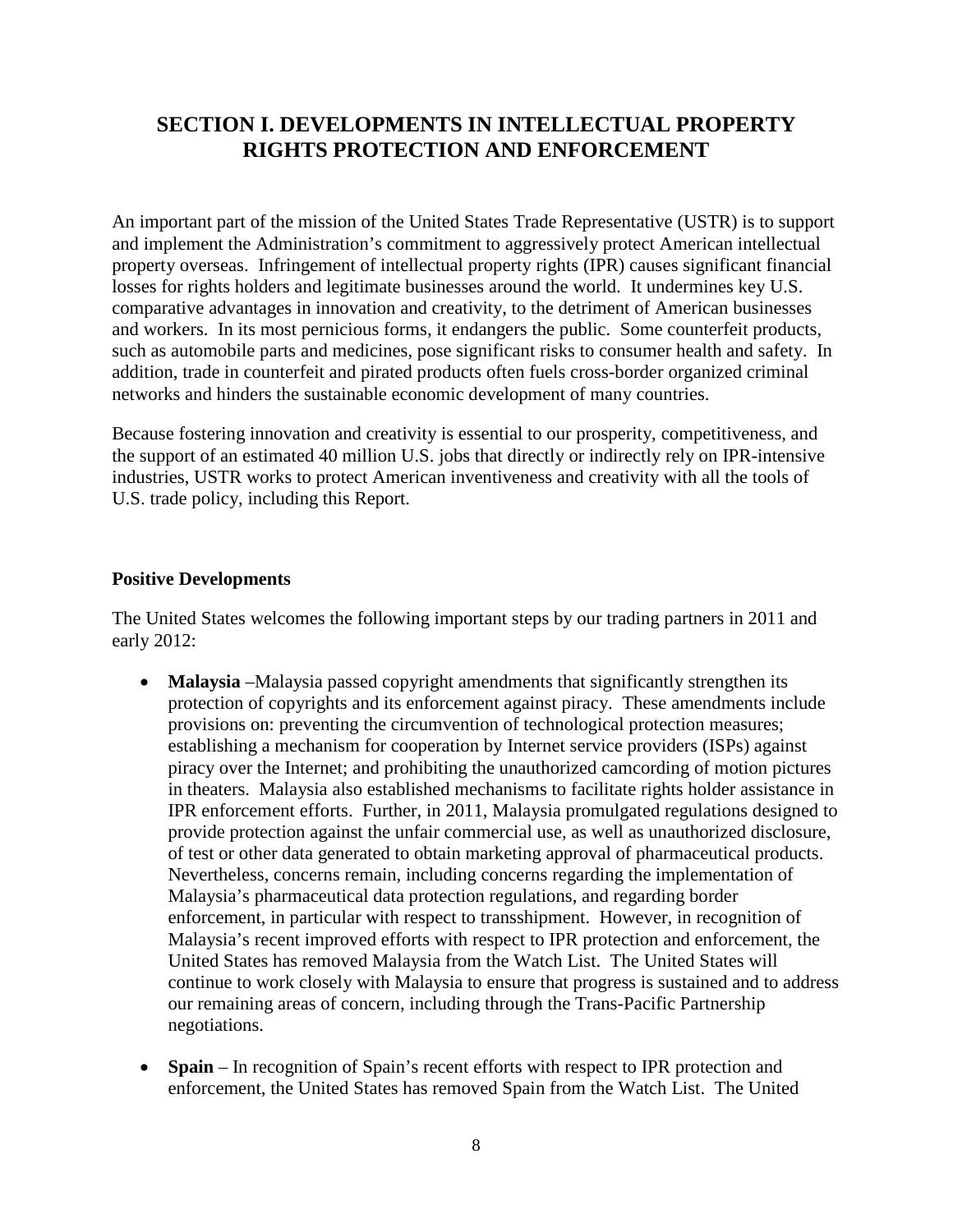States applauds Spain's adoption of regulations implementing the "Ley Sinde," a law to combat copyright piracy over the Internet. The United States will monitor the implementation of these measures and their overall effectiveness in addressing online piracy. The United States continues to have serious concerns with respect to criminal IPR enforcement, particularly the 2006 Prosecutor General Circular that appears to decriminalize peer-to-peer file sharing of infringing materials, and urges Spain to take steps to remedy this significant problem. The United States will work with Spain to address these and other issues.

- **Israel** Israel enacted a law protecting against the unfair commercial use, as well as unauthorized disclosure, of test or other data generated to obtain marketing approval of pharmaceutical products.
- **Philippines** The Philippines promulgated long-awaited specialized IPR procedural rules, which are designed to improve judicial efficiency in IPR cases.
- **Russia**  Russia enacted a law to establish a specialized IPR court by February 2013 and appropriately amended its Criminal Code to revise criminal thresholds for copyright piracy. In addition, the United States recognizes progress in connection with criminal proceedings against interfilm.ru, an infringing website in Russia, and the civil findings against vKontakte, Russia's largest social networking site, for copyright infringement. Russian law enforcement authorities led several significant actions against pirated optical disc distributors, including a seizure of two million optical discs – the largest known such seizure in Russia. As part of the 2011 Out-of-Cycle Review (OCR) of Notorious Markets, USTR removed the Savelovskiy Market from the Notorious Markets List as a result of the Savelovskiy Market's adoption and implementation of an action plan to stop the distribution of infringing goods.
- **China**  China has established a State Council-level leadership structure, headed by Vice Premier Wang Qishan, to lead and coordinate IPR enforcement across China. This leadership structure, which China established under the 2010-2011 Special IPR Campaign, and which China has now made into a permanent structure, is meant to enhance China's ability to address IPR infringement. In addition, China's leadership committed to increased political accountability, as the performance of provincial level officials will be measured based on enforcement of IPR in their regions.
- **Korea and Colombia**  On March 15, 2012, the United States-Korea Free Trade Agreement entered into force. On May 15, 2012, the United States-Colombia Trade Promotion Agreement will enter into force. Both Agreements include strong standards for the protection and enforcement of IPR.

The United States will continue to work with its trading partners to further enhance IPR protection and enforcement during the coming year.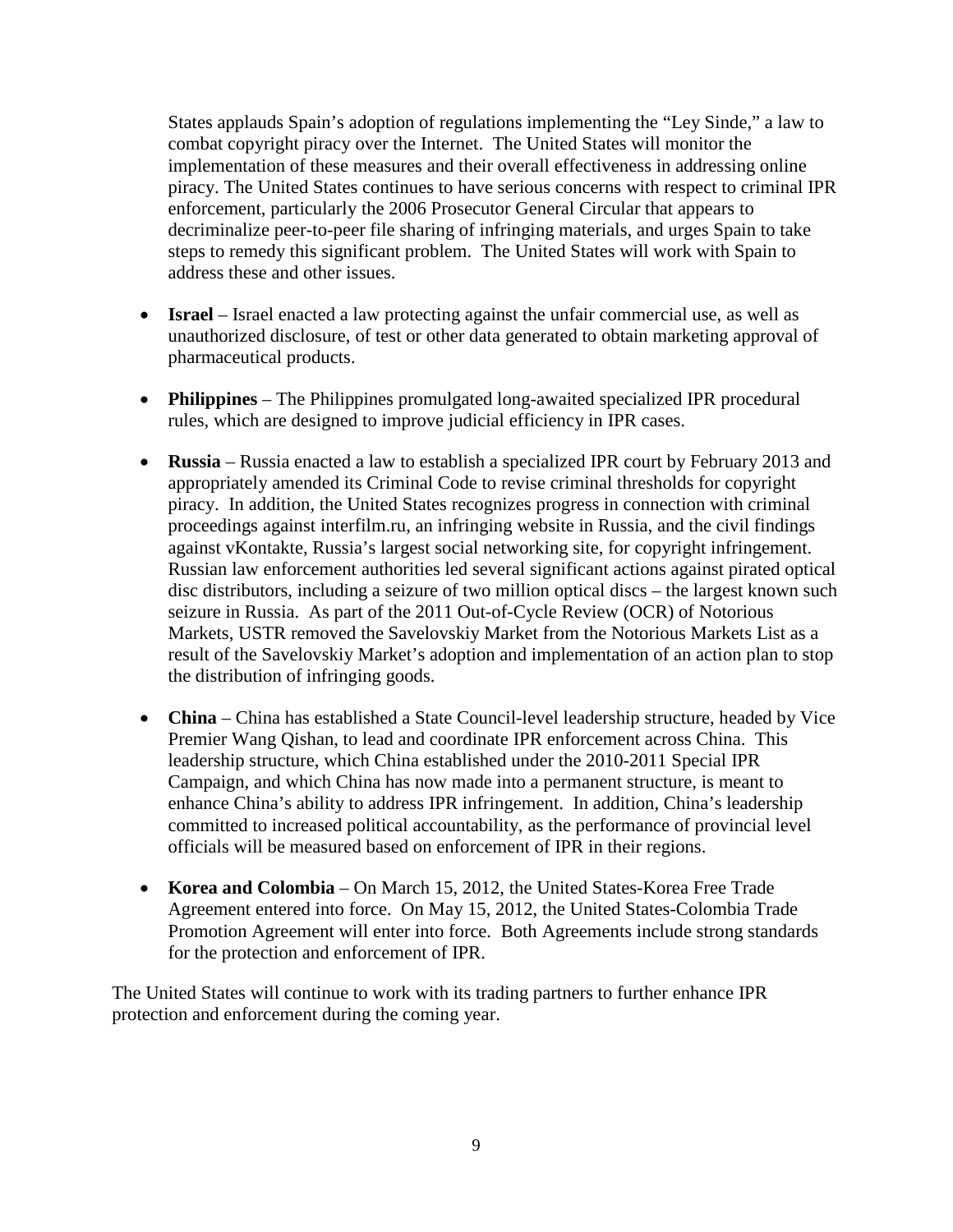# <span id="page-10-0"></span>**Initiatives to Strengthen IPR Protection and Enforcement Internationally**

The United States has worked to promote adequate and effective protection and enforcement of IPR through a variety of mechanisms, including the following:

- **Trans-Pacific Partnership:** The Trans-Pacific Partnership is a key initiative through which the United States seeks to advance the multi-faceted U.S. trade and investment interests in the Asia-Pacific region by negotiating an ambitious, 21st-century regional trade agreement along with Australia, Brunei Darussalam, Chile, Malaysia, New Zealand, Peru, Singapore, and Vietnam. The Trans-Pacific Partnership negotiations have begun with this initial group of like-minded countries with the goal of creating a platform for integration across the region. The Trans-Pacific Partnership will include strong standards for the protection and enforcement of IPR in the  $21<sup>st</sup>$  Century.
- **Anti-Counterfeiting Trade Agreement (ACTA)**: Australia, Canada, the European Union (EU) and 22 of its Member States, Japan, Korea, Morocco, New Zealand, and Singapore, along with the United States, signed the ACTA, an important new tool to fight trademark counterfeiting and copyright piracy. The ACTA is the first IPR agreement to make clear that it will be implemented in a way that preserves freedom of expression, fair process, and privacy. The Agreement will also contribute to protecting the public against threats posed by unsafe counterfeit goods, such as toothpaste with diethylene glycol and auto parts of unknown quality. A number of signatories are now undertaking the necessary domestic processes in order to deposit instruments of acceptance. The United States looks forward to the remaining original negotiating parties signing the ACTA as well.
- **World Trade Organization (WTO)**: The multilateral structure of WTO agreements provides opportunities for USTR to lead engagement with trading partners on IPR issues in several contexts, including through accession negotiations for prospective Members, the Council for Trade-Related Aspects of Intellectual Property Rights (TRIPS Council), and WTO's Dispute Settlement Body.
- **Bilateral and Regional Initiatives**: The United States works with many trading partners to strengthen IPR protection and enforcement through the provisions of bilateral and regional agreements, including free trade agreements (FTAs). In addition, Trade and Investment Framework Agreements (TIFAs) between the United States and numerous trading partners around the world have facilitated discussions on enhancing IPR protection and enforcement.
- **Trade Preference Program Reviews**: USTR reviews IPR practices in connection with the implementation of trade preference programs, such as the Generalized System of Preferences (GSP) program, and regional programs including the Caribbean Basin Economic Recovery Act. USTR will continue to review IPR practices in Russia, Lebanon, and Uzbekistan under ongoing GSP reviews. In December 2011, USTR received new country practice petitions related to IPR in Ukraine and Indonesia.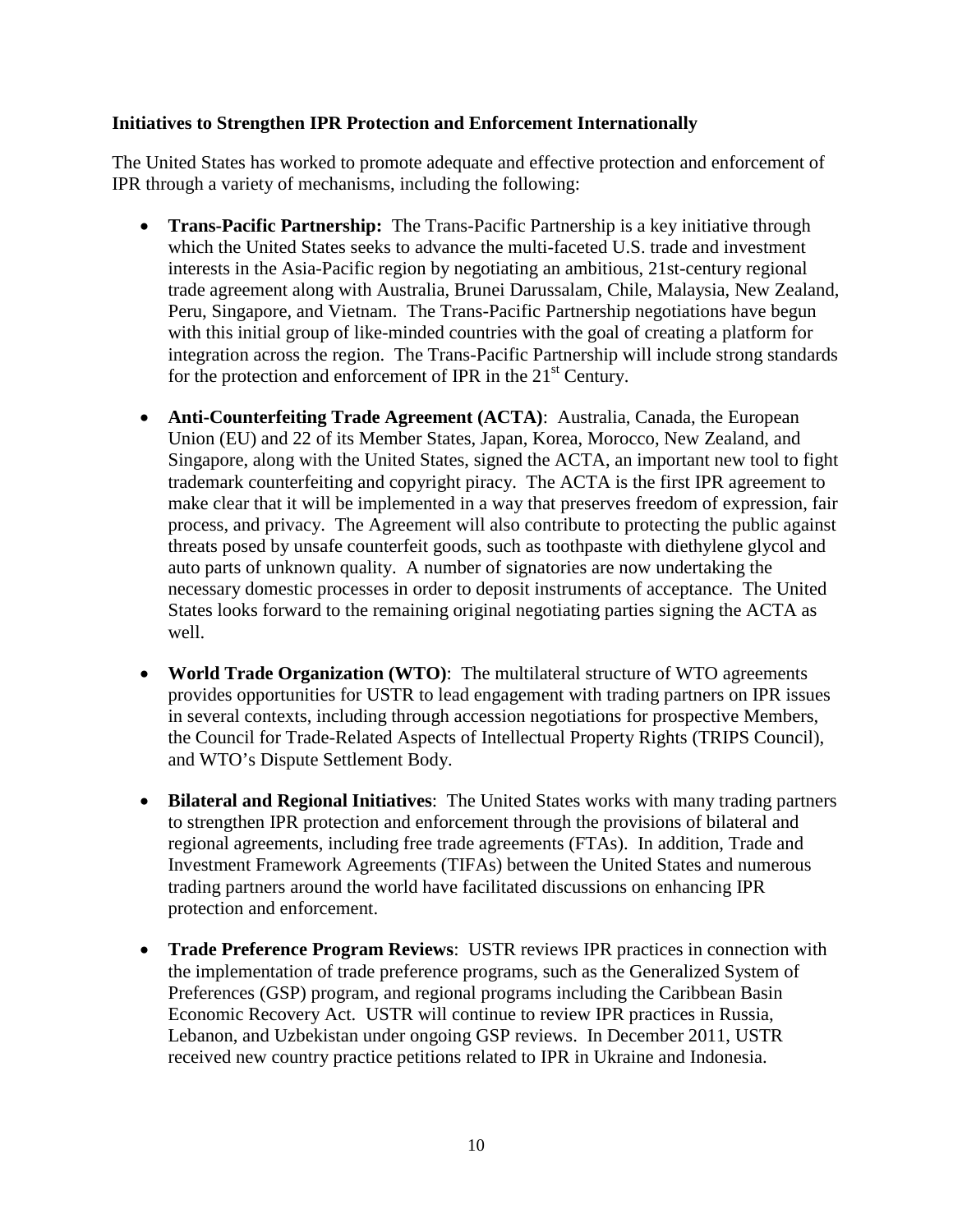• **Expanded International Cooperation**: USTR, in coordination with other agencies, looks forward to continuing engagement with trading partners in bilateral, regional, and multilateral fora to improve the global IPR environment. In addition to the work described above, the United States anticipates engaging with its trading partners in traderelated initiatives such as the U.S.-EU Summit, and in the Asia Pacific Economic Cooperation (APEC) forum, the Organization for Economic Cooperation and Development (OECD), and other multilateral and regional fora. As an example of an outcome of such engagement, in November 2011, APEC Ministers endorsed the *APEC Effective Practices for Addressing Unauthorized Camcording*, which will assist APEC economies to implement public awareness efforts, engage in cooperation with the private sector on capacity building, and adopt effective legal frameworks to address the challenges of unauthorized camcording in cinemas.

# <span id="page-11-0"></span>**Best IPR Practices by Trading Partners**

USTR is highlighting certain best practices by trading partners in the area of IPR protection and enforcement:

- In the 2011 Special 301 Report, USTR invited trading partners appearing on the Special 301 Priority Watch List or Watch List to work with the United States to develop mutually agreed-upon action plans, designed to lead to that trading partner's removal from the relevant list. Based on that initiative, USTR is working with several trading partners to develop action plans that would be designed to resolve the issues discussed in the Special 301 Report. USTR looks forward to continuing to work with these trading partners to finalize and implement these action plans.
- Stakeholders report that where foreign governments are open and transparent in bringing about legislative or regulatory change, and where such governments ensure that there is open dialogue between government officials and affected parties, it is easier for those stakeholders to comply with legislative or regulatory changes. For example, the United States commends the Czech Republic's continued efforts to inform stakeholders, as well as the United States Government, about recent developments in the protection and enforcement of IPR.
- Cooperation between different government agencies is another example of a best practice. For example, the United States notes positive reports regarding Russia's efforts to combat counterfeit medicines through a Memorandum of Understanding between the Ministry of Health and the Federal Service for Intellectual Property.
- Stakeholders have commended Hong Kong Customs officials for their effective enforcement against IPR infringement in marketplaces. Enforcement officials took a wide ranging set of actions that led to significant advances in limiting the availability of pirated and counterfeit products in Hong Kong marketplaces.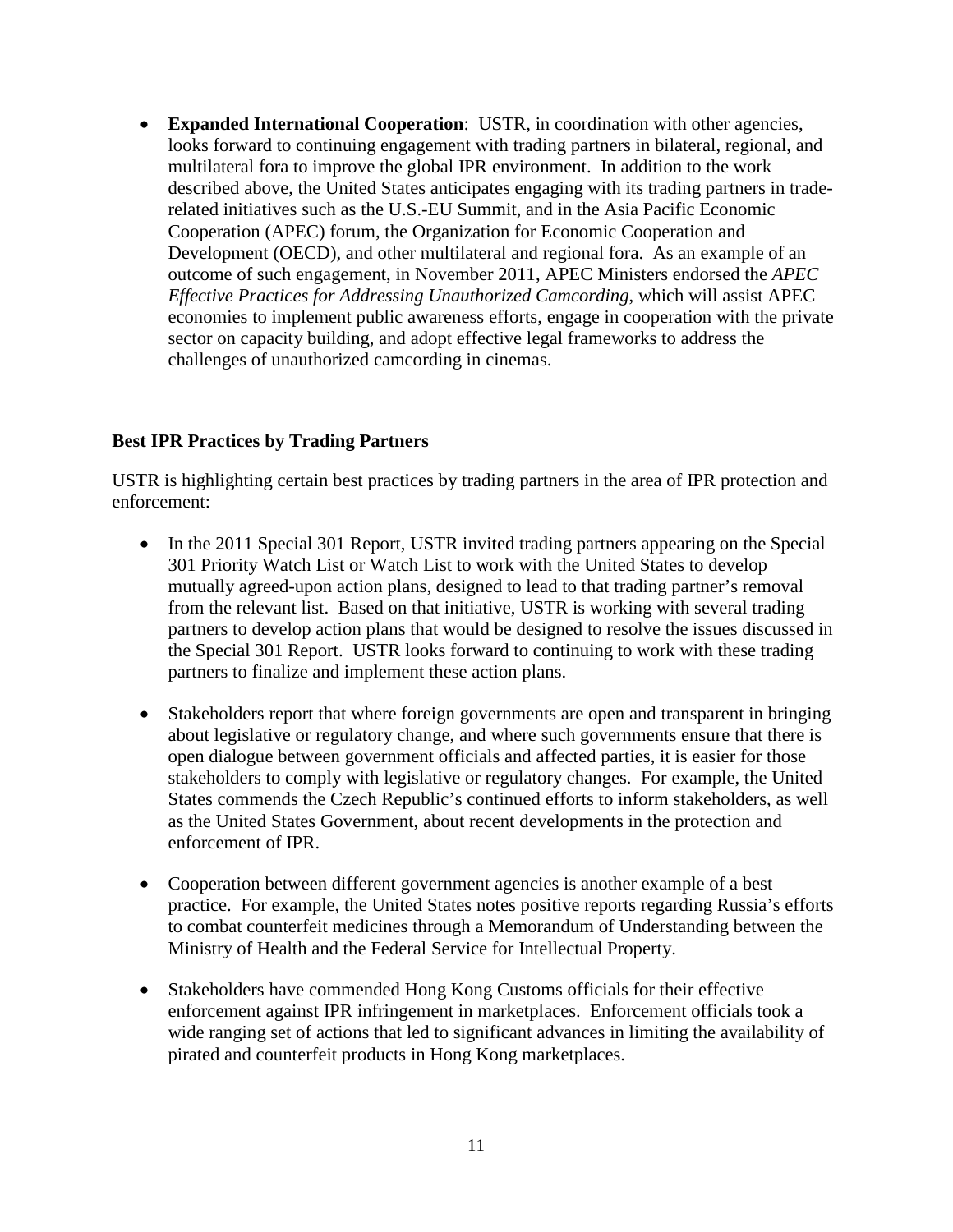- Several trading partners have participated or supported participation in innovative mechanisms that enable government and private sector rights holders to voluntarily donate or license IPR on mutually-agreed terms and conditions. In these arrangements, parties use existing IPR to advance innovation and public policy goals. The United States was the first in the world to share patents with the Medicines Patent Pool, an independent foundation hosted by the World Health Organization, and hopes that additional public and private patent holders will explore voluntary licenses with the Medicines Patent Pool as one of many innovative ways to help improve the availability of medicines in developing countries. The patents that the United States shared were related to protease inhibitor HIV medicines, primarily used to treat drug-resistant HIV infection. In addition, the United States, Brazil and South Africa are providers in the WIPO Re:Search Consortium, a voluntary mechanism for making IPR and know-how available on mutually agreed-upon terms and conditions to the global health research community, in order to find cures or treatments for neglected tropical diseases, and for malaria and tuberculosis; other countries have joined as supporters.
- Finally, a significant best practice is the active participation of government officials in capacity building efforts and in training. As further explained below, the United States strongly encourages foreign governments to make training opportunities available to their officials, and it actively engages with its trading partners in capacity building efforts both in the United States and abroad.

# <span id="page-12-0"></span>**Capacity Building Efforts**

In addition to identifying concerns, this Report also highlights opportunities for the U.S. Government to work closely with trading partners to address those concerns. The U.S. Government collaborates with various trading partners on IPR-related training and capacity building around the world. Both domestically and abroad, bilaterally, and in regional groupings, the U.S. Government remains engaged in building stronger, more streamlined, and more effective systems for the protection and enforcement of IPR.

Although many trading partners have enacted IPR legislation, a lack of criminal prosecutions and deterrent sentencing has reduced the effectiveness of IPR enforcement in many regions. These problems result from several factors, including a lack of knowledge of IPR law on the part of judges and enforcement officials, and insufficient enforcement resources. The United States welcomes steps by a number of trading partners to educate their judiciary and enforcement officials on IPR matters. The United States will continue to work collaboratively with trading partners to address these issues.

The U.S. Patent and Trademark Office's (USPTO) Global Intellectual Property Academy (GIPA) offers programs in the United States and around the world to provide education, training and capacity building on IPR protection and enforcement. These programs are offered to patent, trademark, and copyright officials, judges and prosecutors, police and customs officials, foreign policy makers, and U.S. rights holders.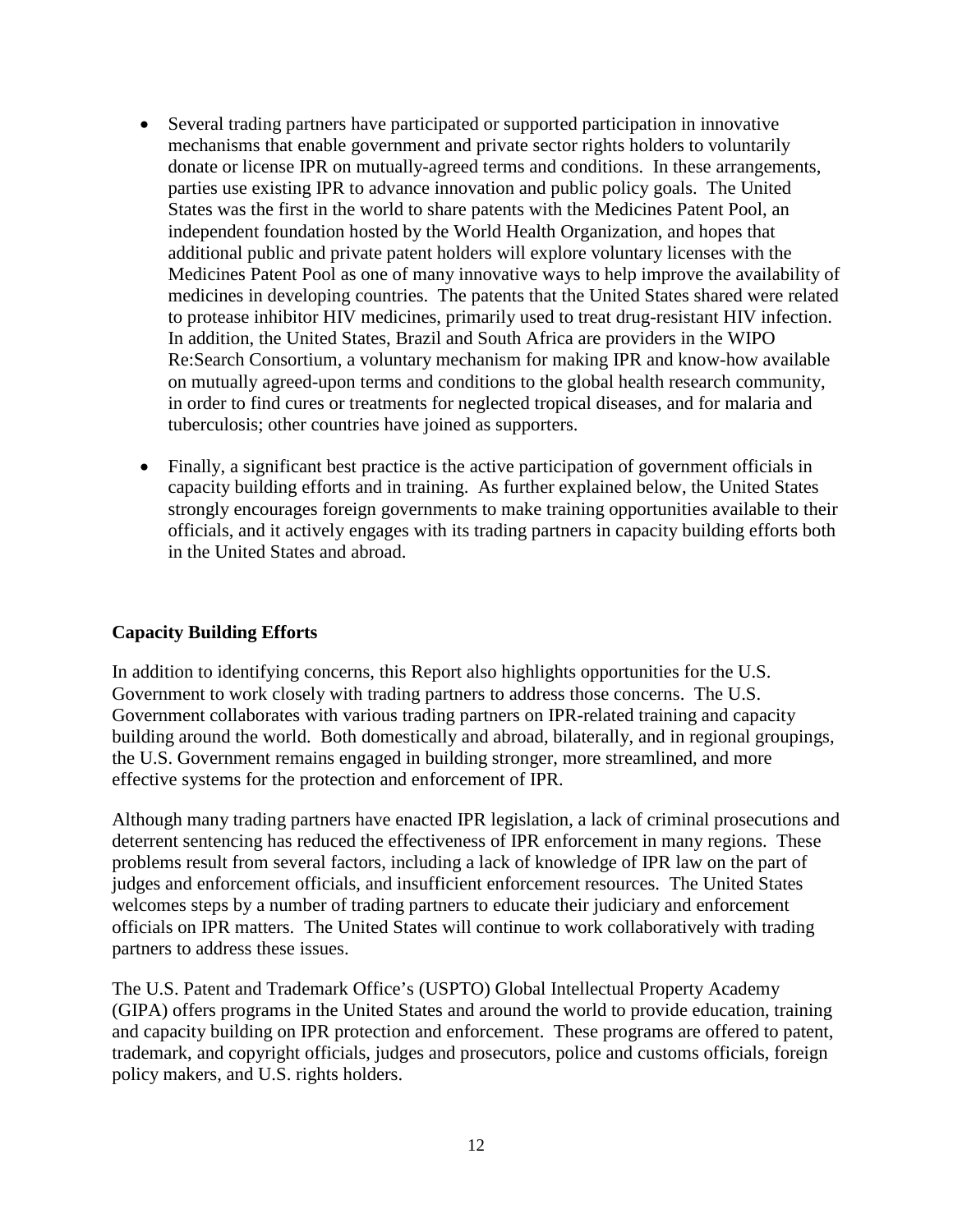Other U.S. Government agencies bring foreign government and private sector representatives to the United States on study tours to meet with IPR professionals and to visit the institutions and businesses responsible for developing, protecting, and promoting IPR in the United States. One such program is the Department of State's International Visitors Leadership Program, which brings groups from around the world to cities across the United States to learn more about IPR and related trade and business issues. In addition, U.S. Government agencies, such as the Department of State and the Copyright Office, conduct conferences and training symposia in Washington, D.C..

Overseas, the U.S. Government is also active in partnering to provide training, technical assistance, capacity building, exchange of best practices, and other collaborative activities to improve IPR protection and enforcement. For example:

- In 2011, GIPA provided training to over 5,300 foreign IP officials from 138 countries, through 149 separate programs. Attendees included IPR policy makers, judges, prosecutors, customs officers, and examiners, and training topics covered the entire spectrum of IPR. Post-training surveys demonstrated that 79 percent of all attendees reported that they had taken some steps to implement positive policy change in their respective organizations.
- In addition, the USPTO's Office of Policy and External Affairs provides capacity building in countries around the world, and has concluded agreements with more than 40 national, regional, and international IPR organizations, such as the Caribbean Community (CARICOM), the Association of Southeast Asian Nations (ASEAN), the African Regional Intellectual Property Organization (ARIPO), the World Intellectual Property Organization (WIPO), the International Union for the Protection of New Varieties of Plants (UPOV), and Interpol, to partner on IPR training activities. These partnerships help ensure that capacity building and training efforts are demand-driven and meet the particular needs of each organization and trading partner.
- The Department of Commerce's International Trade Administration (ITA) collaborates with the private sector to develop programs to heighten the awareness of the dangers of counterfeit products and of the economic value of IPR to national economies. Additionally, ITA develops and shares small business tools to help domestic and foreign businesses understand IPR.
- In 2011, the Department of Homeland Security's (DHS) Bureau of Customs and Border Protection (CBP) conducted regional border training programs that focused on IPR enforcement in Morocco, El Salvador, Thailand and India. Also in 2011, the National IPR Coordination Center, in conjunction with Interpol, conducted training programs in 11 countries, and also conducted three advanced IPR training sessions at the U.S. International Law Enforcement Academies (ILEAs) in Thailand and El Salvador for participants from 22 countries.
- The Department of State provides training funds each year to U.S. Government agencies that provide IPR enforcement training and technical assistance to foreign governments. The agencies that provide such training include the U.S. Department of Justice (DOJ),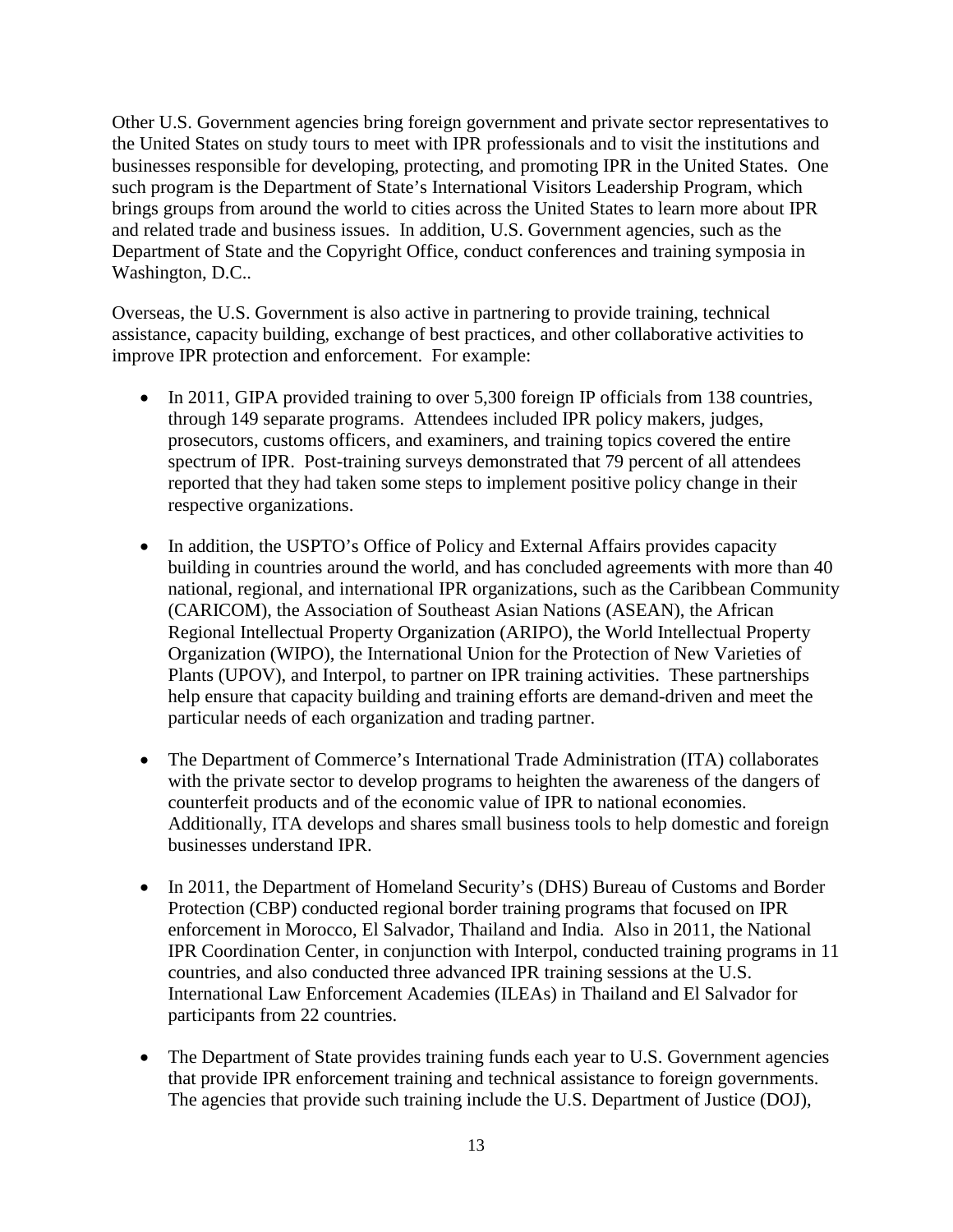USPTO, CBP and Immigration and Customs Enforcement (ICE). In 2011, the Department of State provided funds for 12 training programs for customs, police, and judicial officials from various trading partners including the Brazil, Colombia, India, Mexico, Philippines, Thailand, and Turkey, , as well as regional groups, such as ASEAN, and through regional trainings in East, West, and Central sub-Saharan Africa. The U.S. Government works collaboratively on many of these training programs with the private sector and with various international entities such as WIPO, and with regional organizations, such as the APEC Intellectual Property Experts Group.

- The Department of Commerce's Commercial Law Development Program (CLDP) provides training to foreign lawmakers, regulators, judges, and educators. CLDP currently works with more than 35 governments and has conducted cooperative programs in Central and Eastern Europe, the Commonwealth of Independent States (CIS), the Middle East, Africa, and Asia. For example, CLDP worked with the judiciary in Mali, Bosnia-Herzegovina, and Rwanda to improve the skills necessary to fairly, efficiently, and effectively adjudicate IPR cases. CLDP likewise organized interagency bilateral IPR enforcement programs in Ukraine and Pakistan, as well as on a regional level with Armenia, Georgia, Turkey, Kenya, and the East African Community member states.
- The DOJ's Criminal Division, funded by the Department of State, and in cooperation with other U.S. agencies provided IPR enforcement training to foreign officials. Topics covered in these programs included cooperation between law enforcement agencies, prosecution under economic and organized crime statutes, and the importance of reducing counterfeiting and piracy. Major ongoing initiatives included multiple programs in Mexico and three regional conferences in Africa.

# <span id="page-14-0"></span>**Trends in Trademark Counterfeiting and Copyright Piracy**

The problem of counterfeiting and piracy continues to present local challenges even as it has evolved into a sophisticated global business involving the mass production and far-reaching sales of a vast array of fake goods, including items such as counterfeit medicines, health care products, food and beverages, automobile and airplane parts, toothpaste, shampoos, razors, electronics, batteries, chemicals, sporting goods, motion pictures, and music.

Legitimate producers constantly face illicit competition from trademark counterfeiting and copyright piracy operations that diminish their profits and risk harm to consumers who may purchase fraudulent, potentially dangerous products. Where there is rampant counterfeiting and piracy, governments may lose tax revenue, and may find it more difficult to attract investment. Those engaged in such illegal activity generally pay no taxes or duties, and often disregard basic standards for worker health and safety and product quality and performance. Industry reports trends in counterfeiting and piracy that include:

• Sustained growth in the piracy of copyrighted products in virtually all formats, as well as counterfeiting of trademarked goods. A reason for the rise in these criminal enterprises is that they offer enormous profits and little risk. Such enterprises require little up-front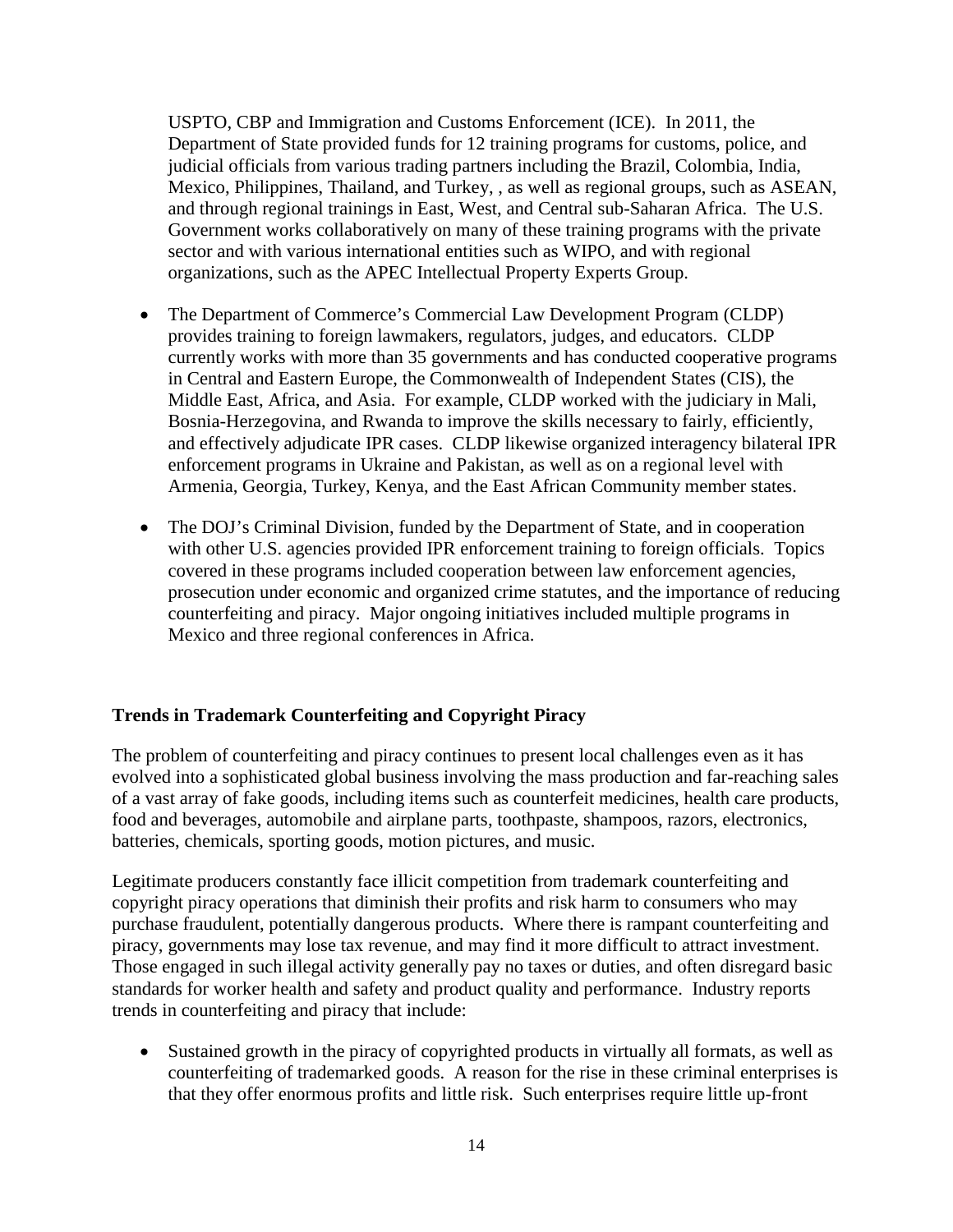capital investment, and even when they are detected and prosecuted, the penalties imposed on them in many countries are very low and therefore offer little or no deterrence against further infringements. Instead, the penalties are viewed merely as a cost of doing business.

- Continued growth in the online sale of pirated and counterfeit hard goods that will soon surpass the volume of such goods sold by street vendors and in other physical markets. Enforcement authorities, unfortunately, face difficulties in responding to this trend. Online advertisements for the sale of illicit physical goods that are delivered through the mail or by hand are found in many places. For example, in China, although the largest Internet-based sales portals have responded to rights holders' complaints of counterfeit and pirated product listings, and even though major online sellers and distributors seem to be making efforts to ensure that the content available on their websites is legal, more than 75 percent of illicit sellers have reportedly re-listed the infringing goods.
- A surge in the use of legitimate courier services to deliver infringing goods, making it more difficult for enforcement officials to detect these goods.
- An increase in the practice of shipping of counterfeit products separately from labels and packaging in order to evade enforcement efforts. For example, infringers in Russia reportedly import unbranded products, package these products with unauthorized packaging materials bearing the rights holders' trademarks, and subsequently export the products to various countries. Infringers in countries such as Paraguay reportedly facilitate these illegal activities by exporting label and packaging components to counterfeit and pirated product assemblers. There are reports of the transit of such labels through other countries as well, including Mexico and China.
- Growing challenges facing rights holders seeking to collect royalties that are legally owed for the public performance of their musical works in certain regions. This is a significant issue in the Caribbean region, including in the Bahamas, Barbados, Jamaica and Trinidad and Tobago. For example, in Trinidad and Tobago, there is ongoing litigation concerning the collection of unpaid performance royalties from cable system operators, a problem which occurs in Jamaica and in the Bahamas as well. In addition, a government owned broadcasting service in Barbados has reportedly refused to pay for a license to broadcast U.S. musical works on its network. Despite a ruling against this broadcasting service by the Barbados Supreme Court in 2007, U.S. composers have been unable to receive royalties because the government has not established a Copyright Tribunal to determine the appropriate compensation. The problem also persists in India and Vietnam, and in China where the public performance of musical works has been subject to a compulsory license since 2001, but no tariff was set until 2009 when it was ultimately set at the lowest rate in world.

Stronger and more effective criminal and border enforcement is required to stop the manufacture, import, export, transit, and distribution of pirated and counterfeit goods. Through bilateral consultations, FTAs, and international organizations, USTR is working to ensure that penalties have deterrent effects, and include significant monetary fines and meaningful sentences of imprisonment. Additionally, important elements of a deterrent enforcement system include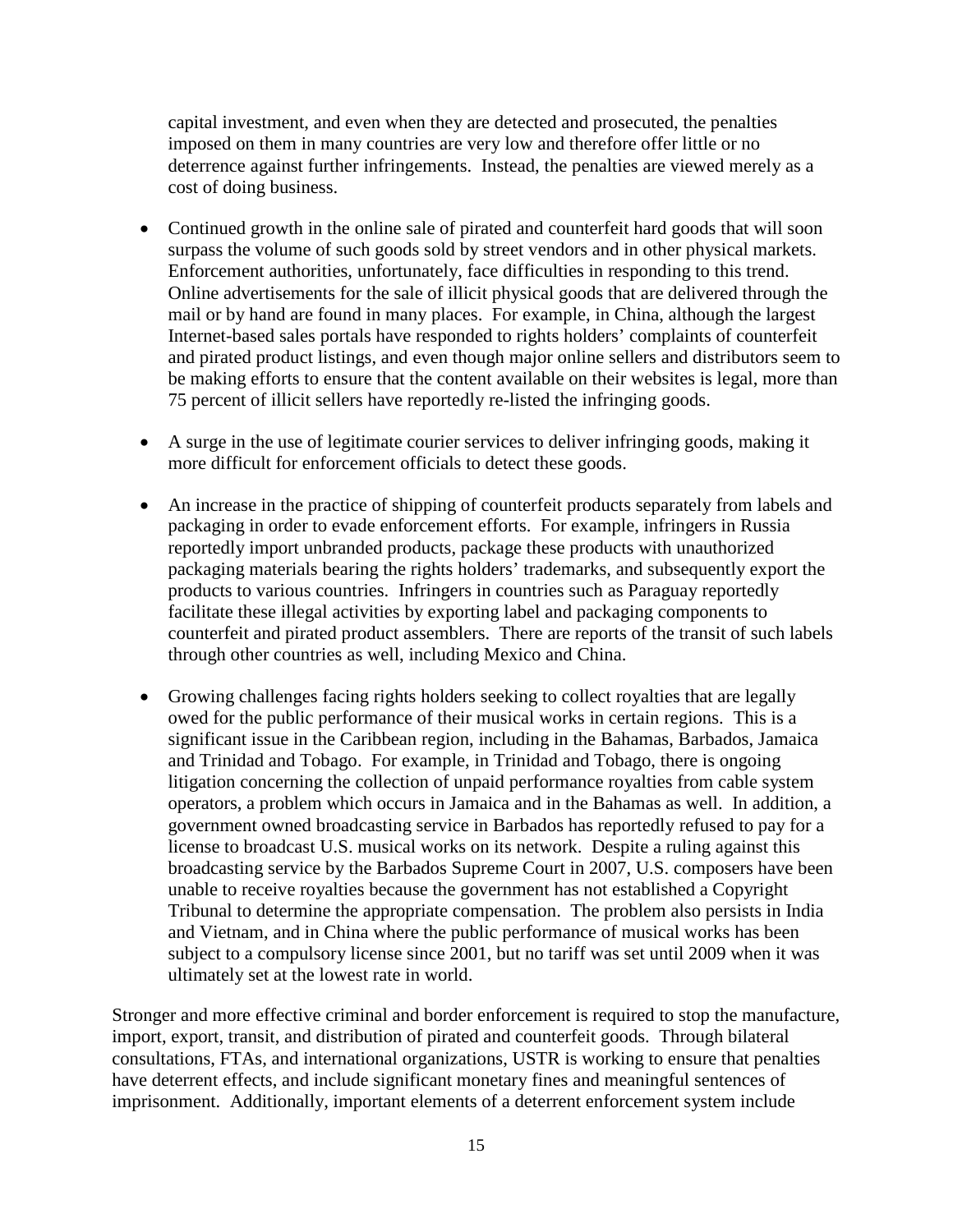requirements that pirated and counterfeit goods, as well as the materials and implements used for their production, are seized and destroyed.

The manufacture and distribution of pharmaceutical products bearing counterfeit trademarks is a growing problem that has important consequences for consumer health and safety. Such trademark counterfeiting is one dimension of the larger problem of substandard medicines. The United States notes its particular concern with the proliferation of the manufacture, sale, and distribution of counterfeit pharmaceuticals in trading partners such as Brazil, China, India, Indonesia, Lebanon, Peru, and Russia. The United States Government, through the United States Agency for International Development (USAID), and other agencies, supports programs in Sub-Saharan Africa and elsewhere that assist trading partners in protecting the public against counterfeit medicines introduced into their markets.

In many cases, bulk active pharmaceutical ingredients (API) that are used to manufacture pharmaceuticals that bear counterfeit trademarks are not made according to good manufacturing practices. Hence, these products may contain sub-standard and potentially hazardous materials. For instance, in China, domestic chemical manufacturers that produce API can avoid regulatory oversight by failing to declare that the bulk chemical is intended for use in pharmaceutical products. This contributes to China being a major source country for APIs used in counterfeit pharmaceutical products. Although China has taken some welcome steps, such as requiring manufacturers to register with the State Food and Drug Administration, more effective regulatory controls are needed.

# <span id="page-16-0"></span>**Piracy over the Internet and Digital Piracy**

The increased availability of broadband Internet connections around the world is generating many benefits, from increased economic activity and new online business models to greater access to and exchange of information. However, this phenomenon has also made the Internet an extremely efficient vehicle for disseminating copyright-infringing products, replacing legitimate markets for rights holders.

Piracy over the Internet is a significant concern in many U.S. trading partners. Unauthorized retransmission of live sports telecasts over the Internet continues to be a growing problem for many trading partners, particularly China, and "linking sites" are exacerbating the problem. In addition, piracy using new technologies is an emerging problem internationally. U.S. copyright industries also report growing problems with piracy using mobile telephones, tablets, flash drives, and other mobile technologies. In some countries, these devices are being pre-loaded with illegal content before they are sold. In addition to piracy of music and films using these new technologies, piracy of ring tones, apps, games, and scanned books also occurs. Recent developments include the creation of "hybrid" websites that offer counterfeit goods in addition to pirated copyrighted works, in an effort to create a "one-stop-shop" for users looking for cheap or free content or goods. The United States will work with its trading partners to combat these growing problems, and urges trading partners to adequately implement the WIPO Internet Treaties, which provide tools necessary for protecting copyrighted works in the digital environment.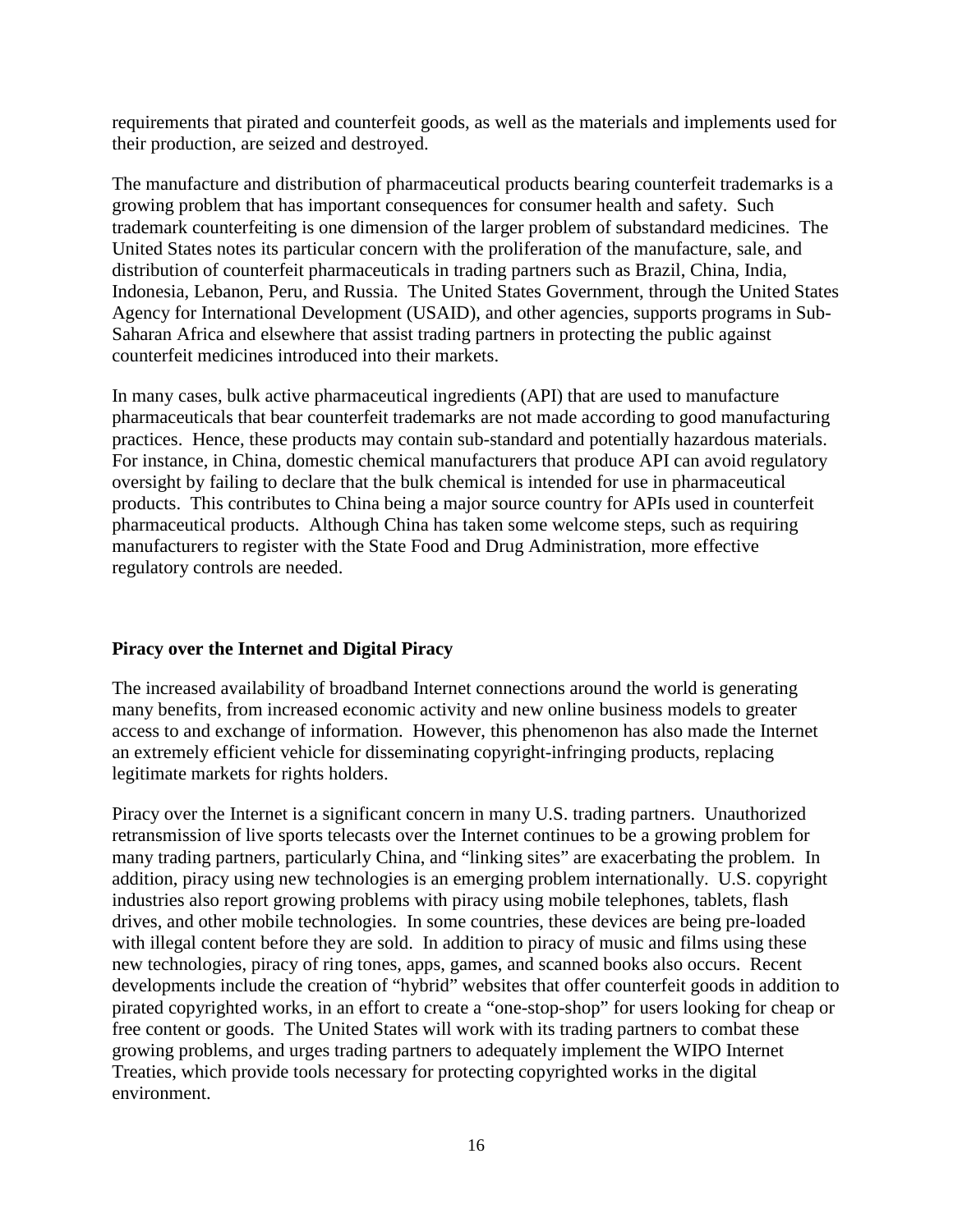To encourage strong action against piracy over the Internet, the United States will seek to work with the following trading partners to strengthen legal regimes and enhance enforcement: Argentina, Belarus, Brazil, Brunei Darussalam, Canada, Chile, China, Colombia, India, Italy, Mexico, Philippines, Romania, Russia, Spain, Switzerland, Thailand, Turkey, Ukraine, Venezuela, and Vietnam. In particular, the United States will encourage trading partners to implement the WIPO Internet Treaties, which will provide, among other things, protection against the circumvention of technological protection measures. Regarding Switzerland in particular, the United States has serious concerns regarding the inability of rights holders to secure legal redress involving copyright piracy over the Internet. The United States strongly encourages Switzerland to combat online piracy vigorously and to ensure that rights holders can protect their rights on the Internet. The United States also encourages trading partners to adopt appropriate measures where needed with respect to the unauthorized camcording of motion pictures in theaters. Material that is recorded in this manner is often distributed without authorization over the Internet. In addition, the United States will encourage trading partners to enhance enforcement efforts including, for example, through the following: strengthening enforcement against major channels of piracy over the Internet, including notorious markets; creating specialized enforcement units or undertaking special initiatives against piracy over the Internet; and undertaking training to strengthen capacity to fight piracy over the Internet.

Although piracy over the Internet is rapidly supplanting physical piracy in many markets around the world, the production of, and trade in, pirated optical discs remain major problems in many regions. In recent years, some trading partners, such as the Czech Republic, Poland, Romania, and Russia, have made progress toward implementing controls on optical media production. Other trading partners still need to adopt and implement legislation or improve existing measures to combat illegal optical disc production and distribution, including China, India, Paraguay, and Vietnam. The United States continues to urge those trading partners who face challenges of illegal optical disc production to pass effective legislation to counter this problem, and to enforce existing laws and regulations aggressively.

# <span id="page-17-0"></span>**Trade Secrets and Forced Technology Transfer**

Companies in a wide variety of industry sectors – including information and communication technologies, services, biopharmaceuticals, manufacturing, and environmental technologies – rely on the ability to protect their trade secrets and other proprietary information. Indeed, trade secrets are often among a company's core business assets, and a company's competitiveness may depend on its capacity to protect such assets.

The theft of trade secrets and other forms of economic espionage results in significant costs to U.S. companies, and threatens the economic security of the United States. If a company's trade secrets are stolen, its past investments in research and development, and its future profits, may be lost.

U.S. companies are experiencing an increase in the theft of their trade secrets outside of the U.S. The United States urges its trading partners to ensure that they have robust systems for protecting trade secrets, including deterrent penalties for criminal trade secret theft.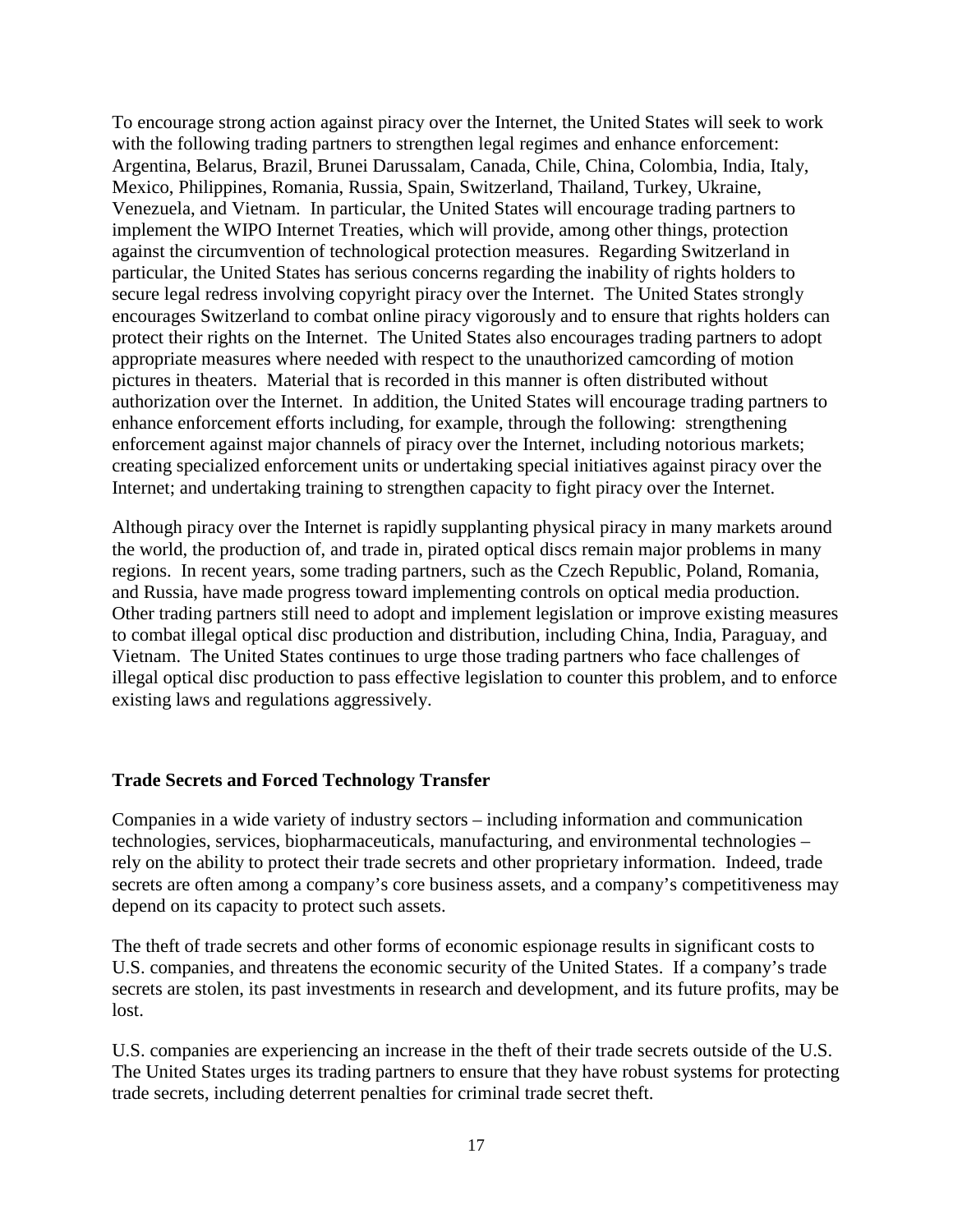Another troubling trend involving trade secrets and other IPR is an increasing tendency of governments to adopt trade-distortive policies, which are sometimes designed to promote "indigenous innovation." These policies include:

- Requiring the transfer of technology as a condition for allowing access to a market, or for allowing a company to continue to do business in the market.
- Directing state-owned enterprises in innovative sectors to seek non-commercial terms from their foreign business partners, including with respect to the acquisition and licensing of IPR.
- Failing to effectively enforce IPR, including patents, trademarks, trade secrets, and copyrights, thereby allowing firms to gain competitive advantages from their misappropriation or infringement of another's IPR.
- Failing to take meaningful measures to prevent or deter cyber-espionage.
- Requiring use of, or providing preferences to, products or services in which IPR is either developed or owned locally, including with respect to government procurement.
- Manipulating the standards development process to create unfair advantages for domestic firms, including with respect to the terms on which IPR is licensed.
- Requiring unnecessary disclosure of confidential business information for regulatory approval, or failing to protect that information.

The United States urges its trading partners to reject such policies. Further, the United States urges that, in adopting innovation and other policies, trading partners take account of the increasingly cross-border nature of commercial research and development, and of the importance of voluntary and mutually agreed-upon commercial partnerships.

The United States notes in this context that strong IPR protection can provide incentives for the voluntary transfer of critical green goods and services, and can promote economic growth and create jobs, particularly in developing and least-developed countries that need these benefits most.IPR protection is essential to facilitate access to and transfer of today's environmental technologies, and to promote tomorrow's innovation.Without IPR, many of the technologies on which we rely today and will rely upon in the future would not have been developed. Without such technologies, inventors and consumers alike would be deprived of critical advances with respect to key environmental challenges, including the mitigation of, and adaptation to, climate change. In addition, firms are likely be reluctant to enter into technology transfer arrangements in countries with weak IPR enforcement regimes.Intellectual property rights are thus a key driver of private sector investment. The United States continues to work internationally to ensure robust IPR protection and enforcement, which gives inventors and creators the confidence to invest in the production, adoption and delivery of green technology goods and services without fear of misappropriation, or outright theft, of their IPR.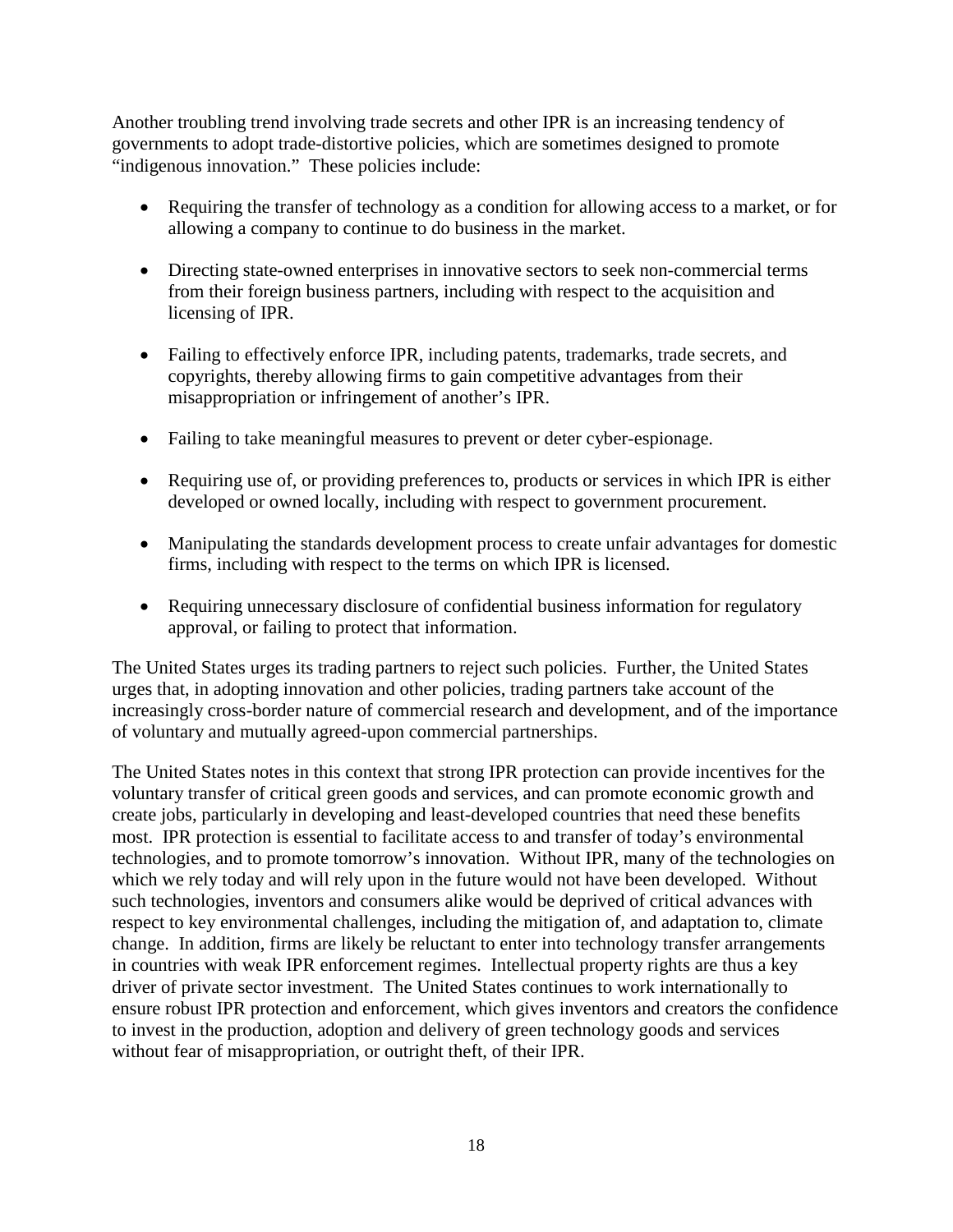## <span id="page-19-0"></span>**Trademarks and Domain Name Disputes**

A growing area of concern for trademark holders is the protection of their trademarks against unauthorized uses under country code top level domain name (ccTLD) extensions. U.S. rights holders risk losing valuable Internet traffic because of such uses. A related and growing concern is that ccTLDs lack transparent and predictable uniform domain name dispute resolution policies (UDRPs). Effective UDRPs should assist in the quick and efficient resolution of these disputes.

The United States encourages its trading partners to provide procedures that allow for the protection of trademarks used in domain names, and to ensure that dispute resolution procedures are available to effectively enforce against the misuse of trademarks.

## <span id="page-19-1"></span>**Government Use of Software**

Under Executive Order 13103 issued in September 1998, U.S. Government agencies maintain procedures to ensure that they use only authorized business software. Pursuant to the same directive, USTR has undertaken an initiative to work with other governments, particularly in countries that are modernizing their software systems or where concerns have been raised, to stop governmental use of illegal software. Considerable progress has been made under this initiative, leading to numerous trading partners mandating that only authorized, legitimate software may be used by their government bodies. Further work on this issue remains with certain trading partners, such as China, India, Pakistan, Paraguay, Peru, Tajikistan, and Ukraine and Vietnam. The United States looks forward to these trading partners' adoption of effective and transparent procedures to ensure legitimate governmental use of software.

# <span id="page-19-2"></span>**Intellectual Property and Health Policy**

Numerous comments in the 2012 Special 301 review highlighted important concerns arising at the intersection of IPR policy and health policy. The 2001 WTO Doha Declaration on the TRIPS Agreement and Public Health recognized the gravity of the public health problems afflicting many developing and least-developed countries, especially those resulting from HIV/AIDS, tuberculosis, malaria, and other epidemics. As affirmed in the Doha Declaration on TRIPS and Public Health, the United States respects a trading partner's right to protect public health and, in particular, to promote access to medicines for all, and supports the vital role of the patent system in promoting the development and creation of new and innovative lifesaving medicines. The assessments set forth in this Report are based on various critical factors, including, where relevant, the Doha Declaration on TRIPS and Public Health.

Consistent with these views, the United States respects its trading partners' rights to grant compulsory licenses in a manner consistent with the provisions of the TRIPS Agreement, and encourages its trading partners to consider ways to address their public health challenges while maintaining IPR systems that promote investment, research, and innovation.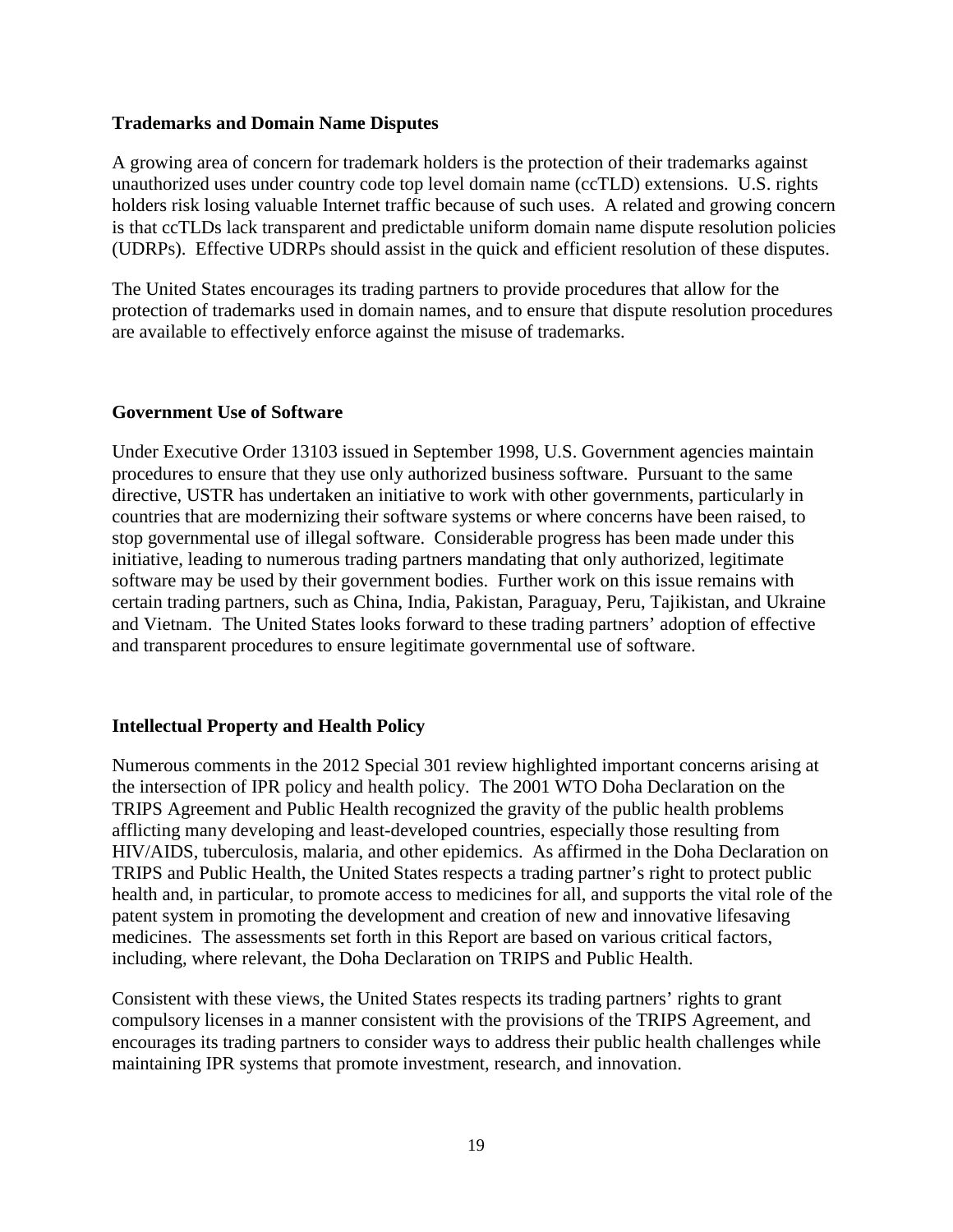The United States is firmly of the view that international obligations such as those in the TRIPS Agreement have sufficient flexibility to allow trading partners to address the serious public health problems that they may face. The United States strongly supports the WTO TRIPS/health solution concluded in August 2003, in which members are permitted, in accordance with specified procedures, to issue compulsory licenses to export pharmaceutical products to countries that cannot produce drugs for themselves. The General Council adopted a Decision in December 2005 that incorporated this solution into an amendment to the TRIPS Agreement, and later that month the United States became the first WTO member to formally accept this amendment. The United States hopes that at least two-thirds of the WTO membership accept this amendment by the December 31, 2013 deadline, at which point the amendment will go into effect for those accepting members. The August 2003 waiver will remain in place and available until the amendment takes effect.

The United States will work to ensure that the provisions of its bilateral and regional trade agreements, as well as U.S. engagement in international organizations, including the United Nations and related institutions such as WIPO and the World Health Organization, are consistent with U.S. Government policies concerning IPR and health policy and do not impede its trading partners from taking necessary measures necessary to protect public health. Accordingly, USTR will continue its close cooperation with relevant agencies to ensure that public health challenges are addressed and IPR protection and enforcement are supported as mechanisms to promote research and innovation.

To further this cooperation, USTR has convened a new subcommittee of the interagency Trade Policy Staff Committee, called "Trade Enhancing Access to Medicines" (TEAM), which is intended to further facilitate communication and collaboration toward this shared objective. With the understanding that trade policy tools can impact only some of the relevant issues, the subcommittee is designed to investigate how to best deploy the tools of trade policy to further the Administration's objective of promoting trade in, reducing obstacles to, and enhancing access to both innovative and generic medicines. The subcommittee is currently composed of representatives of diverse offices within the United States Government, including, those from: the Office of the Global AIDS Coordinator, International Health and Biodefense, USAID, and the Bureau for Economic Affairs, within the Department of State; the Office of Global Affairs, and the Food and Drug Administration, within the Department of Health and Human Services; the Department of Commerce; the Department of the Treasury; and several government officials with relevant expertise.

# <span id="page-20-0"></span>**Supporting Pharmaceutical and Medical Device Innovation through Improved Market Access**

Among other mechanisms to support pharmaceutical and medical device innovation, USTR has sought to reduce market access barriers that U.S. pharmaceutical and medical device companies face in many countries, and to facilitate both affordable health care today and the innovation that assures improved health care tomorrow. For example, this year's Special 301 Report highlights concerns regarding market access barriers affecting pharmaceutical products in Algeria and Indonesia.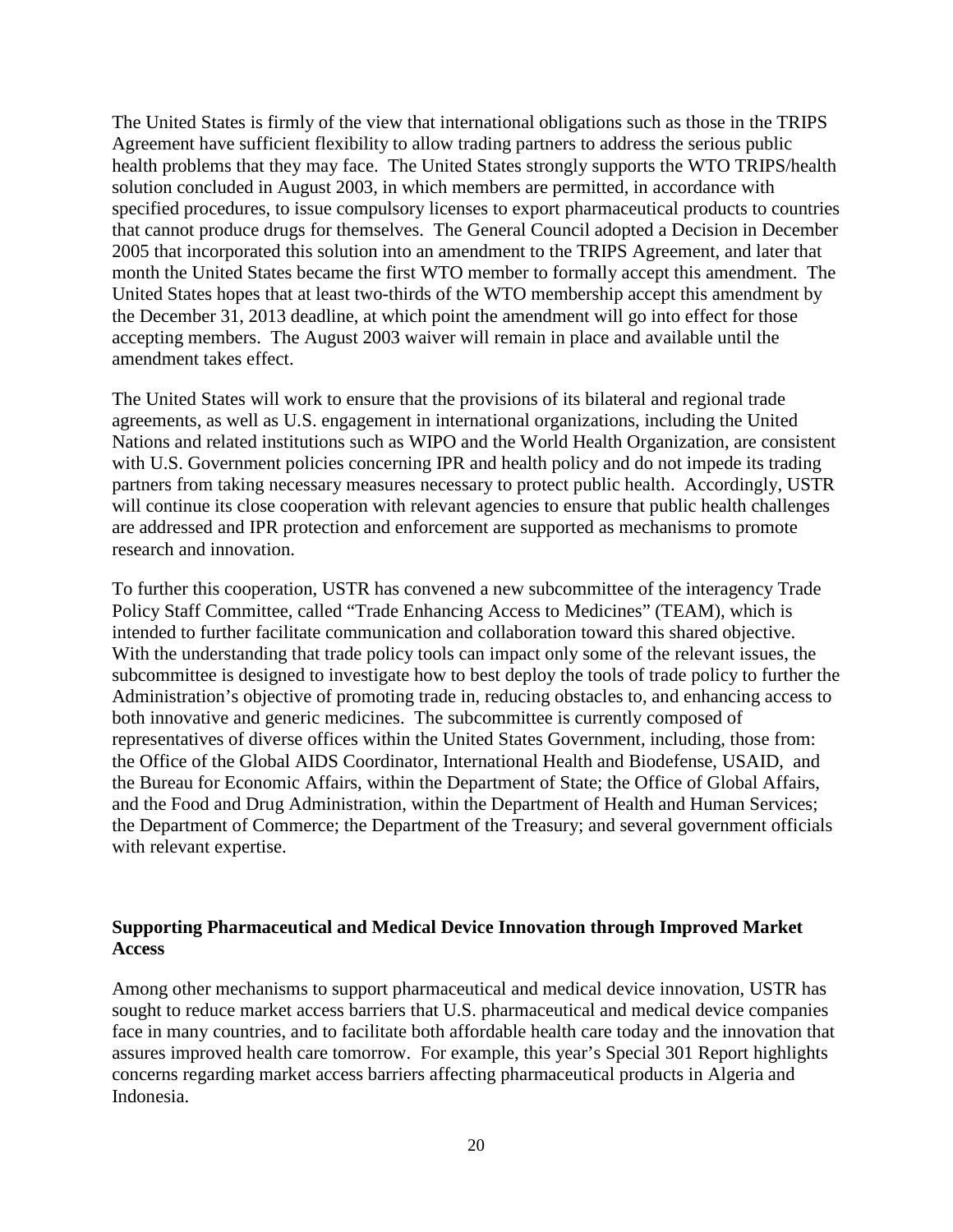Even where a trading partner's IPR regime demonstrates a commitment to strong IPR protection, other types of measures have the potential to affect market access in the pharmaceutical and medical device sector. For example, government practices including unreasonable regulatory approval delays and potentially unfair reimbursement policies can discourage the development of new drugs and other medical products. The criteria, rationale, and operation of such measures are often nontransparent or not fully disclosed to patients or to pharmaceutical and medical device companies seeking to market their products. USTR encourages trading partners to provide appropriate mechanisms for transparency, procedural and due process protections, and opportunities for public engagement in the context of their relevant health care systems.

U.S. industry has expressed concerns regarding the policies of several industrialized trading partners, including Finland, Germany, Greece, Japan, Korea, New Zealand, Poland, Turkey and Taiwan, on issues related to innovation in the pharmaceutical sector and other aspects of health care goods and services. Examples include:

- With respect to Poland, U.S. industry is concerned about healthcare reform legislation introduced in 2010 that would alter Poland's pricing, reimbursement, and clinical trials policies. Industry continues to express concern about the pharmaceutical industry's general lack of ability to meet with the Ministry of Health to provide their perspectives on policy initiatives.
- With respect to New Zealand, U.S. industry has expressed serious concerns about the policies and operation of New Zealand's Pharmaceutical Management Agency (PhARMAC). Industry continues to express concerns regarding, among other things, the lack of transparency, fairness, and predictability of the PhARMAC pricing and reimbursement regime, as well as the negative aspects of the overall climate for innovative medicines in New Zealand.
- With respect to Turkey, U.S. industry expresses concern regarding the lack of fairness and the slow pace of pharmaceutical manufacturing inspections.

The United States is seeking to establish or continue dialogues with relevant trading partners to address these and other sectoral concerns, and encourage a common understanding on questions related to innovation in the pharmaceutical and medical device sectors. For example, the United States-Korea Free Trade Agreement will improve access to innovative medical products and ensure the transparent, predictable, and non-discriminatory pricing and reimbursement of innovative and generic pharmaceutical products, and medical devices. The United States is also continuing its engagement with China to promote fair and transparent policies in this sector.

The United States shares policy goals and concerns related to health care with other countries, including challenges surrounding aging populations and rising health care costs. The United States also shares the objective of continued improvement in the health and quality of life of its citizens, and the objective of delivering care in the most efficient and responsive way possible. The United States looks forward to engaging with these trading partners to address specific concerns related to reimbursements, regulatory policies, and transparency.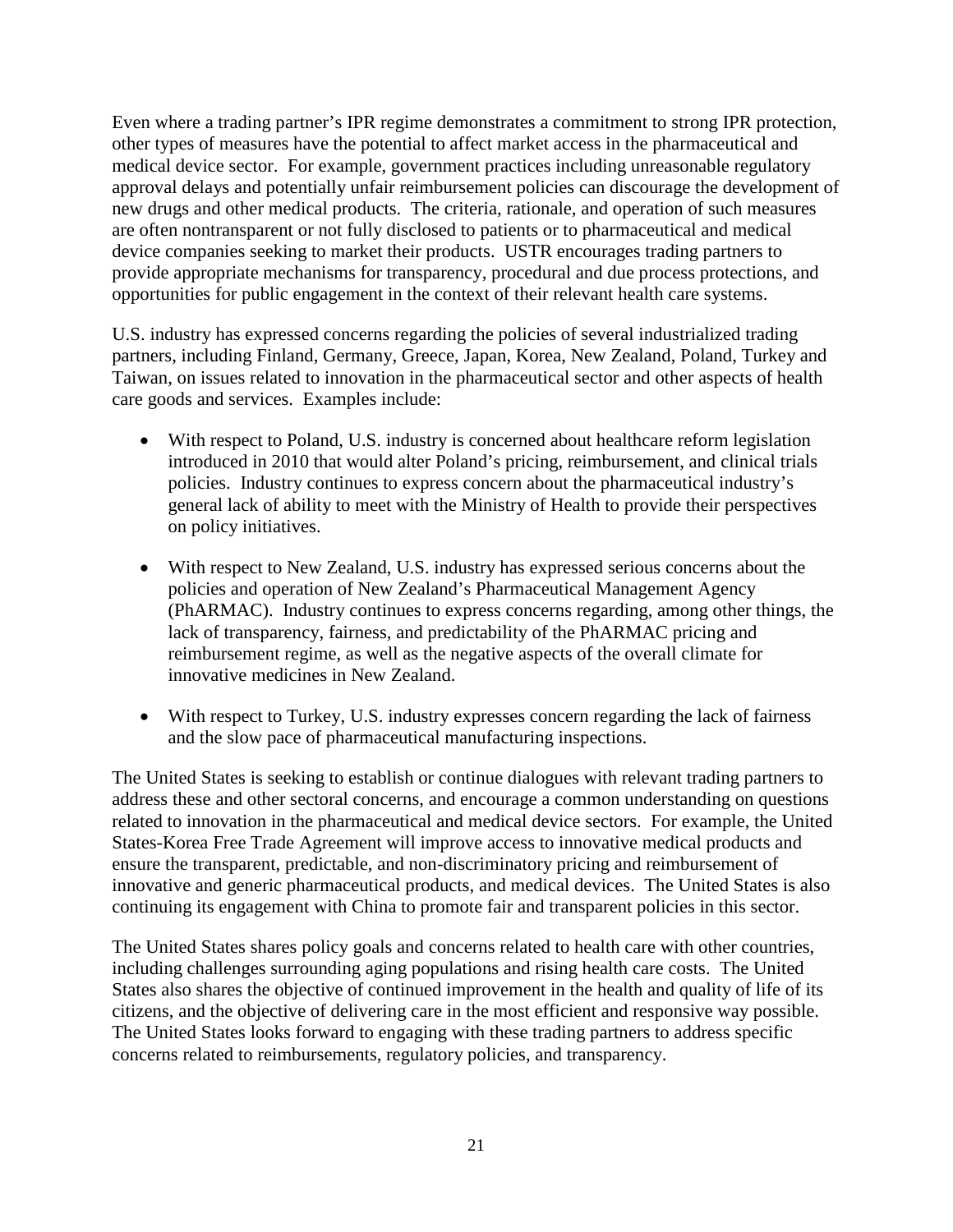# <span id="page-22-0"></span>**Implementation of the WTO TRIPS Agreement**

The TRIPS Agreement, one of the most significant achievements of the Uruguay Round, requires all WTO members to provide certain minimum standards of IPR protection and enforcement. The TRIPS Agreement is the first broadly-subscribed multilateral IPR agreement that is subject to mandatory dispute settlement provisions.

Developed country members were required to implement the TRIPS Agreement fully as of January 1, 1996. Developing countries were given a transition period for many obligations until January 1, 2000, and in some cases, until January 1, 2005. Nevertheless, certain members are still in the process of finalizing implementing legislation, and many are still engaged in establishing adequate and effective IPR enforcement mechanisms.

Recognizing the particular challenges faced by least-developed countries (LDCs), in 2005 the United States worked closely with them and other WTO members to extend the implementation date for these countries from January 2006 to July 2013. The LDC members in turn pledged to preserve the progress that some have already made toward TRIPS Agreement implementation. Additionally, the LDC members have until 2016 to implement their TRIPS Agreement obligations for patent and data protection for pharmaceutical products, as proposed by the United States at the Doha Ministerial Conference of the WTO.

In December 2011, WTO Ministers decided to invite the TRIPS Council to give full consideration to a duly motivated request from LDC members for an extension of the TRIPS Agreement transition period. The U.S. supports this decision and looks forward to continuing to work with LDCs and other WTO members in this regard.

The United States participates actively in the WTO TRIPS Council's scheduled reviews of WTO members' implementation of the TRIPS Agreement and also uses the WTO's Trade Policy Review mechanism to pose questions and seek constructive engagement on issues related to TRIPS Agreement implementation. Furthermore, the United States continues to work with other WTO members to encourage a discussion within the WTO TRIPS Council on implementation of the enforcement-related provisions of the TRIPS Agreement. The United States hopes that the TRIPS Council can generate a useful sharing of experiences related to IPR enforcement to ensure effective implementation of enforcement obligations.

# <span id="page-22-1"></span>**WTO Dispute Settlement**

The United States will continue pursuing the resolution of WTO-related disputes announced in previous Special 301 reviews and determinations. The most efficient and preferred manner of resolving concerns is through bilateral dialogue. Where these efforts are unsuccessful, the United States will not hesitate to use the dispute settlement procedures, as appropriate.

In April 2007, the United States requested WTO dispute settlement consultations with China over deficiencies in China's legal regime for protecting and enforcing copyrights and trademarks on a wide range of products. After those consultations failed to resolve the matter, the United States requested the establishment of a WTO panel. A WTO panel was established to examine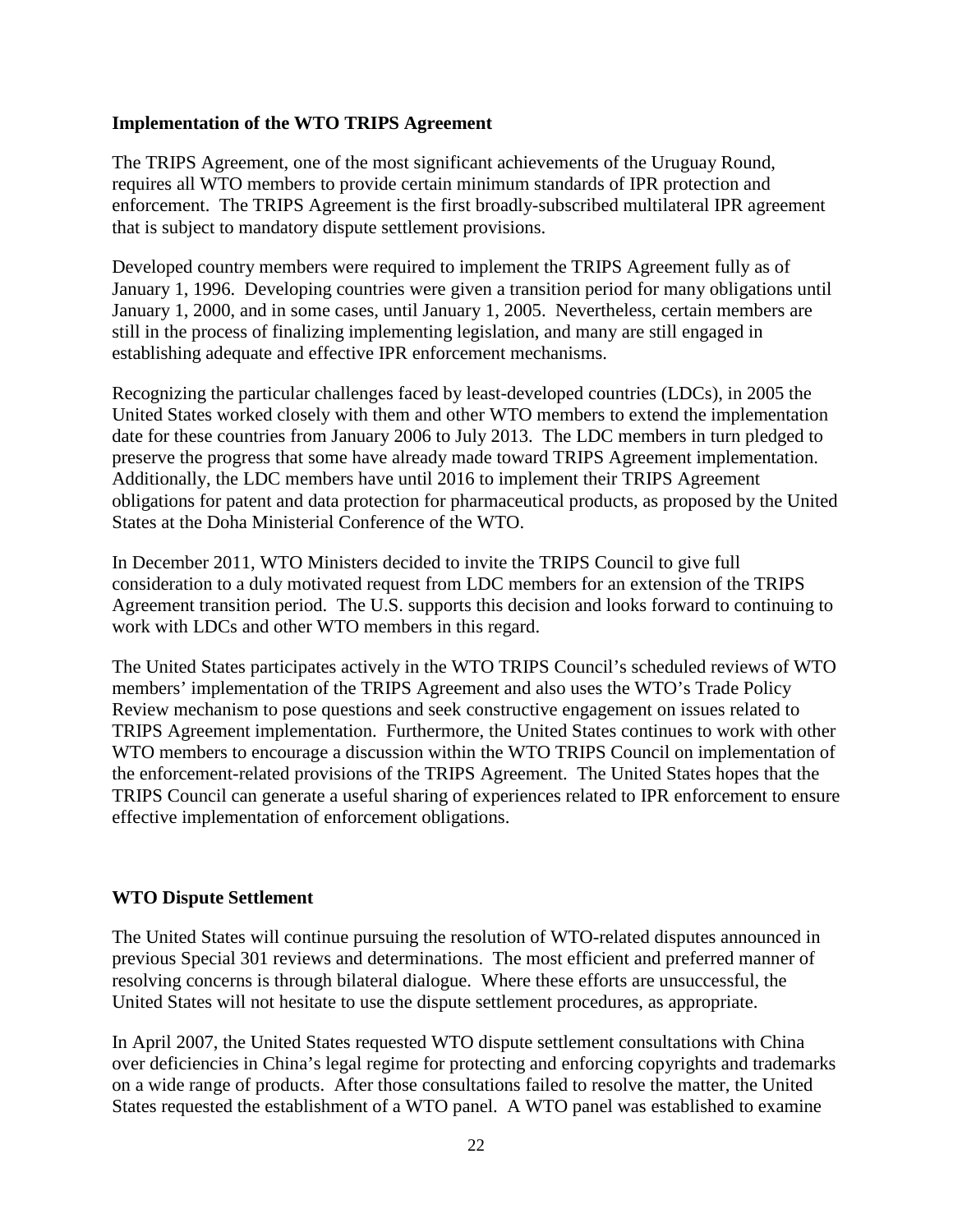this matter on September 25, 2007. On March 20, 2009, the WTO Dispute Settlement Body (DSB) adopted a panel report finding in favor of the United States that found (1) China's denial of copyright protection to works that do not meet China's content review standards is impermissible under the TRIPS Agreement; and (2) China's Customs rules cannot allow seized counterfeit goods to be publicly auctioned after only removing the infringing mark. With respect to the third claim concerning China's thresholds for criminal prosecution and conviction of counterfeiting and piracy, while the United States prevailed on the interpretation of the important legal standards in Article 61 of the TRIPS Agreement, including the finding that criminal enforcement measures must reflect and respond to the realities of the commercial marketplace, the panel found that it needed additional evidence before it could uphold the overall U.S. claim that China's criminal thresholds are too high. On April 15, 2009, China notified the DSB that China intended to implement the recommendations and rulings of the DSB in this dispute, and stated it would need a reasonable period of time for implementation. On June 29, 2009, the United States and China notified the DSB that they had agreed on a one-year period of time for implementation, to end on March 20, 2010. On March 19, 2010, China announced that it had completed all the necessary domestic legislative procedures to implement the DSB recommendations and rulings. The United States continues to monitor China's implementation of the DSB recommendations and rulings in this dispute.

In addition, the United States requested WTO dispute settlement consultations with China concerning certain other Chinese measures affecting distribution and market access for publications, movies, and music, and audio-visual home entertainment (e.g. DVDs, Blu-ray discs, etc. "AVHE") products. The U.S. claims challenged China's prohibition on foreign companies' importation of all products at issue; China's prohibitions and discriminatory requirements imposed on foreign distributors of publications, music, and AVHE products within China; and China's imposition of more burdensome requirements on the distribution of imported publications, movies, and music vis-à-vis their domestic counterparts. A WTO panel was established to examine this matter on November 27, 2007. On August 12, 2009, the panel found in favor of the United States on the vast majority of its claims. China subsequently appealed certain of the panel's findings. On December 21, 2009, the WTO Appellate Body rejected each of China's claims on appeal and sustained the panel's findings in those respects. On January 19, 2010, the DSB adopted the panel and Appellate Body reports. China committed to bring all relevant measures into compliance with the DSB recommendations by March 19, 2011. China subsequently revised or revoked several measures relating to reading materials, AVHE products, and sound recordings. China did not issue any measures relating to theatrical films, but instead proposed bilateral discussions. The United States and China reached agreement in February 2012 on the terms of a Memorandum of Understanding that provides significantly increased market access for imported films and improved compensation for foreign film producers. The United States continues to review and monitor the steps that China has taken toward compliance in this matter.

Following the 1999 Special 301 review, the United States initiated dispute settlement consultations concerning the EU regulation on food-related GIs, which appeared to discriminate against foreign products and persons, notably by requiring that EU trading partners adopt an "EU-style" system of GI protection, and appeared to provide insufficient protections to trademark owners. On April 20, 2005, the DSB adopted a panel report finding in favor of the United States that the EU GI regulation is inconsistent with the EU's obligations under the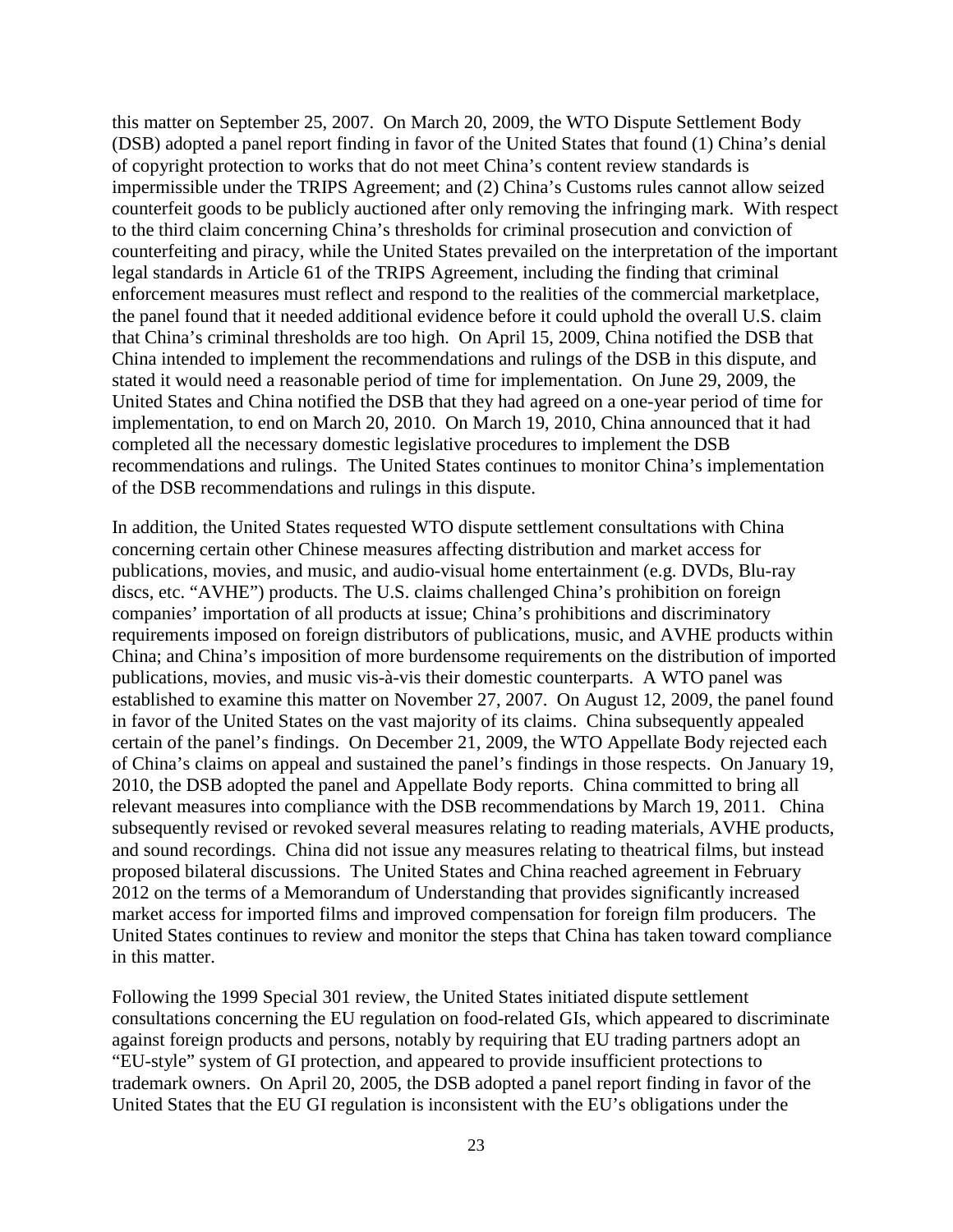TRIPS Agreement and the General Agreement on Tariffs and Trade 1994. On March 31, 2006, the EU published a revised GI Regulation that is intended to comply with the DSB recommendations and rulings. There remain some concerns, however, with respect to this revised GI Regulation, which the United States has asked the EU to address, and the United States intends to continue monitoring this situation. The United States is also working intensively through bilateral and multilateral fora to advance U.S. market access interests, and to ensure that the trade initiatives of other countries, including with respect to GIs, do not undercut our market access.

#### <span id="page-24-0"></span>**Interagency Trade Enforcement Center**

In his State of the Union address on January 24, 2012, President Obama announced the creation of the Interagency Trade Enforcement Center (ITEC). Thereafter, on February 28, 2012, the President issued an Executive Order that established the ITEC. The ITEC will serve as the primary forum within the federal government for USTR and other agencies to coordinate enforcement of obligations under international trade agreements, which can include the identification of unfair trade practices and barriers that involve IPR.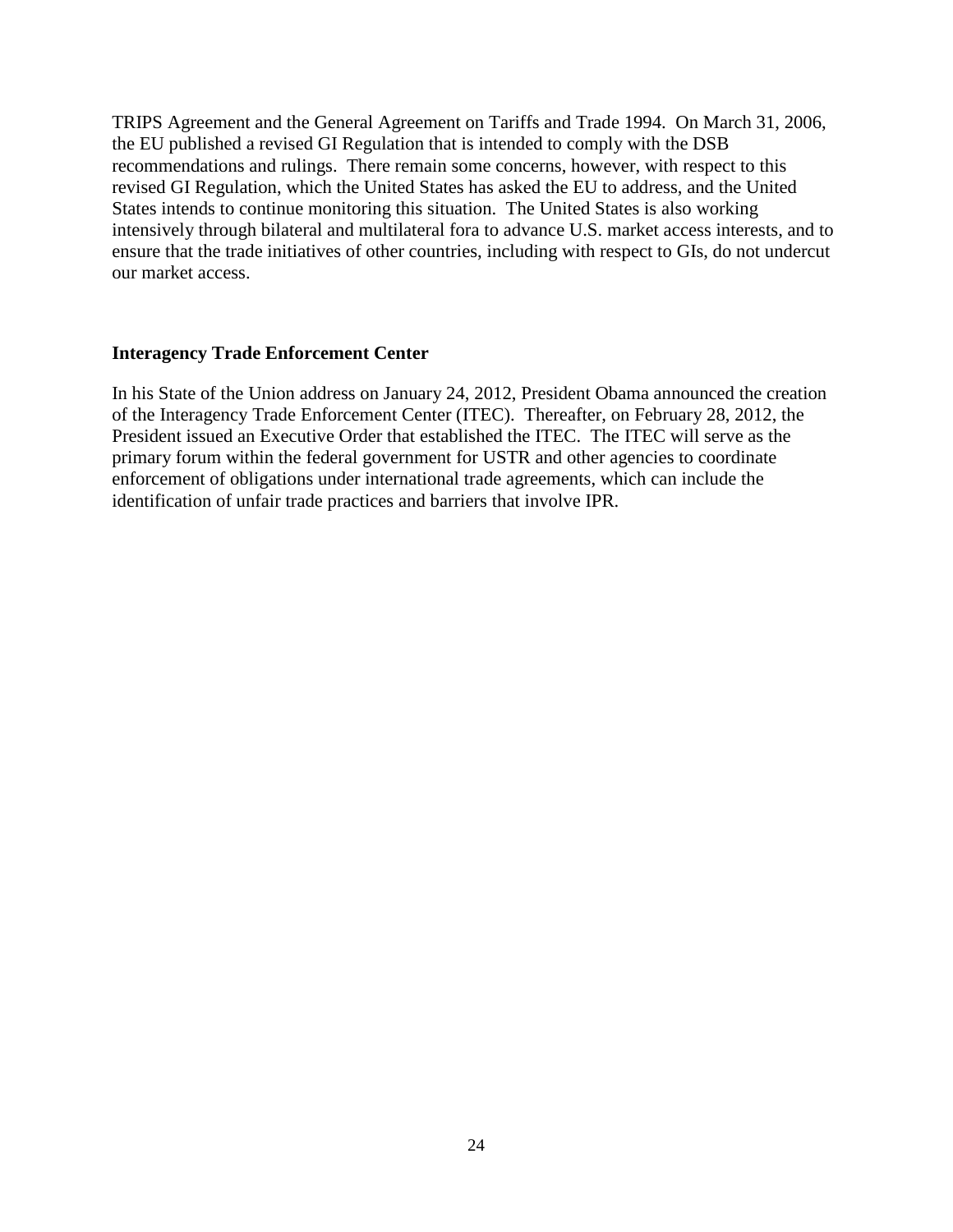# **SECTION II. COUNTRY REPORTS**

#### <span id="page-25-1"></span><span id="page-25-0"></span>**Priority Watch List**

#### <span id="page-25-2"></span>**Algeria**

Algeria remains on the Priority Watch List in 2012. The United States remains concerned about an Algerian law that bans an increasing number of imported pharmaceutical products and medical devices in favor of local products. The United States also remains concerned about the lack of protection against the unfair commercial use, as well as unauthorized disclosure, of test and other data generated to obtain marketing approval for pharmaceutical products. Algeria should strengthen patent protection and enforcement efforts to address widespread piracy and counterfeiting. The United States will continue to work with Algeria to address these and other issues.

#### <span id="page-25-3"></span>**Argentina**

Argentina remains on the Priority Watch List in 2012. Argentina made some progress with respect to IPR enforcement. That progress included two significant actions that Argentina's judicial authorities, both civil and criminal, took against the unauthorized distribution of pirated content over the Internet. However, significant concerns remain, including regarding the widespread availability of pirated and counterfeit goods, and a longstanding patent backlog. Although some industries report good cooperation with law enforcement authorities, Argentina's judicial system remains inefficient, and it remains important that authorities issue more deterrent-level sentences. Piracy over the Internet is a growing concern, and overall levels of copyright piracy, in both the online and hard goods environments, remain high. The United States encourages Argentina to provide for protection against unfair commercial use, as well as unauthorized disclosure, of test and other data generated to obtain marketing approval for pharmaceutical products, and to provide an effective system to address patent issues expeditiously in connection with applications to market pharmaceutical products. The United States will continue to work with Argentina to address these and other matters.

#### <span id="page-25-4"></span>**Canada**

Canada remains on the Priority Watch List in 2012, subject to review if Canada enacts longawaited copyright legislation. The Government of Canada has given priority to that legislation. The United States welcomes that prioritization and looks forward to studying the legislation once it is finalized, and will consider, among other things, whether it fully implements the WIPO Internet Treaties, and whether it fully addresses the challenges of piracy over the Internet. The United States also continues to urge Canada to strengthen its border enforcement efforts, including by providing customs officials with *ex officio* authority to take action against the importation, exportation, and transshipment of pirated or counterfeit goods. The United States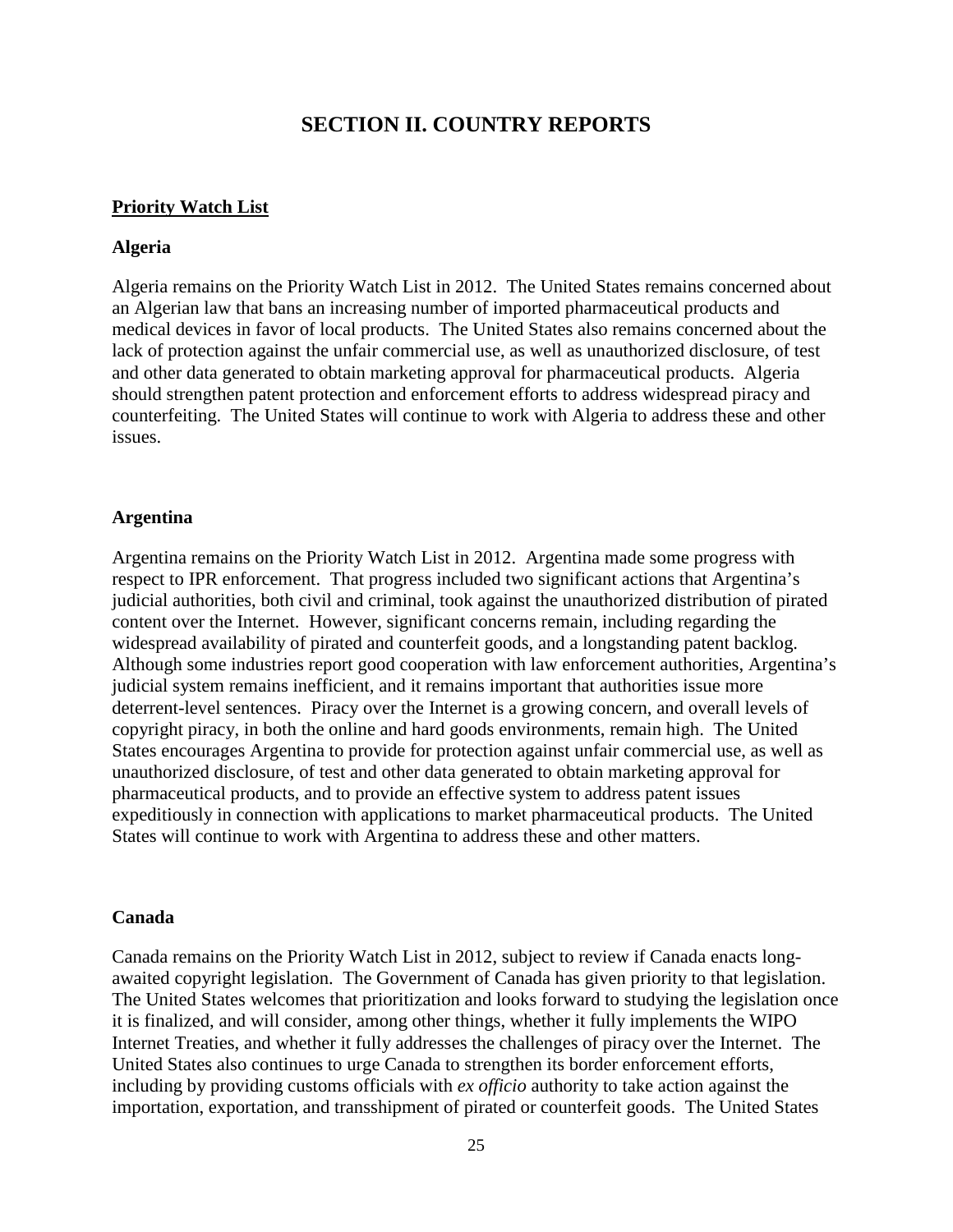remains concerned about the availability of rights of appeal in Canada's administrative process for reviewing the regulatory approval of pharmaceutical products, as well as limitations in Canada's trademark regime. The United States looks forward to continuing its close cooperation with Canada on IPR issues, and will continue to work with the Government of Canada to resolve these and other matters.

#### <span id="page-26-0"></span>**Chile**

Chile remains on the Priority Watch List in 2012. In 2011, Chile took steps towards addressing some, but not all, outstanding IPR issues under the United States-Chile Free Trade Agreement. Recent action included accession to the *Convention Relating to the Distribution of Programme-Carrying Signals Transmitted by Satellite* and the *Trademark Law Treaty*. Chile has also taken steps toward acceding to and ratifying the *International Convention for the Protection of New Varieties of Plants*. While this progress is welcome, major issues remain outstanding. The United States urges Chile to implement an effective system for addressing patent issues expeditiously in connection with applications to market pharmaceutical products. The United States also continues to urge Chile to implement protections against the circumvention of technological protection measures and protections for encrypted program-carrying satellite signals, and to ensure that effective administrative and judicial procedures, as well as deterrent remedies are made available to rights holders. The United States also urges Chile to provide adequate protection against unfair commercial use, as well as unauthorized disclosure, of undisclosed test or other data generated to obtain marketing approval for pharmaceutical products, and to amend its Internet service provider liability regime to permit effective action against piracy over the Internet. The United States will continue to work with Chile to resolve these and other issues, including through the Trans-Pacific Partnership negotiations.

#### <span id="page-26-1"></span>**China**

China remains on the Priority Watch List and subject to Section 306 monitoring.

A wide spectrum of U.S. rights holders reports serious obstacles to effective protection and enforcement of all forms of IPR in China, including patents, trademarks, copyrights, trade secrets, and protection of pharmaceutical test data. Compounding these obstacles is the troubling direction that China's policies in the IPR area have taken recently. These policies include China's efforts to link eligibility for government preferences to the national origin of the IPR in products. In addition, many companies are concerned that Chinese government agencies are inappropriately using market access and investment approvals as a means to compel foreign firms to license or sell their IPR to domestic Chinese entities. Further, for many industries, sales of IP-intensive goods and services in China remain disproportionately low when compared to sales in similar markets that provide stronger environments for IPR protection and more open market access. These concerns, coupled with the size of China both as a consumer marketplace as well as a globally significant producer of a wide array of products, mean that China's protection and enforcement of IPR must remain key priorities for U.S. trade policy.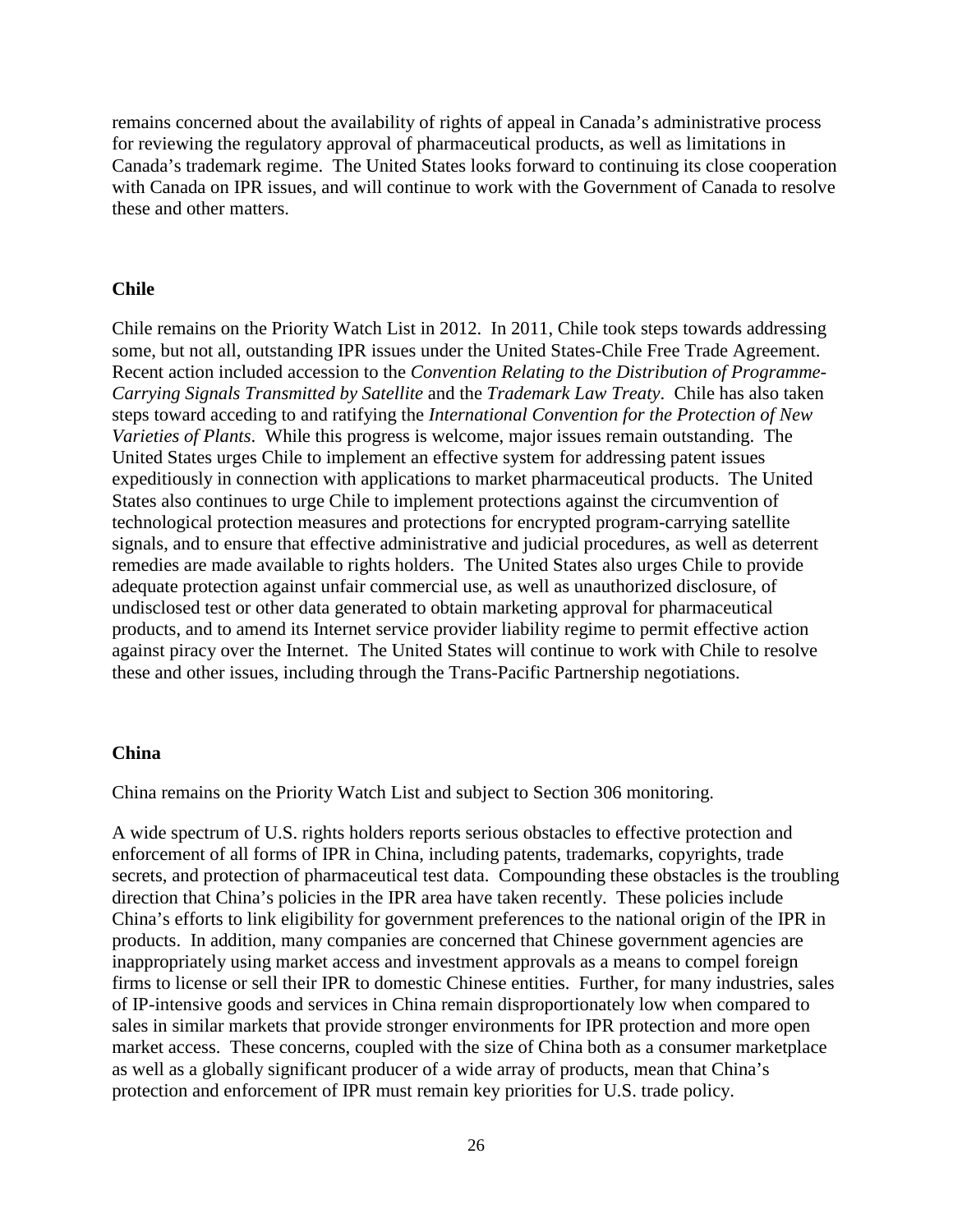It is important to recognize that there were some improvements in China's IPR situation in 2011. Specifically, the Chinese Government continued to carry out the Special IPR Enforcement Campaign that was begun in 2010, which resulted in some improvements in targeted sectors. In November 2011, Premier Wen Jiabao announced that this campaign would be made permanent, through the creation of a National Leading Group on IPR Enforcement. In addition, in a significant shift, Chinese Internet giant Baidu reached a landmark agreement with international music rights holders to ensure that its online music platform transmits legal content. Following that agreement, USTR removed Baidu from the Notorious Markets list. The United States is encouraged that on April 22, 2012, China's Supreme People's Court issued a draft Judicial Interpretation entitled *Regulations for the Applicability of Laws in Hearing Cases Regarding Civil Disputes Concerning Infringement on Information Network Broadcasting Rights*. This draft measure is intended to clarify, among other issues, legal standards surrounding inducement of infringement. The United States looks forward to the adoption of a Judicial Interpretation consistent with China's past JCCT commitments.

Despite these signs of progress, IPR protection and enforcement in China remain a significant challenge. Significant concerns persist in light of continuing high levels of trademark counterfeiting and copyright piracy, including over the Internet, the persistence of notorious physical and online markets selling IPR infringing goods, the manufacture and availability of counterfeit pharmaceuticals, the lack of effective means to protect pharmaceutical test and other data against unfair commercial use, as well as disclosure, and the export of counterfeit goods of all sorts, including products posing significant risks to the environment and human health and safety. Many knowledge-based industries remain concerned that the Chinese government is using certain policies intended to promote "indigenous innovation" to disadvantage foreign enterprises through measures or actions that effectively coerce the transfer of IPR from foreign rights holders to domestic entities. A recent alarming increase in cases involving the theft of trade secrets in China, as well as cases of trade secret theft that occur outside China for the benefit of Chinese entities, also demonstrate that there is a systemic lack of effective protection and enforcement of IPR. The failure to impose deterrent penalties that are sufficient to change behavior is another continuing concern that affects all forms of IPR. These matters will continue to be a top bilateral priority for the foreseeable future.

# Special Campaign/Leading Group

In March 2011, the State Council extended through June 2011 the Special IPR Campaign begun in October 2010. The Special IPR Campaign continued targeting a broad range of IPR violations including copyright piracy and trademark counterfeiting over the Internet, distribution of infringing optical discs and publications, counterfeit cell phones, counterfeit pharmaceuticals, counterfeit seeds, and counterfeit bulk commodities for export.

U.S. industry reported positive enforcement developments in several of the sectors that the Special IPR Campaign targeted. During the Campaign, the National Copyright Administration of China (NCAC) identified key copyright infringement cases for special investigation and supervision. NCAC also named 18 popular video websites for close supervision and follow-up (including website shutdown when appropriate) for allegedly providing a wide variety of pirated material, including UUsee, Sina, Letv, Youku, Sohu, Baidu, Ku6.com, Joy.com, PPStream, verycd, Tudou, QQ.com, 56.com, Xunlei, Baofeng, Funshion, PPTV, and pipi.cn. U.S. industry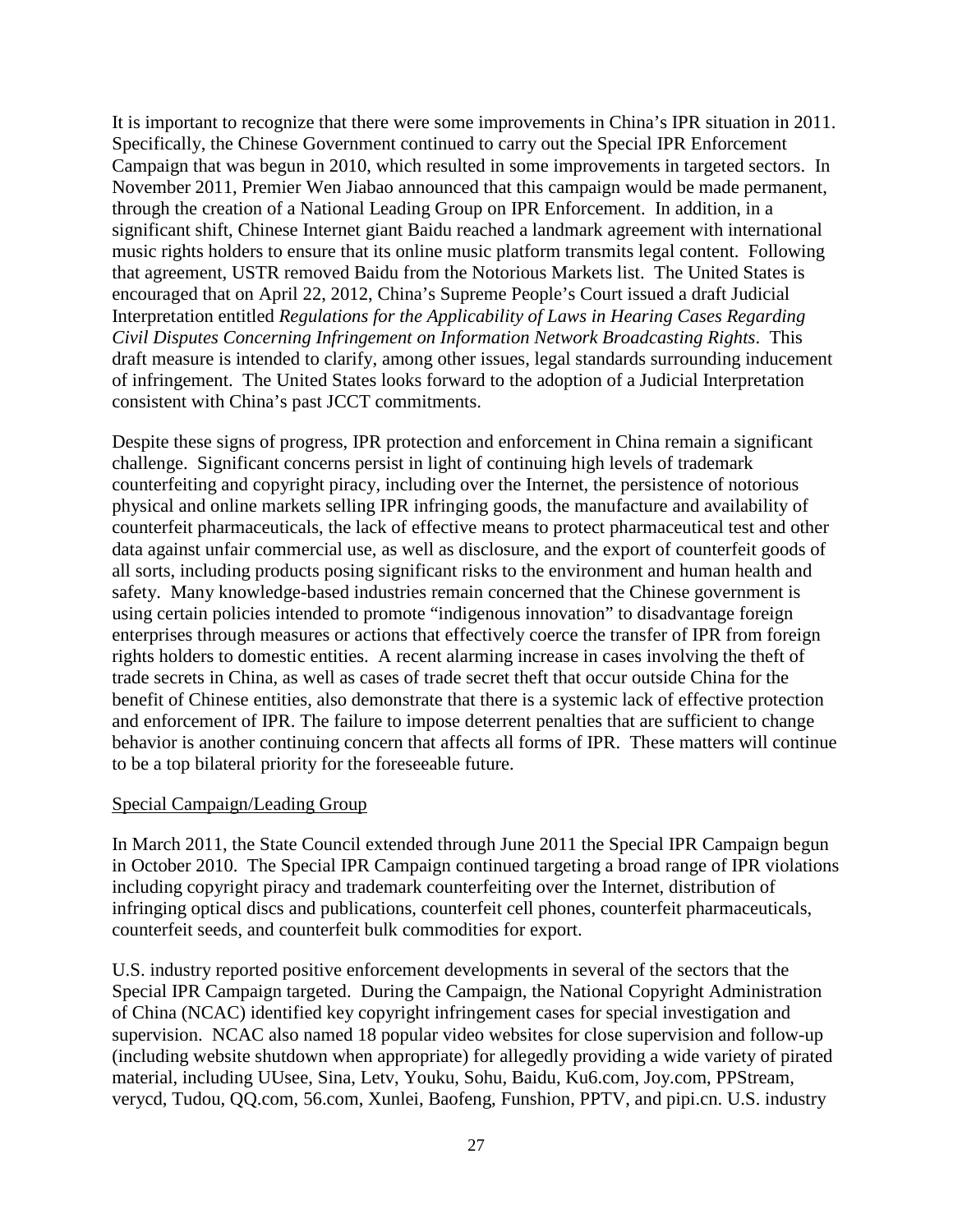reported significant progress in online licensing agreements involving audiovisual products, particularly movies and TV series. As noted above, Baidu signed contracts with three international record companies - Universal Music, Warner Music, and Sony Music - that, through Baidu's joint venture online music portal, One Stop China, authorized Baidu to upload an entire catalogue of music available for paid user legal downloads and streaming.

Chinese authorities also targeted online sales of counterfeit hard goods during the Special Campaign, focusing on audio-visual products, electronic appliances, apparel, cosmetics, foods, fake or adulterated medicines, and mother and baby products. Numerous enforcement raids and other activities were carried out in key areas of Zhejiang, Shanghai, Guangdong, and Beijing. The State Administration for Industry and Commerce (SAIC) also issued Order 49, which addresses some of the enforcement issues that pertain to online counterfeit offerings and sales/payment platforms, but its implementing regulations are still being developed. Numerous websites and online stores were closed down, and notable sales sites including Taobao, eBay, and Paipai worked with authorities in an apparent effort to improve their IPR enforcement practices.

In summary, U.S. rights holders in the trademark and copyright sectors have reported that enforcement agencies in China were markedly more active in conducting raids, seizures and arrests during the Special Campaign. It also appears that during the Special Campaign the Chinese Government focused its efforts with respect to infringement that occurs online in a manner that was meant to ensure that online entities were more responsive to requests from rights holders to remove infringing materials. At least one industry submission commented positively that the Chinese Government's efforts during the Special Campaign "generated goodwill" among rights holders and sparked some cautious optimism that a recognition of the need for IPR protection and enforcement in China may finally be starting to take root.

Given the results of the Special Campaign, the United States welcomes the creation of the National Intellectual Property Enforcement Office, which is led by Vice Premier Wang Qishan and staffed by the Ministry of Commerce (MOFCOM) and its division on Market Order and Supervision. The office was established in November 2011 under State Council Order 37 to provide a permanent mechanism under senior leadership for IPR enforcement and investigation. The United States looks forward to engaging with the office and working to ensure that the good progress made on these issues during the Special Campaign continues unabated.

# Software legalization

Another key component of the Special Campaign was a software legalization initiative designed to ensure that government agencies use only legitimate, licensed copies of software. Central authorities announced they had completed software legalization in central-level government offices in May 2011 and would continue provincial-level legalization through October 2011. Because the legalization efforts were not completed at the provincial-level, the government extended the process into 2012. As a result of these efforts, U.S. software companies have seen a modest increase in sales to the government. However, much work remains to be done with respect to the state-owned enterprise (SOEs) sector, which reportedly continues to suffer from high piracy rates and which, according to the World Bank, accounts for 27 percent of China's industrial output. Software piracy by SOEs is particularly pernicious, because it not only results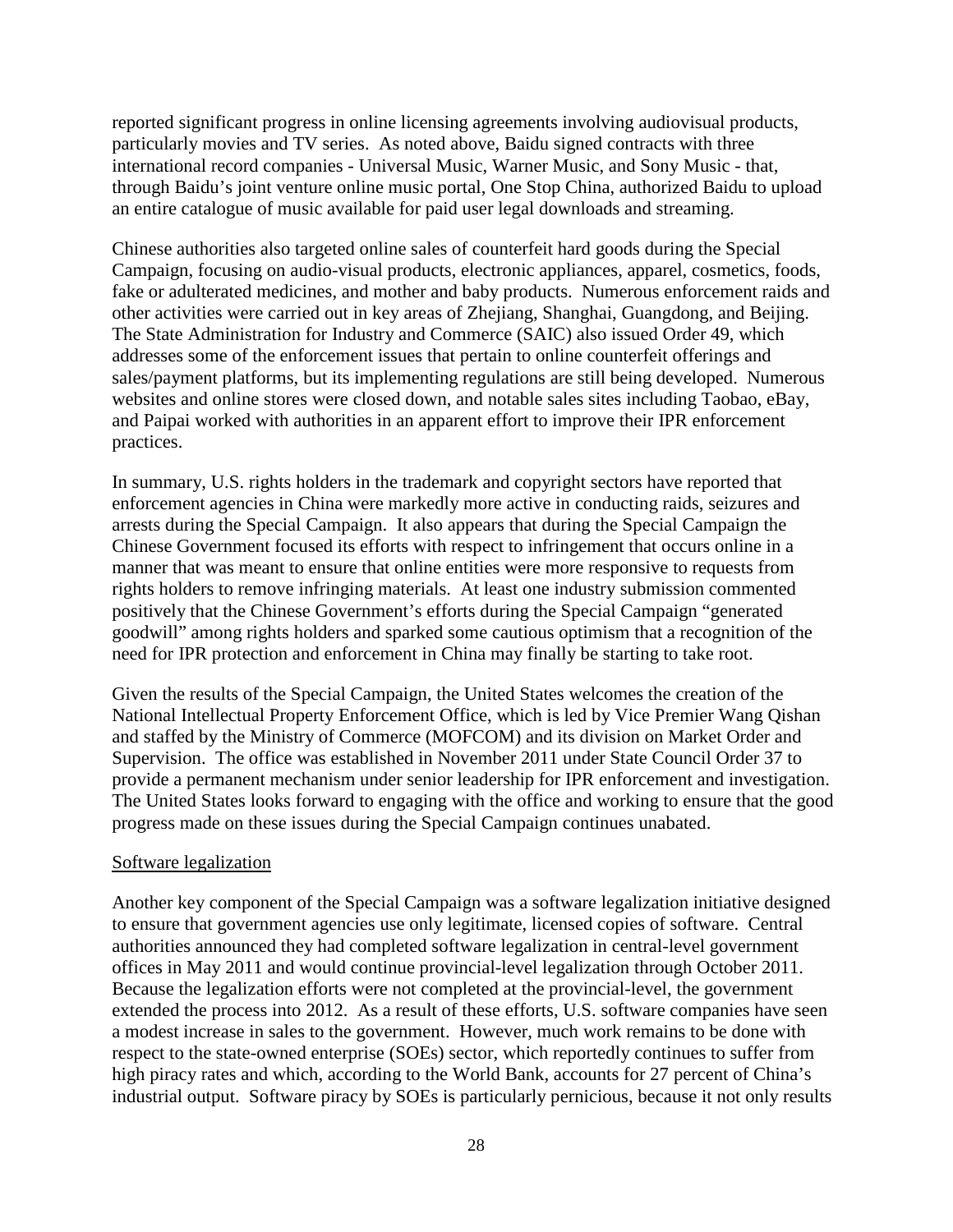in lost sales for software producers, but also provides an unfair commercial advantage to such SOEs. Many SOEs compete directly with U.S. businesses, and to the degree that these SOEs do not pay for the software that runs many of their operations, they obtain an advantage relative to their U.S. and other competitors, who pay to acquire software lawfully.

# Online piracy

In 2011, China reportedly sanctioned 14 websites for providing illegal music downloads, requiring those web sites to remove links to offending files, which had been identified by the government (in addition to the 18 mentioned above). Nevertheless, illegal downloads account for an estimated 99 percent of all music downloads in China, and piracy of copyrighted material over the Internet thus continues to be a major problem. China's Internet users are increasingly turning to streaming media to watch foreign television shows and movies. While it appears that a number of user generated content sites have eliminated most of their pirated content, these streaming sites have become the preferred method to watch illegal content. The United States urges the Chinese Government to focus on these streaming sites, and to prevent illegal transmission and rebroadcast of motion pictures and television and sports programming.

Industry submissions detail the improvements as a result of the Special Campaign and the increased emphasis on ensuring that IPR is protected in the digital environment. However, despite many "Special Campaigns" in China over the years to combat IPR infringement, and despite repeated bilateral commitments to increase IPR enforcement in China, the United States Government is concerned that sales of IP-intensive goods and services to China from U.S. companies remain substantially below levels in other markets, measured in a variety of ways, ranging from spending on legitimate music as a percentage of GDP to software sales per personal computer. For example, total music revenue (which includes both legitimate physical and digital sales) in China for 2010 was only US\$64.3 million. This compares to almost \$4.2 billion in the U.S., US\$178.4 million in South Korea and US\$68.9 million in Thailand — a country with less than 5 percent of China's population and with roughly the same per capita GDP. If Chinese sales were equivalent to Thailand's on a per capita basis, music sales would be almost US\$1.4 billion. The United States urges China to continue its efforts to improve IPR protection and enforcement and to ensure that this results in an increase of sales of legitimate goods and services from all sources, including imports.

# Counterfeiting

As we noted in last year's report, China's manufacturing capacity also extends to all phases of the production and global distribution of counterfeit goods. The list of goods that are counterfeited includes apparel and footwear, mobile phones, pharmaceuticals and medical equipment, herbal remedies, agricultural chemicals, computer and networking equipment, software and related products, batteries, cigarettes, cosmetics, home appliances, cement, auto parts, and merchandise based on copyrighted works. This year we also received lengthy submissions concerning the impact that counterfeiting was having on U.S. agricultural industries including the fruit and vegetable industry and the wine industry. Of particular concern was the submission of the Semiconductor Industry Association that warned of counterfeit semiconductors entering the supply chain, noting the risks of installing fake and shoddy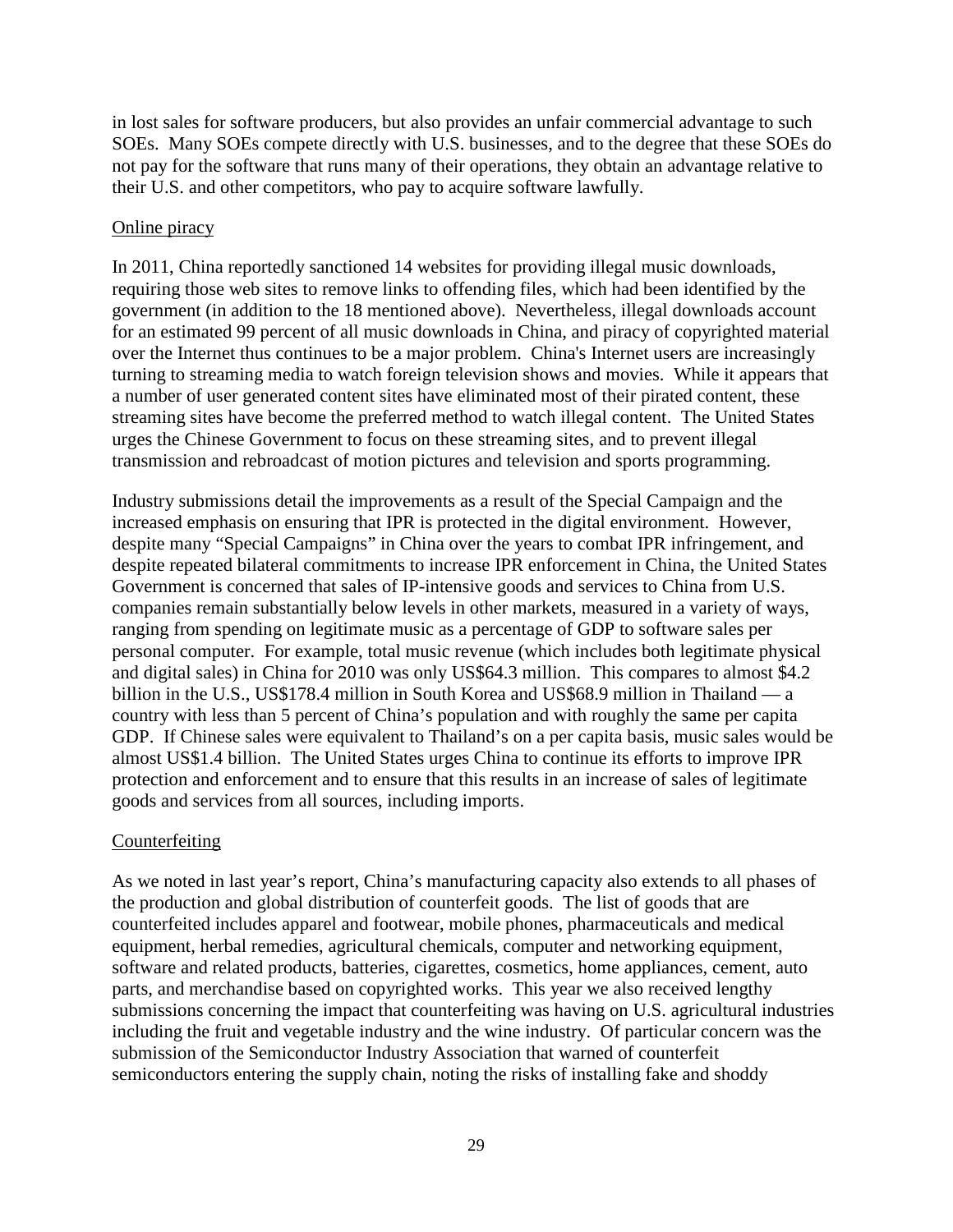semiconductor components in electronic equipment, including in equipment used for critical functions related to safety and security.

Where counterfeiting manufacturing and sales are concerned, attitudes regarding IPR infringement vary greatly by province and locality. For instance, administrative authorities in Shenzhen have lowered the criminal case thresholds for bringing cases against optical disk pirates, and those authorities regularly transfer cases for investigation to the Public Security Bureau. In one case, those authorities followed up regularly with online sales platform TenCent to discuss the company's enforcement efforts. By contrast, rights holders have expressed concerns that local Administrations for Industry and Commerce (AIC) in Guandong and Fujian have refused to refer cases for criminal prosecution even when thresholds are met. Even more worrisome are reports that in Fujian and Guandong, local protectionism has impeded rights holders who have investigated and provided clear evidence of counterfeiting operations (including, in one case, evidence of an entire supply chain to support massive counterfeiting of children's toys and accessories, from design to manufacturing to packaging) only to be stymied by provincial officials who have turned a blind eye to the evidence and have failed to act. The United States is encouraged that State Council Order 37 notes that provincial and local officials will be rated on their ability to enforce against IPR infringement in their provinces and localities, and hope that this will help motivate provincial and local leaders to shut down infringing operations.

On a positive note, trademark rights holders are beginning to report that there has been a noticeable reduction in the visibility of counterfeit goods for sale in some of the notorious physical markets. This appears to be the result of intensified criminal enforcement, and more proactive intervention by landlords. This may be attributable to steps taken by national and local AICs to target landlords of physical markets as part of a wider effort to promote enforcement of IPR rights, as well as Court decisions that have found landlords liable for infringement they knew or should have known was taking place on their premises. However, guidelines regarding landlord liability are not legally binding, and Court decisions in China's civil law system are not precedential. The United States therefore continues to urge the Chinese Government to include explicit provisions on landlord liability in the new amendments to the Trademark Law that are currently under consideration by the State Council's Legislative Affairs Office.

Furthermore, there remain many markets that continue to trade in counterfeit and pirated merchandise. In particular, there are still many markets that serve as wholesalers for counterfeits distributed around the world. These include the notorious Yiwu market where all types of products can be copied and exported throughout the world; or the night market in Putian which specializes in counterfeit athletic shoes, sports equipment, handbags, and watches, and where most products are being sold for export to U.S., European and African markets. The United States will examine markets such as these during the Out-of-Cycle Notorious Markets review in autumn 2012.

Counterfeit goods are also prevalent in online markets and auction sites, including those listed in the 2011 USTR Notorious Markets Report, as well as others such as DHGate, TradeMe, HC360, and Global Sources. Rights holders, however, are encouraged that the Chinese Government appears committed to intensifying efforts to address online counterfeiting, including through the issuance of SAIC Order 49, and through civil court decisions which have imposed liability on the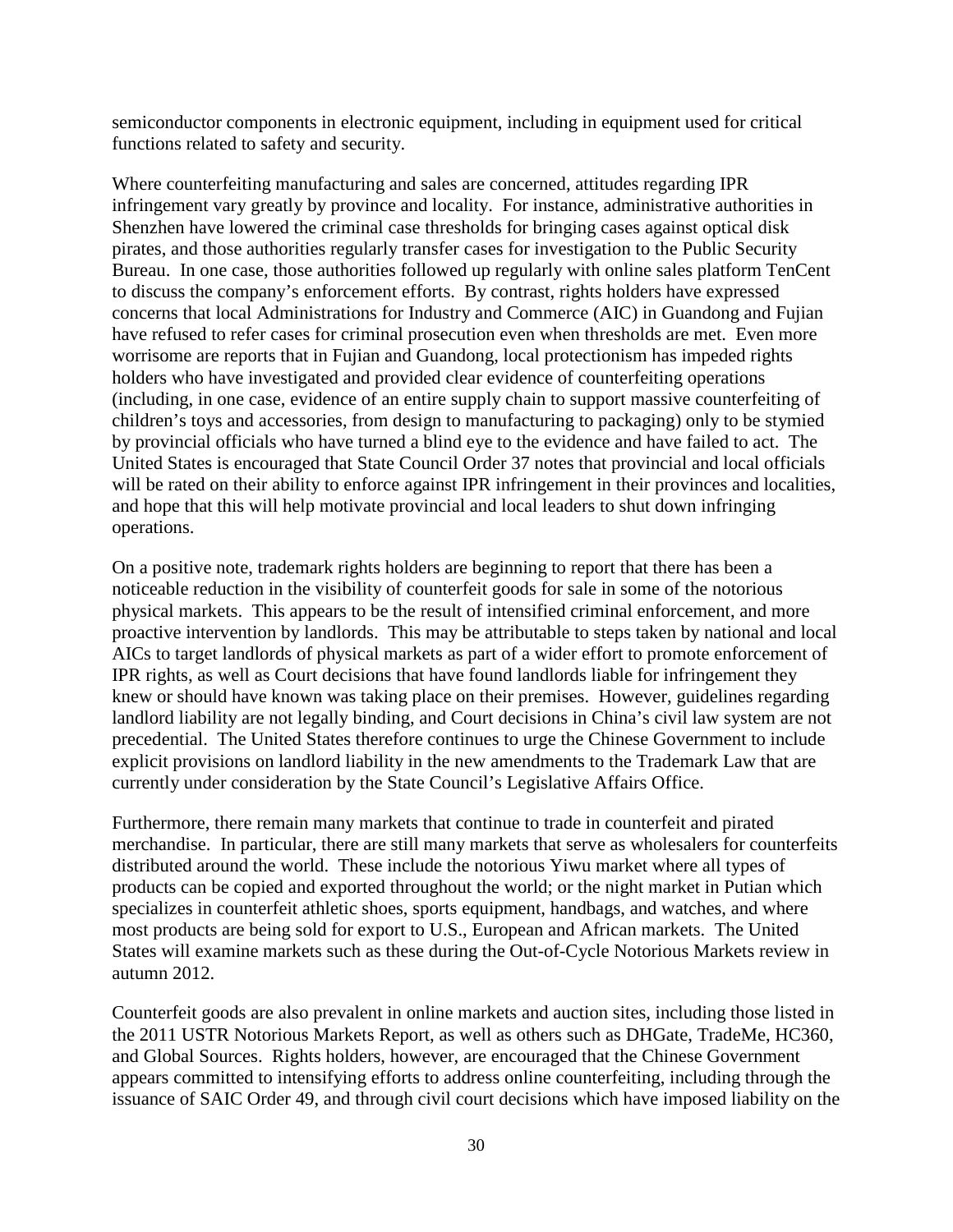operators of online sales websites similar to those that have been imposed on the landlords of physical markets. The United States urges the Chinese Government to continue their efforts, begun during the Special Campaign, to improve IPR enforcement in online marketplaces to ensure that infringing products are removed and counterfeiters are punished.

The consumer shift to online sales has also changed the pattern of export trade; previously counterfeits were shipped in large containers, which resulted in large value and capacity seizures at the U.S. border. However, increasingly goods are sold by online traders in China (and elsewhere) and delivered to consumers by mail and express delivery service. This phenomenon is confirmed by the continued reduction in the level of seizures of wholesale quantities by customs officials in China and abroad. The United States urges Chinese customs authorities to inspect not only large containers, but also to increase their scrutiny of small consignment exports, especially Express Mail Service.

# Trade Secrets

The United States is concerned about a growing number of cases in which important trade secrets of U.S. firms have been stolen by, or for the benefit of, Chinese companies. It has been difficult for some U.S. companies to obtain relief against those who have benefitted from this misappropriation, despite compelling evidence demonstrating misappropriation or theft. The United States is concerned that many more trade secrets cases involving U.S. companies and Chinese competitors go unreported because U.S. firms fear the cost and likelihood of failure of pursuing these cases through legal channels, as well as the possible commercial repercussions for bringing such cases to light. Although U.S. firms have recently seen some improvement in enforcement of other types of IPR-related cases, as described above, protecting trade secrets in China remains a significant challenge and is of growing concern. The United States and China have increased their bilateral exchanges on this important issue, including in the JCCT IPR Working Group and through senior level government engagements. Ensuring that companies are able to effectively protect and enforce their IPR in China, including trade secrets, is essential to promoting successful commercial relationships between U.S. and Chinese firms.

# Market Access and Technology Use

In addition to the risks of IPR infringement, including trade secret theft, and the difficulties discussed above regarding effective enforcement, many companies remain very concerned that the Chinese government has adopted policies or practices that systematically disadvantage foreign rights holders, by inappropriately conditioning market access and investment approvals, and other government benefits on the sale or licensing of IPR and other proprietary information to domestic Chinese entities.

While the United States welcomes China's commitment, reiterated in the joint fact sheet issued during Vice President Xi Jinping's visit to Washington on February 14, 2012 "that technology transfer and technological cooperation shall be decided by businesses independently and will not be used by the Chinese government as a pre-condition for market access", the United States will continue to work with China to develop a mechanism designed to resolve, in an expeditious manner, any concerns regarding the implementation of this commitment.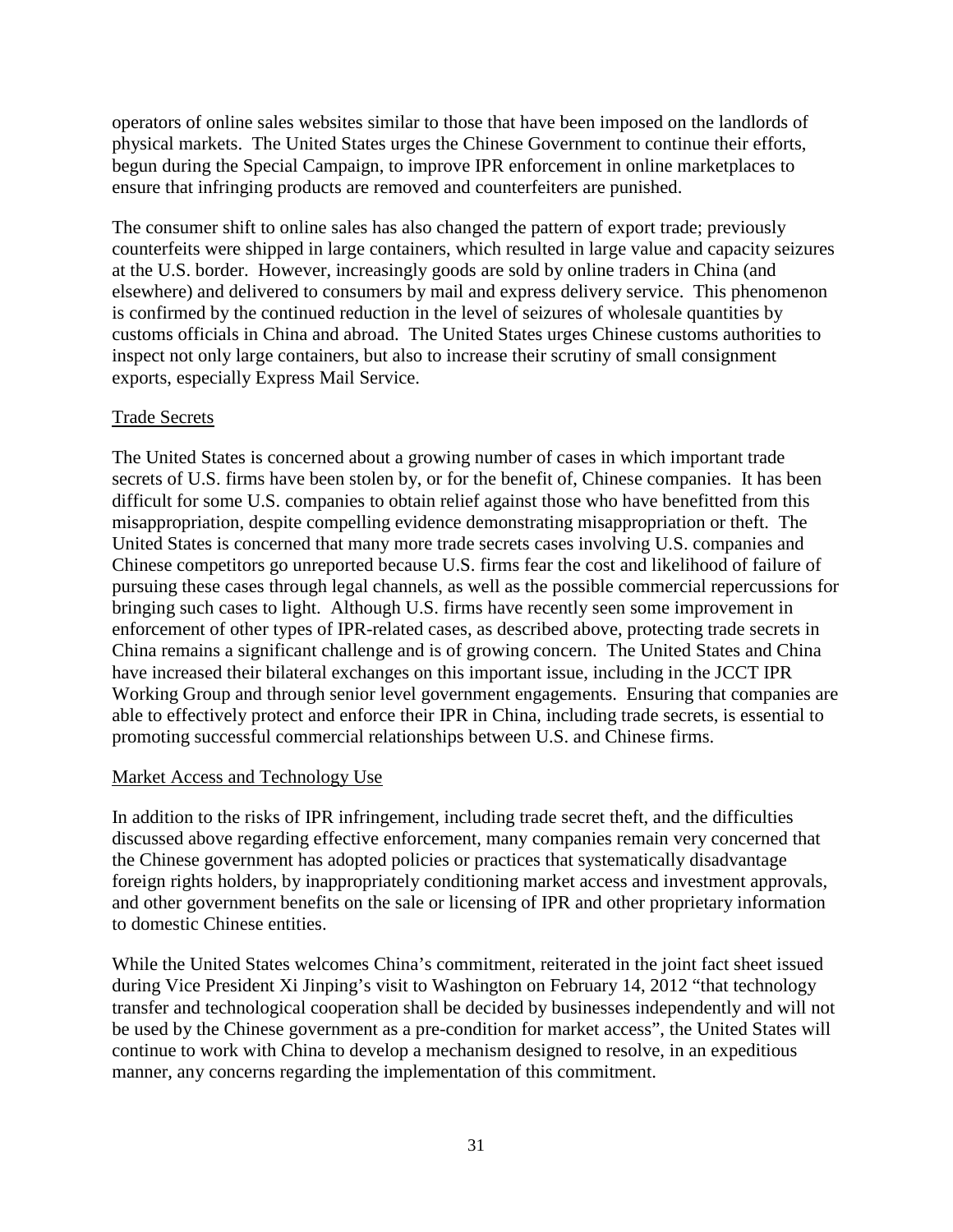#### IPR and Innovation

Chinese government agencies, including at national, provincial, and local levels, frequently release documents, including regulations, rules, and regulatory documents (e.g., opinions, notices, circulars) that seek to promote China's development into an innovative, IP-intensive economy. The United States recognizes the critical role of innovation in development and in improving living standards in the United States and China. However, the United States has expressed concerns to China regarding China's innovation-related policies and other industrial policies that may discriminate against or otherwise disadvantage U.S. exports or U.S. investors and their investments. Chinese regulations, rules, and regulatory documents frequently call for technology transfer and, in certain cases, require, or propose to require, that eligibility for government benefits or preferences is contingent upon IPR being developed in China, or being owned by or licensed, in some cases exclusively, to a Chinese party. Such government imposed conditions or incentives may distort licensing and other arrangements, resulting in commercial outcomes that are not optimal for the firms involved or for promoting innovation. Government intervention in the commercial decisions that enterprises make regarding the ownership, development, registration, or licensing of IPR is not consistent with international practice, and may raise concerns relative to China's implementation of its WTO obligations.

In November 2009, MOST, NDRC, and MOF issued the *Circular on Launching the 2009 National Indigenous Innovation Product Accreditation Work*, requiring companies to file applications by December 2009 for their products to be considered for accreditation as "indigenous innovation products." This measure provides for preferential treatment in government procurement to any products that are granted this accreditation, which is based on criteria such as the ownership or development of a product's IPR in China. Subsequently, the United States and U.S. industry, along with the governments and industries of many of China's other trading partners, expressed serious concerns to China about this measure, as it appears to establish a system designed to provide preferential treatment in government procurement to products developed by Chinese enterprises.

In April 2010, MOST, NDRC, and MOF issued a draft measure for public comment, the *Circular on Launching 2010 National Innovation Product Accreditation Work*. The draft measure would amend certain of the product accreditation criteria set forth in the November 2009 measure, but would leave other problematic criteria intact, along with the accreditation principles, application form, and link to government procurement. In addition, the draft measure originally was to become effective the day after comments were due. The United States submitted comments in May 2010, in which it asked China to suspend the implementation of the indigenous innovation accreditation system and to engage in consultations with the United States to address U.S. concerns about the system. This draft measure was not finalized. At the May 2010 S&ED, China agreed that its innovation policies would be consistent with the following principles: nondiscrimination; support for market competition and open international trade and investment; strong enforcement of intellectual property rights; and, consistent with WTO rules, leaving the terms and conditions of technology transfer, production processes, and other proprietary information to agreement between individual enterprises. In addition, the United States and China began intensive multi-agency discussions of their respective innovation policies.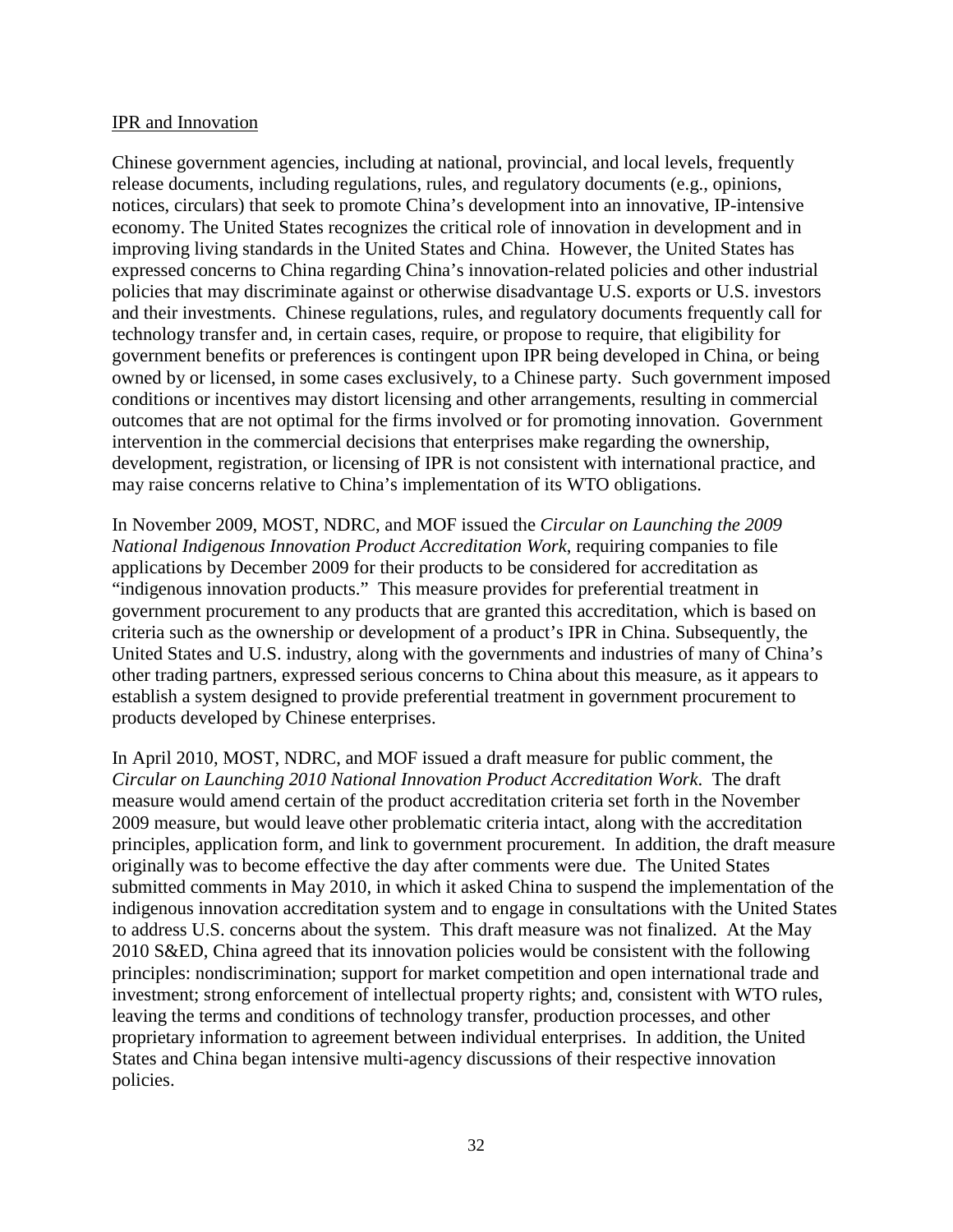At the December 2010 JCCT meeting, China took important steps to address U.S. concerns about its indigenous innovation policies. China agreed not to maintain any measures that provide government procurement preferences for goods or services based on the location where the intellectual property is owned or was developed. China also agreed to take into account U.S. views on its *Draft Regulations Implementing the Government Procurement Law,* which provide for government procurement preferences for indigenous innovation products. During President Hu Jintao's January 2011 state visit, China further committed to delink its innovation policies from the provision of government procurement preferences. To implement President Hu's commitment, at the May 2011 S&ED, China agreed to eliminate all of its government procurement product accreditation catalogues and revise the *Draft Regulations Implementing the Government Procurement Law* to eliminate the provision requiring government procurement preferences for indigenous innovation products. During the 2011 JCCT meeting, China announced that the State Council had issued a measure requiring provincial, municipal, and autonomous regional governments to eliminate by December 1, 2011 any catalogues or other measures linking innovation policies to government procurement preferences. The United States is carefully monitoring China's commitments in this area.

## *Indigenous Innovation and Place of Intellectual Property Ownership or Development*

During the 2010 JCCT process, including at a meeting of the JCCT IPR Working Group and at the JCCT plenary meeting, the United States requested that China not condition government preferences on the location of intellectual property ownership and development. The United States recognized that the requirement for "Chinese intellectual property and proprietary brands" in the Indigenous Innovation Product Accreditation System was also a factor referenced in important Chinese government statements and other Chinese measures. For example, the October 2010 State Council *Decision on Accelerating the Cultivation and Development of Strategic Emerging Industries* states that, "China shall boost the cultivation and development of strategic emerging industry and hold the core technologies and intellectual property as well as enhance independent growth capability." In addition, the *Measures for Administration of Recognition of Innovative and High-Tech Enterprises, Guo Ke Fa Huo [2008] No. 172*, adopted in final form, without opportunity for public comment, by MOST, MOF, and the State Administration of Taxation, provide for certain tax benefits for qualifying enterprises. One of the eligibility criteria is that "Enterprises registered in China . . . have independent intellectual property rights over the core technology of major products through independent research and development, transfer, recipient, mergers and acquisitions within three years or through exclusive licensing over five years."

At the 2010 JCCT, China agreed not to "adopt or maintain measures that make the location of the development or ownership of intellectual property a direct or indirect condition for eligibility for government procurement preferences for products and services. China and the United States will continue to discuss whether this principle applies to other government measures."

During the 2011 JCCT, China and the United States agreed, building on the previous years' commitment, and the innovation principles agreed to in the APEC 2011 Leaders' Declaration, to study other measures, including investment and tax related measures in 2012, to determine whether the receipt of government benefits is linked to where intellectual property is owned or developed, or to the licensing of technology by foreign investors to host country entities.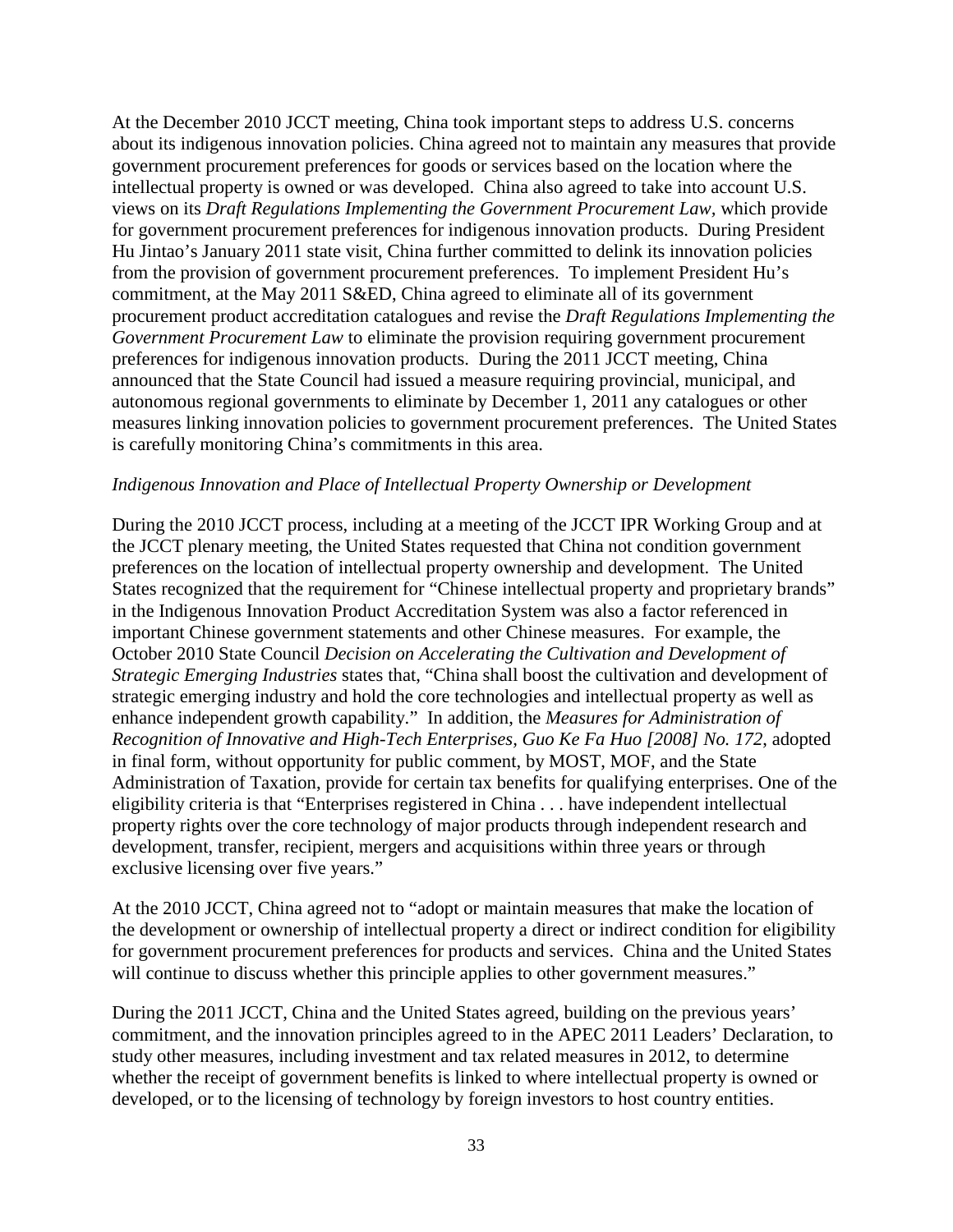Furthermore, the two sides agreed to actively discuss removal of these barriers that distort trade and investment. The United States will continue to discuss the implementation of these innovation-related commitments by China in bilateral meetings and dialogues with the Chinese Government in 2012

# Patent-Related and Other Policies

# *Compulsory Licensing*

In 2011, China's State Intellectual Property Office (SIPO) issued "Draft Measures for Compulsory Licensing of Patents" for public comments. These measures are intended to provide greater guidance to SIPO, patent holders, and individuals and entities that seek the grant of a compulsory license under China's Patent Law. The United States appreciates that SIPO provided an opportunity for interested stakeholders to comment upon the draft. A number of companies and governments, including the United States, provided comments on these measures, raising concerns ranging from the length of time provided for certain procedural steps, to substantive concerns regarding the scope and grounds for the application of a compulsory license. On March 19, SIPO issued a slightly revised document, dated March 15, 2012, with indications that the document will go into effect on May 1, 2012. The United States is concerned that many stakeholder concerns were not reflected in the final document. The United States looks forward to working with stakeholders and the Government of China to ensure that the implementation of these measures is consistent with China's international obligations and does not unfairly disadvantage foreign patent holders, including through further amendments to the measure if necessary.

# *Patents Used in Chinese National Standards*

China has prioritized the development of Chinese national standards, as evidenced by its Outline for the National Medium to Long-Term Science and Technology Development Plan (2006- 2020), issued by the State Council in February 2006, and amplified shortly thereafter in the 11th Five Year Plan (2006-2010) for Standardization Development, issued by the Standardization Administration of China. More recently, China has announced that when it develops standards, it will rely on either non-patented technology or patented technology with prices lower than those that patent owners would otherwise seek to charge. As a result, China's treatment of patents in the standard setting process has garnered increasing attention and concern around the world, including in the United States. These concerns have been reported in depth in previous editions of this Report, as well as in USTR's 2012 Report on Technical Barriers to Trade (TBT Report).

# *IPR Protection for Pharmaceutical Products*

The United States continues to encourage China to provide an effective system to expeditiously address patent issues in connection with applications to market pharmaceutical products. In addition, the United States continues to have concerns about the extent to which China provides effective protection against unfair commercial use, as well as unauthorized disclosure, of undisclosed test or other data generated to obtain marketing approval for pharmaceutical products. China's law, and its commitment during WTO accession, requires China to ensure that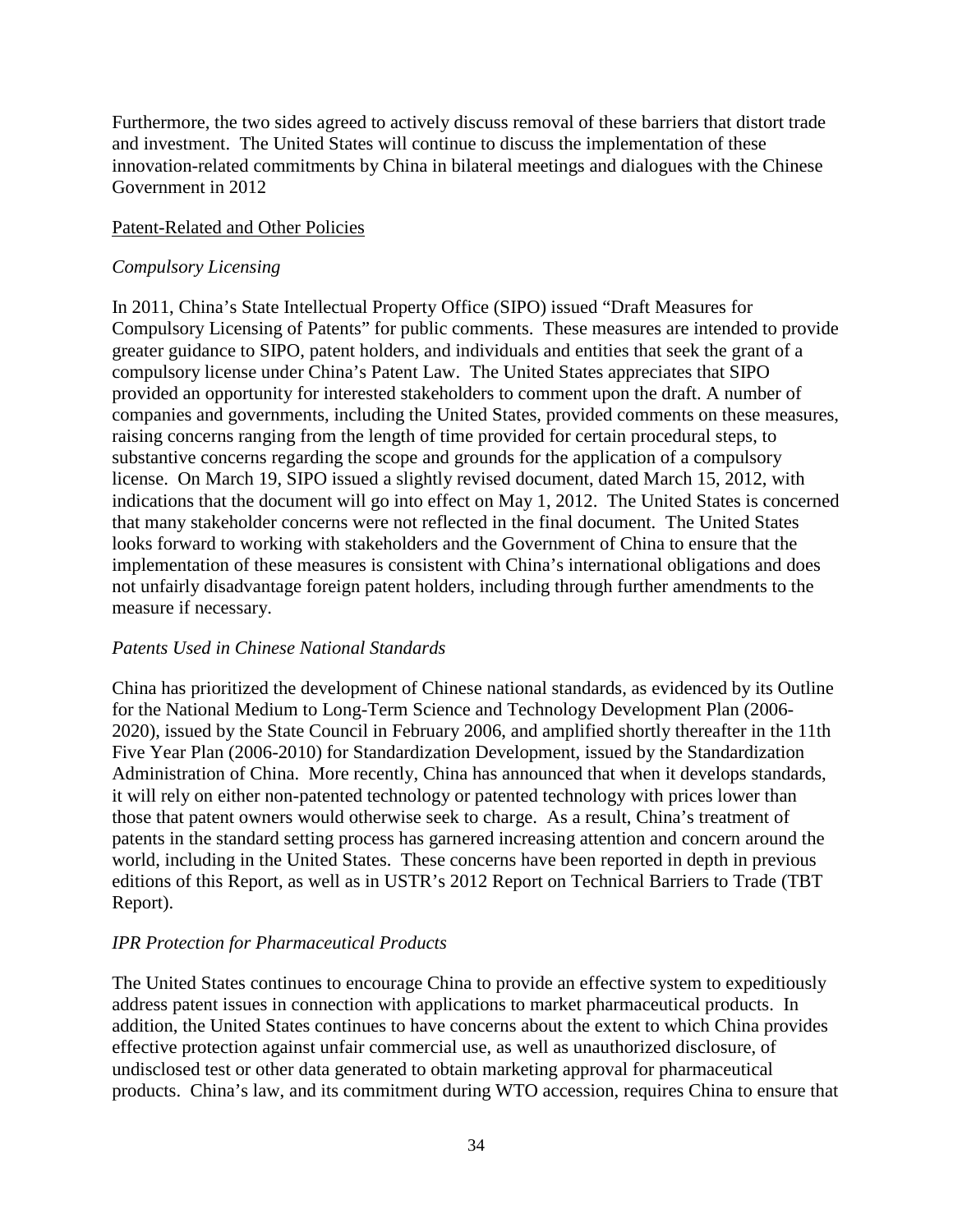no subsequent applicant may rely on the undisclosed test or other data submitted in support of an application for marketing approval of new pharmaceutical products for a period of at least six years from the date of marketing approval in China. However, there is evidence that generic manufactures have, in fact, been granted marketing approvals by the State Food and Drug Administration (SFDA) prior to the expiration of this period, and in some cases, even before the originator's product has been approved. The United States looks forward to working with the SFDA and other relevant agencies to address this concern, including through on-going work in the JCCT.

In conclusion, the United States believes that continued bilateral dialogue and cooperation can lead to further progress in these and other areas. The United States will continue to put serious efforts into its joint work with China on IPR enforcement and protection strategies, innovation policies, and the range of other important IPR-related matters in this bilateral economic relationship, including through the JCCT and other fora.

#### <span id="page-35-0"></span>**India**

India remains on the Priority Watch List in 2012. India made limited progress on IPR protection and enforcement in 2011, and its legal framework and enforcement system remain weak. The challenge of piracy over the Internet continues to grow, but the Copyright (Amendment) Bill 2010, which proposed partial implementation of the WIPO Internet Treaties and other reforms appears to have stalled. The United States continues to encourage India to promote a stable and predictable patent system that can nurture domestic innovation, including by resolving concerns with respect to the prohibition on patents for certain chemical forms absent a showing of increased efficacy. The United States recognizes India's recent efforts to address its patent application backlog, and urges India to take additional steps in this regard. The United States also urges India to continue to work to streamline its patent opposition proceedings. The United States will closely monitor developments concerning compulsory licensing of patents in India following the broad interpretation of Indian law in a recent decision by the Controller General of Patents, while also bearing in mind the Doha Declaration on TRIPS and Public Health found in the Intellectual Property and Health Policy section of this Report. The United States urges India to provide an effective system for protecting against unfair commercial use, as well as unauthorized disclosure, of test or other data generated to obtain marketing approval for pharmaceutical and agricultural chemical products. The United States notes some improvements with respect to IPR enforcement, including reports of good cooperation of enforcement officials with some in the copyright industry, and increased use of judicial orders that have strengthened enforcement against pirated movies and music online. The United States encourages India to take additional steps to improve coordination with enforcement officials of certain state governments within India. The United States also continues to encourage India to address its judicial inefficiencies and to strengthen criminal enforcement efforts, including by imposing deterrent level sentences and giving IPR prosecutions greater priority. Finally, the United States commends India's recognition of the importance of innovation as part of its efforts to promote domestic manufacturing, and urges India to resist imposing discriminatory policies or other counterproductive measures in pursuit of that objective, and at the expense of adequate and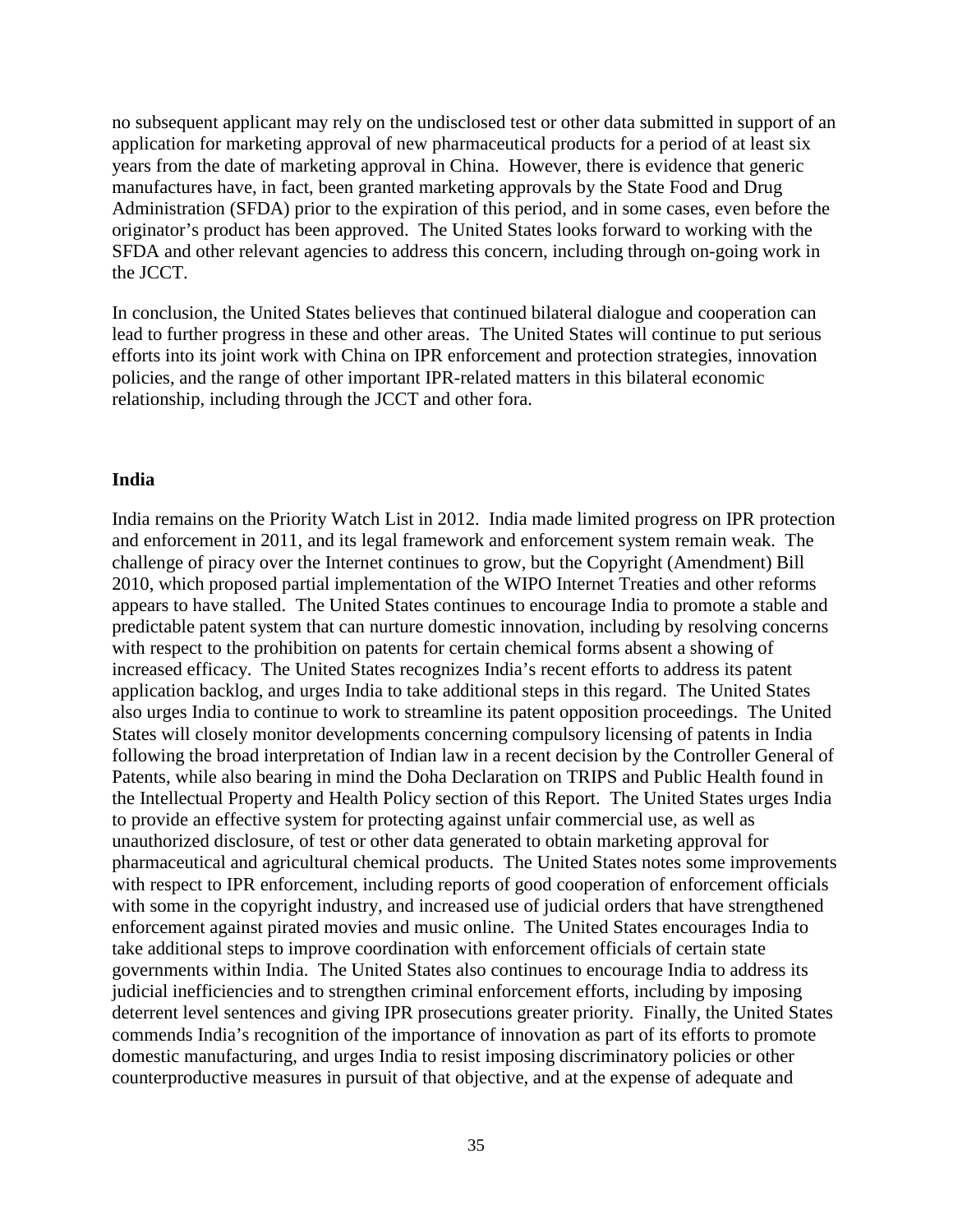effective protection of intellectual property rights. The United States will continue to work with India to address these and other issues.

## <span id="page-36-0"></span>**Indonesia**

Indonesia remains on the Priority Watch List in 2012. Indonesian authorities made positive efforts in 2011 to strengthen IPR protections, and some rights holders reported good cooperation with enforcement authorities. However, the United States remains concerned that Indonesia's IPR enforcement efforts have not been effective in addressing challenges such as rampant piracy and counterfeiting, including growing piracy over the Internet, and the widespread availability of counterfeit pharmaceutical products. The United States urges Indonesia to take steps to address inefficiencies in its judicial and prosecutorial systems and to impose deterrent-level sentences. While authorities conducted some enforcement against cable piracy, and although rights holders welcomed efforts to ensure that operators are properly licensed, cable piracy rates rose significantly in 2011. The United States is also concerned about the long-term effects of a recent decree that imposed strict limitations on the delivery of ringtones, undermining a once-thriving legitimate market for music distribution. The United States encourages Indonesia to provide an effective system for protecting against the unfair commercial use, as well as unauthorized disclosure, of test or other data generated to obtain marketing approval for pharmaceutical and agricultural chemical products. The United States also remains concerned about market access barriers in Indonesia, which include measures imposing requirements that restrict the importation of medicines and measures that could restrict market access for motion pictures. The United States will continue to engage with Indonesia on these and other matters.

# <span id="page-36-1"></span>**Israel**

Israel remains on the Priority Watch List in 2012. Israel has taken steps towards implementing an Understanding on IPR that it concluded with the United States in 2010; however, further action is needed to fully implement that Understanding. The United States stands ready to work closely with the Government of Israel to achieve full implementation of the Understanding.

The United States and Israel reached the Understanding, which concerns several longstanding issues regarding Israel's regime for pharmaceutical products, on February 18, 2010. As part of the Understanding, Israel committed to strengthen its laws on protection of pharmaceutical test data and patent term extension, and to publish patent applications promptly after the expiration of a period of eighteen months from the time an application is filed. The Understanding provided, among other things, that Israel would submit legislation regarding these matters within 180 days of the conclusion of the Understanding. The United States agreed to move Israel to the Watch List once Israel submitted appropriate legislation to the Knesset, and to remove Israel from the Special 301 Watch List once the Government enacted legislation implemented Israel's obligations fully.

Israel has already enacted legislation regarding pharmaceutical test data, and has submitted legislation to the Knesset regarding patent publication. The United States commends Israel for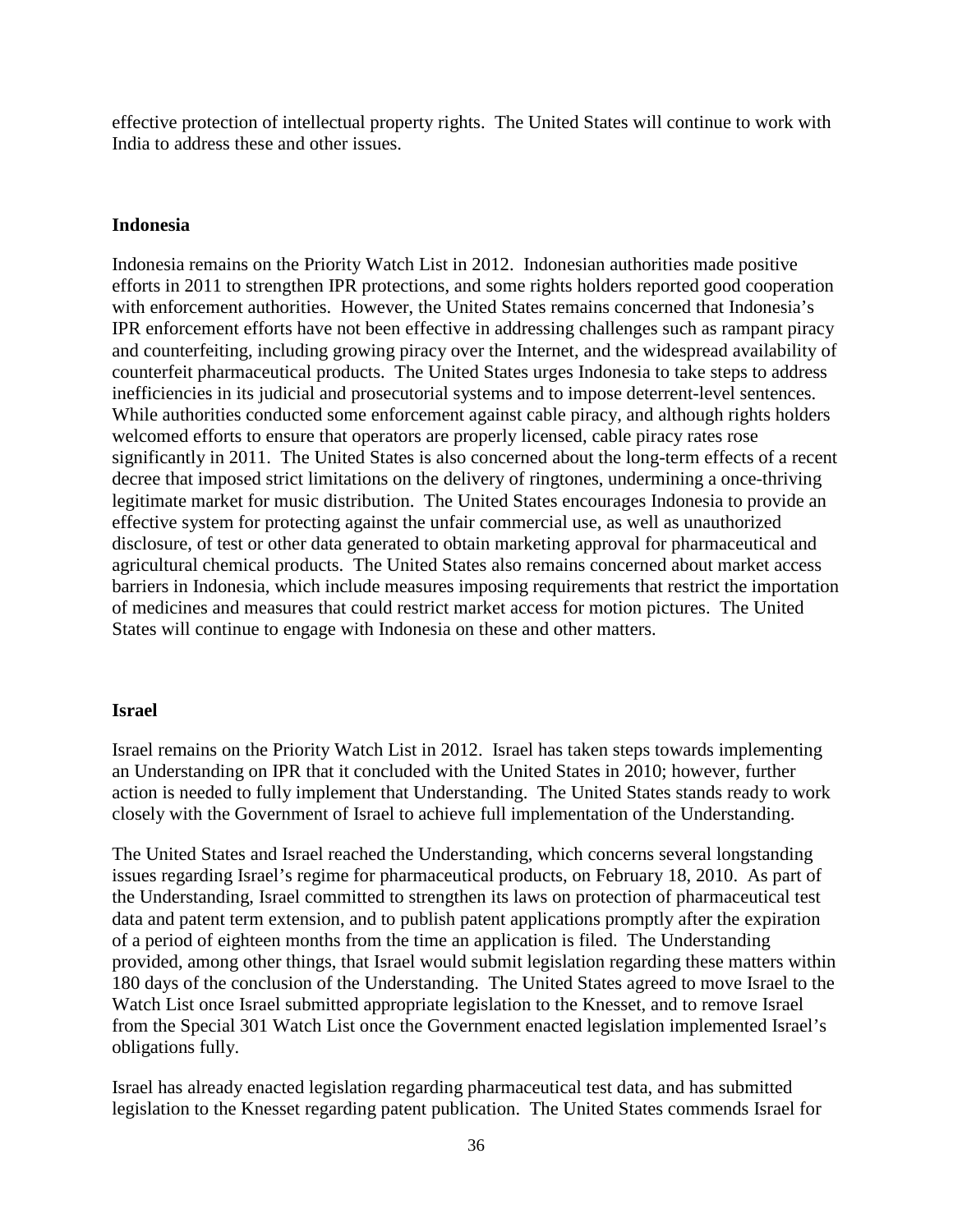taking those important steps, and looks forward to the enactment of the latter bill. To date, however, Israel has not submitted legislation to the Knesset regarding patent term extension, although a bill is under development. The United States encourages Israel to submit legislation to the Knesset that fully implements the Understanding as soon as possible. Pursuant to the Understanding, once Israel submits appropriate legislation to the Knesset regarding this matter, the United States will move Israel to the Watch List.

Separately, the United States encourages Israel to ratify and implement the WIPO Internet Treaties. Doing so would strengthen Israel's IPR regime, and would afford rights holders additional effective remedies against copyright infringement that occurs over the Internet.

The United States also encourages Israel to amend its copyright law to provide for statutory damages. In addition, the United States urges Israel to clarify whether, under its existing copyright law, enterprises that engage in this activity are subject to prosecution. The United States also encourages Israel to enforce judicial decisions requiring cable operators to compensate copyright holders for the unauthorized retransmission of television broadcast signals containing their works, and to establish a fair remuneration structure for future retransmissions. The United States will continue to work with Israel to resolve these and other matters.

## <span id="page-37-0"></span>**Pakistan**

Pakistan remains on the Priority Watch List in 2012. Pakistan continued its efforts on IPR enforcement, including through raids, seizures, and arrests by various enforcement authorities. However, widespread counterfeiting and piracy, particularly book and optical disc piracy, continue to present serious concerns for U.S. industry. Pakistan should provide *ex officio* authority to its enforcement officials, and should provide for deterrent-level penalties for criminal IPR infringement. Pakistan should also take the necessary steps to reform its copyright law. The United States continues to encourage Pakistan to provide an effective system for protecting against unfair commercial use, as well as unauthorized disclosure, of test and other data generated to obtain marketing approval for pharmaceutical products, and to provide an effective system to address patent issues expeditiously in connection with applications to market pharmaceutical products. The United States looks forward to continuing to work with Pakistan to address these and other issues.

#### <span id="page-37-1"></span>**Russia**

Russia remains on the Priority Watch List in 2012. While Russia made important progress in the past year to improve IPR protection and enforcement, significant concerns remain, particularly with respect to piracy over the Internet and enforcement generally.

The United States welcomes several positive steps that Russia took, including enactment of a law to establish a specialized IPR court by February 2013, and amendments to Russia's Criminal Code that revise criminal thresholds for copyright piracy. The United States also commends progress on criminal proceedings against interfilm.ru, an infringing website in Russia, and on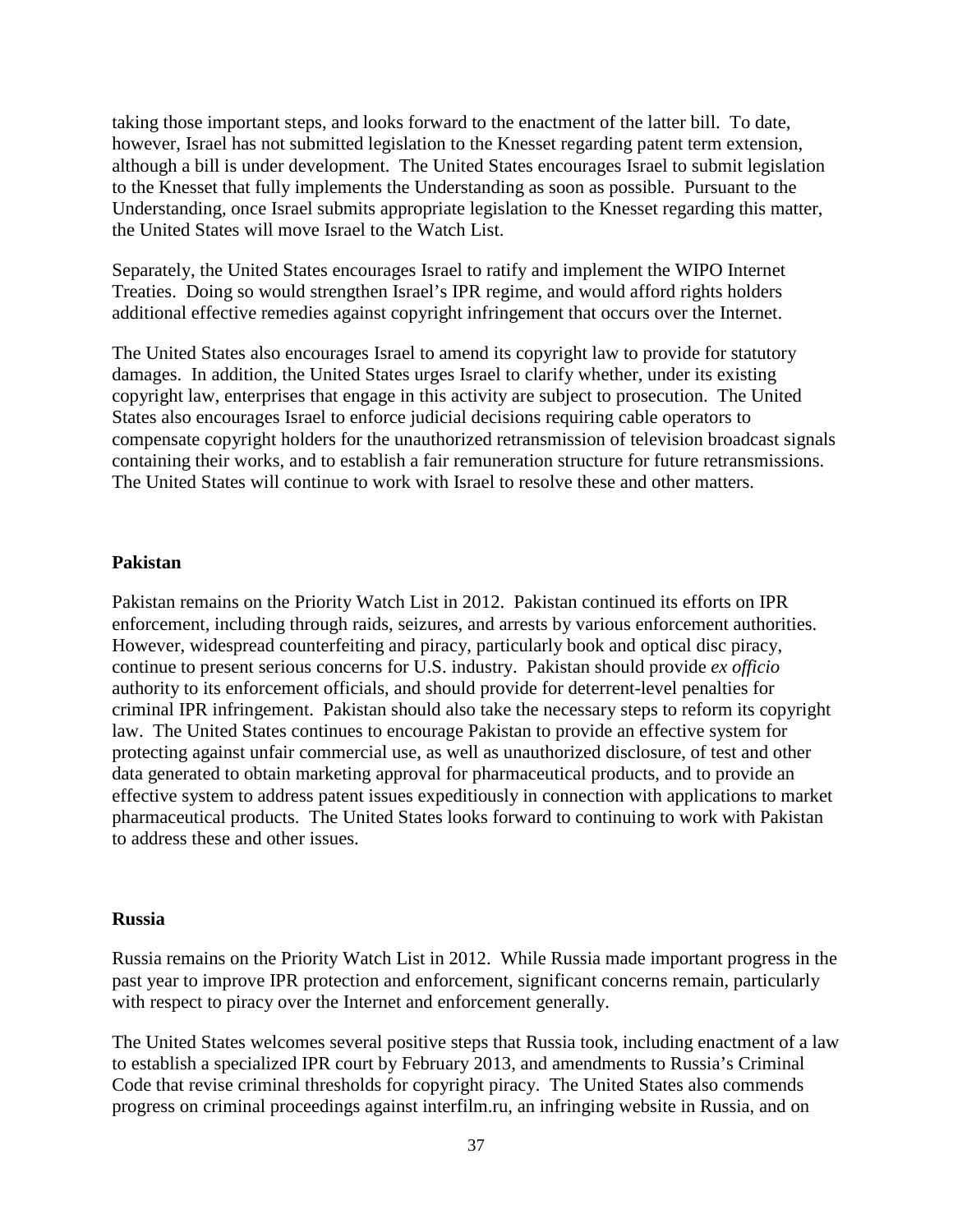civil findings against vKontakte, Russia's largest social networking site, for copyright infringement. Russian law enforcement authorities also led several significant actions against pirated optical disc distributors, including the largest known seizure in Russia involving two million optical discs. As part of the 2011 out-of-cycle review of notorious markets, the Savelovskiy Market was removed from the notorious markets list as a result of the Savelovskiy Market's adoption and implementation of an action plan to stop the distribution of infringing goods.

Another important step Russia took was to close down operations of optical disc plants located on Russian state-owned restricted access regime enterprises (RARE) sites that were engaged in the production of pirated media. Russia agreed to take this action in the 2006 Bilateral Agreement on Protection and Enforcement of Intellectual Property Rights (2006 Bilateral Agreement on IPR). According to industry reports, however, warehouses storing pirated CDs and DVDs remain on several government-controlled military-industrial sites. This situation leaves Russian enforcement agencies and rights holders with limited opportunities to conduct successful raids against such warehouses.

The United States also recalls Russia's enactment, as part of the WTO accession process, of four important IPR laws in 2010. These achievements complete the legislative commitments Russia made in the 2006 Bilateral Agreement on IPR. Upon its accession to the WTO, Russia must comply with all of the obligations of the WTO TRIPS Agreement, which sets out minimum requirements for protecting and enforcing IPR, including with respect to key rights relied on by the U.S. copyright-based industries, such as the software, motion picture and sound recording industries, as well as industries that rely on patents, trademarks, trade secrets, and test data protection. Regarding test data protection, Russia is obligated to implement the 2010 amendments to the Law on Circulation of Medicines upon its WTO accession. Once Russia becomes a WTO Member, it will be required to comply with the rules governing the enforcement of IPR, covering, *inter alia*, civil and administrative procedures and remedies, provisional measures (*i.e.*, preliminary injunctions), customs measures to enforce IPRs at the border, and criminal procedures. Furthermore, Russia should implement specific commitments regarding areas of concern, including piracy over the Internet and enforcement generally. Russia's implementation of its WTO obligations, once it is a Member, will be subject to WTO dispute settlement procedures.

The United States urges Russia to take additional steps to improve the protection and enforcement of IPR in Russia, especially with respect to piracy over the Internet and enforcement generally. Regarding piracy over the Internet, the United States advocates both further legal reform and enhanced enforcement efforts. The United States encourages Russia to address the problems of websites hosting infringing material and of services that are intended to promote the infringement of copyright by enacting legislation that includes, among other things, appropriate liability standards and requirements for notice and takedown that provide for the swift removal of infringing content. The United States urges Russia to engage in takedown and enforcement actions against infringing sites, including services affiliated with social networking sites such as vKontakte and odnoklassniki.ru.

The United States also urges Russia to strengthen its overall enforcement efforts, including its criminal enforcement efforts, against counterfeiting, piracy (including unauthorized camcording)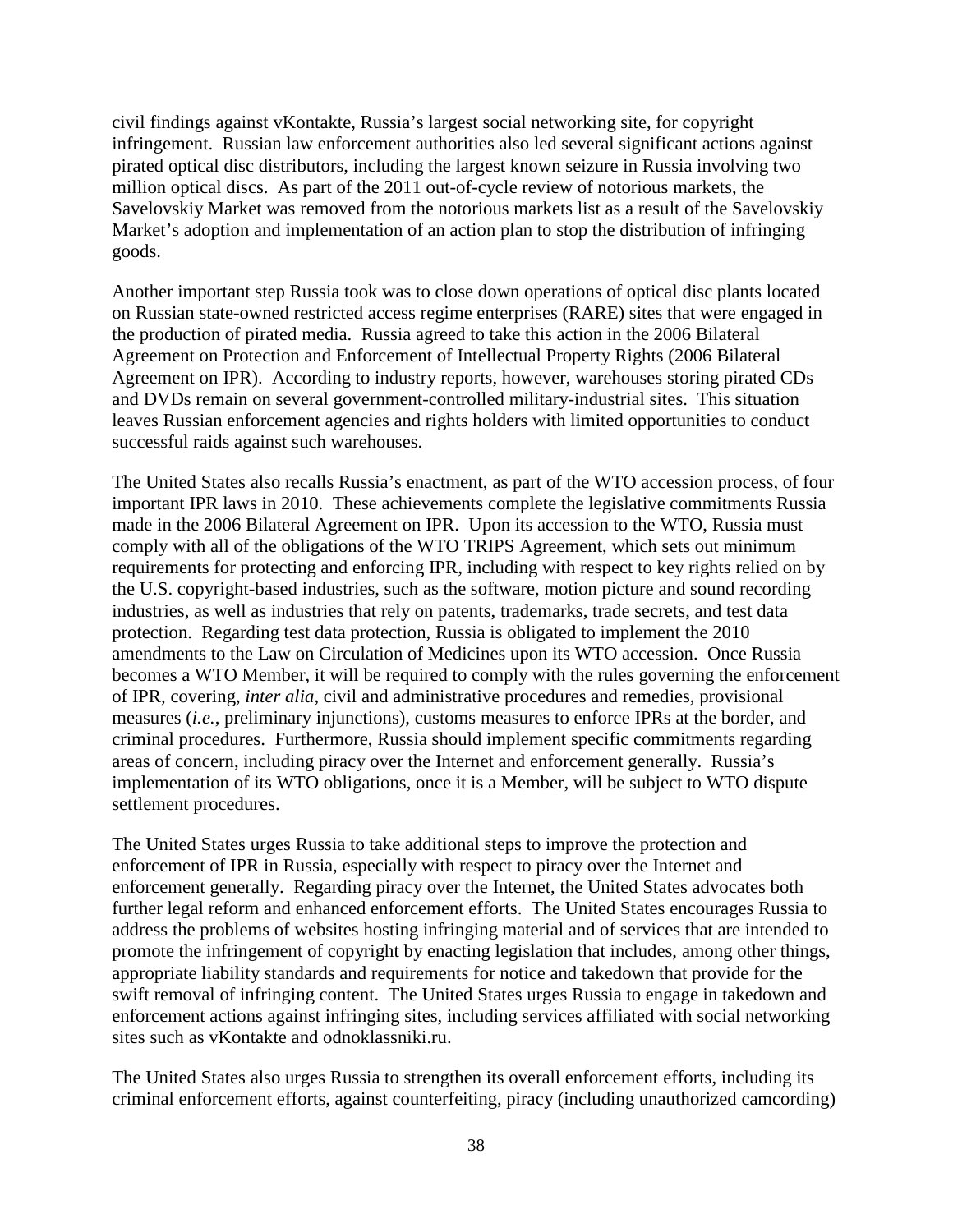and the circumvention of technological protection measures. While the software industry reports a decline in piracy rates in 2011 resulting from civil and criminal enforcement efforts and advances in the government's use of legitimate software, the book/journal publishing, entertainment software, motion picture and movie industries continue to face serious challenges with respect to IPR enforcement in Russia. As MVD acknowledged, the number of raids decreased significantly in 2011. The Russian police force was also reduced by 20 percent, which has significant implications for IPR enforcement efforts. Even where raids are conducted in a sustained and vigorous manner, investigation of cases, prosecutions, and criminal verdicts do not necessarily follow. The United States urges Russia's enforcement officials to increase the number of IPR-related investigations, and to seek deterrent penalties in judicial proceedings.

The United States also urges Russia to provide adequate resources and clear authority to specialized law enforcement officials within Department K of the Ministry of Internal Affairs (MVD) in order to prioritize and improve its enforcement efforts with respect to piracy over the Internet. This unit should work closely with rights holders' representatives to target and to take action against priority infringing websites.

## <span id="page-39-0"></span>**Thailand**

Thailand remains on the Priority Watch List in 2012. The United States is encouraged that Thailand's new government has affirmed its commitment to improving IPR protection and enforcement. Some U.S. rights holders report good cooperation with Thai enforcement authorities, including the Royal Thai Police and Royal Thai Customs. Thailand has also taken some steps to address its longstanding problem of piracy of cable and satellite signals, although significant concerns remain about the prevalence of this problem in Thailand. The United States remains seriously concerned about Thailand's failure to complete many of the initiatives begun in past years. Several key pieces of legislation remain pending, including legislation to address landlord liability, to address unauthorized camcording of motion pictures in theaters, to provide Thai Customs with *ex officio* authority, to implement provisions of the WIPO Internet Treaties, and to establish improved legal mechanisms to address the rapidly growing problem of copyright piracy and trademark counterfeiting on the Internet. The United States urges Thailand to improve its enforcement efforts and to provide for, and impose, deterrent-level sentences. Thailand should also make greater efforts to address widespread copyright piracy and trademark counterfeiting. The United States encourages Thailand to provide an effective system for protecting against the unfair commercial use, as well as unauthorized disclosure, of test or other data generated to obtain marketing approval for pharmaceutical and agricultural chemical products. The United States continues to encourage Thailand to engage in a meaningful and transparent manner with all relevant stakeholders, including IPR owners, as it considers ways to address Thailand's public health challenges, while maintaining a patent system that promotes investment, research, and innovation. In this context, the United States reiterates its support for the 2001 Doha Declaration on the TRIPS Agreement and Public Health, as described in Section I of this Report. The United States will continue to work with Thailand to address these and other matters.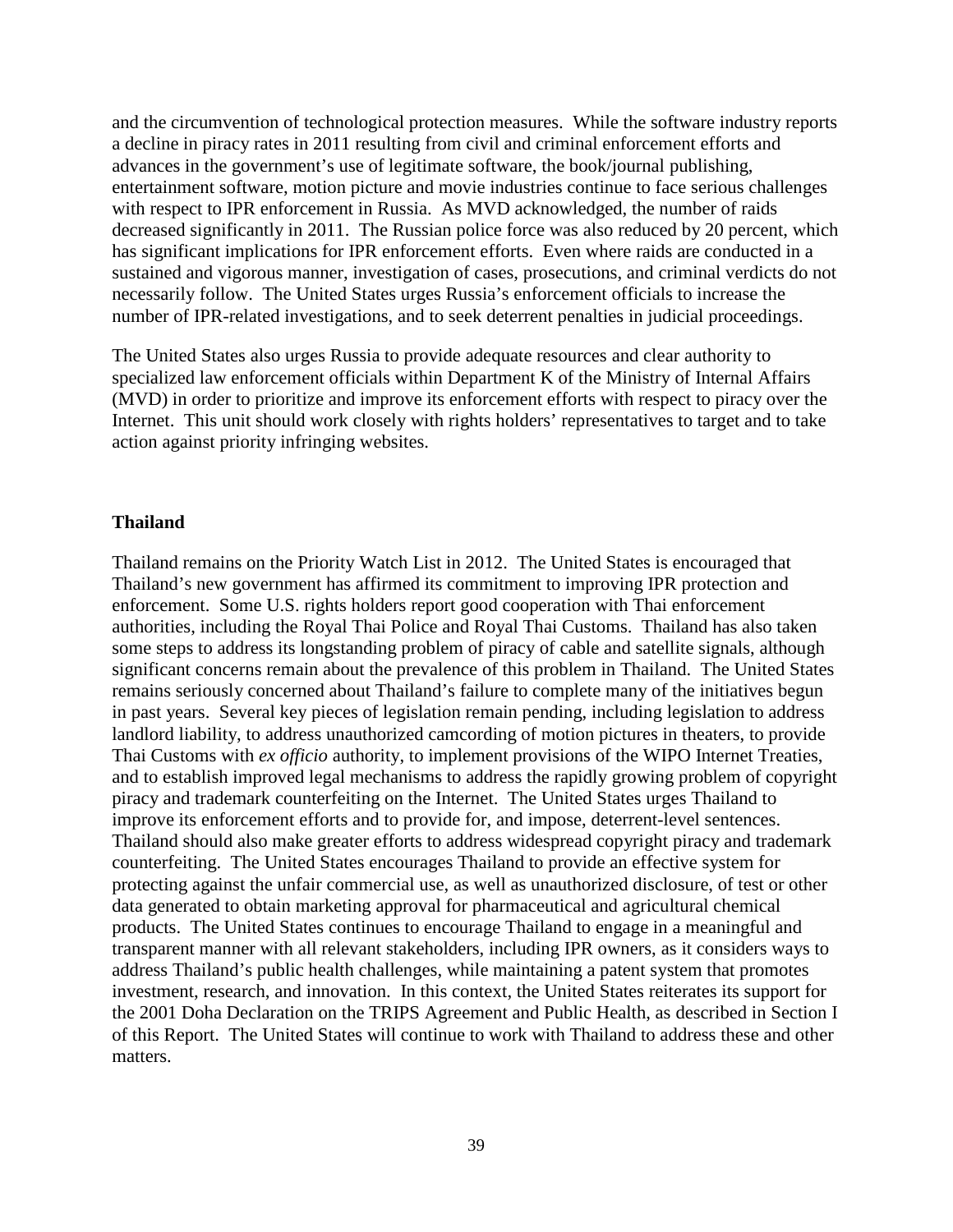## <span id="page-40-0"></span>**Ukraine**

Ukraine is on the Priority Watch List. Ukraine made minimal progress in implementing its 2010 IPR action plan commitments, including addressing the government's use of unlicensed software, amending the copyright law, and increasing IPR enforcement. Ukraine has also done little to address counterfeiting and piracy, and in some cases took steps backwards. For example, several days after Ukrainian police took down the country's largest infringing website (ex.ua), authorities allowed the site to re-open. Likewise, the number of IP inspectors at the State Intellectual Property Service of Ukraine has been significantly reduced. While Ukrainian authorities took steps to curb the unauthorized video camcording of motion pictures in theaters, the unauthorized recording of the audio portion of motion pictures continues to be a serious concern. Enforcement efforts remain ineffective against the widespread availability of counterfeit and pirated products, many of which are transshipped through Ukraine to third countries, and customs officials continue to lack *ex officio* authority to interdict shipments. The United States continues to urge Ukraine to take steps to address serious concerns regarding piracy over the Internet, including by adopting proposed legislation to provide an appropriate regime for notice and takedown. The United States also continues to encourage Ukraine to improve its judicial system, which suffers from significant delays, a lack of deterrent-level sentences, and judges who lack relevant IPR expertise. The United States will continue to work with Ukraine to address these and other issues.

#### <span id="page-40-1"></span>**Venezuela**

Venezuela remains on the Priority Watch List in 2012. Venezuela made some progress in 2011, notably through the seizure of a larger number of counterfeit and pirated products than in previous years and through steps to enforce the 2010 Law on Crimes and Contraband, including the penalty provisions of that law. However, serious concerns remain with respect to IPR protection and enforcement. In 2006, Venezuela withdrew from the Andean Community and subsequently reinstated the 1955 Industrial Property Law. Under the 1955 Law, protection for certain inventions patentable under the Andean Community Law was eliminated. In addition, reinstatement of the 1955 Law creates uncertainty about the status of protection for trademarks that were registered under the Andean Community law. Piracy and counterfeiting remain widespread, including piracy over the Internet, and should be addressed. Venezuela also should provide an effective system for protecting against the unfair commercial use, as well as unauthorized disclosure, of test or other data generated to obtain marketing approval for pharmaceutical products. The United States will continue to monitor Venezuela's progress on these and other issues.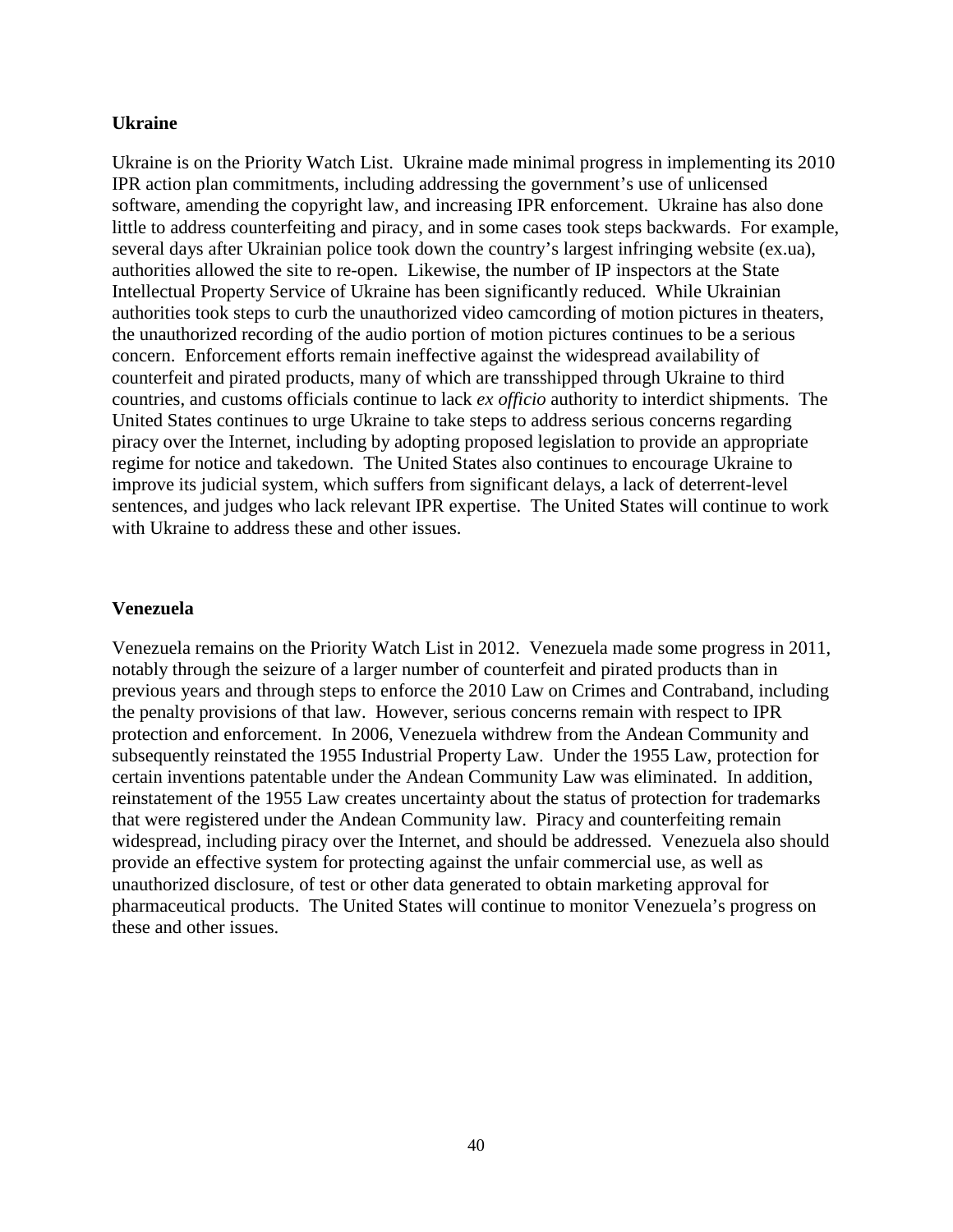## <span id="page-41-0"></span>**Watch List**

#### <span id="page-41-1"></span>**Belarus**

Belarus remains on the Watch List in 2012. The United States remains concerned about Belarus' implementation of the IPR commitments made under the United States-Belarus Trade Relations Agreement of 1993. Belarus took some steps in 2011 to strengthen IPR protection and enforcement, including notably the adoption of measures to liberalize foreign trade requirements, including with respect to IPR, and the enactment of the law on copyrights and related rights. In addition, the creation of the Customs Union with Kazakhstan and Russia has led to some improvements through the harmonization of regulatory principles for IPR, although more work in this area is necessary. Piracy and counterfeiting, however, remain widespread in Belarus, and IPR enforcement efforts continue to be weak and ineffective. The United States encourages Belarus to enact regulations to implement the 2011 law on copyright and neighboring rights and continues to urge Belarus to provide its enforcement officials with *ex officio* authority to investigate cases, seize infringing goods, and prosecute IPR violations. Belarus should also provide adequate scope for *ex parte* searches. The United States continues to encourage Belarus to improve its copyright legal framework and to fully implement the WIPO Internet Treaties. The United States will continue to monitor Belarus' progress on these and other matters, including efforts to implement provisions of the Custom Union Customs Code that authorize Belarus to grant *ex officio* authority to its customs officials, and to create a unified trademark registry.

#### <span id="page-41-2"></span>**Bolivia**

Bolivia remains on the Watch List in 2012. Bolivia's Intellectual Property Office recently undertook efforts to improve public awareness about IPR protection and enforcement, and the United States finds these efforts encouraging. However, high levels of piracy and counterfeiting persist, and there is a continued need to improve criminal and civil IPR enforcement. Bolivia should provide for more efficient prosecution of IPR violations, for better coordination among Bolivian enforcement authorities, and for additional resources to be allocated to enforcement officials. The United States looks forward to continuing to work with Bolivia to address these and other matters.

#### <span id="page-41-3"></span>**Brazil**

Brazil remains on the Watch List in 2012. Brazil continued to made progress in 2011, in particular by undertaking significant enforcement efforts across the country. Enforcement officials, under the coordination of the National Council to Combat Piracy (CNCP), conducted raids that resulted in the seizure of millions of items with a value estimated at over \$1 billion dollars, and in the permanent closure of hundreds of shops selling pirated and counterfeit goods. The United States encourages Brazil to follow through with arrests and prosecutions of IPR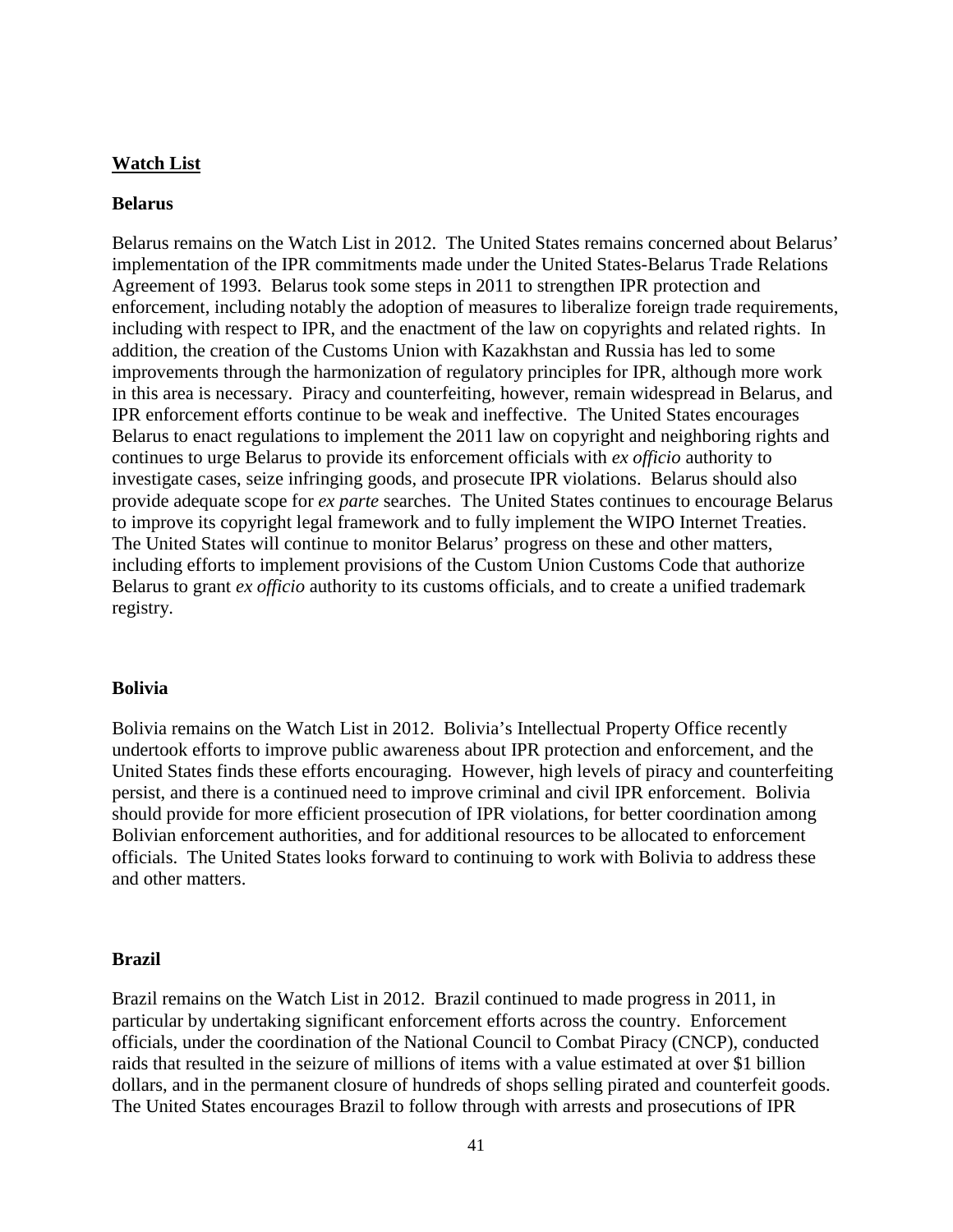violators. The United States also encourages Brazil to take the necessary steps to formalize the Federal Attorney General opinion clarifying that Brazil's sanitary regulatory agency, ANVISA, does not have the authority to review patentability requirements when analyzing pharmaceutical patent applications. The United States continues to be concerned about the widespread availability of pirated and counterfeit products in Brazil, especially pirated books, and about the growing challenge of piracy over the Internet. The United States urges Brazil to strengthen pending amendments to its copyright law to better protect IPR in the digital environment. Brazil should also continue to strengthen its border enforcement efforts. The United States encourages Brazil to clarify and strengthen its system for protecting against unfair commercial use, as well as unauthorized disclosure, of test and other data generated to obtain marketing approval for pharmaceutical products. The United States encourages Brazil to continue to take concrete steps to address its backlog of pending patent applications, including by developing a new electronic patent application system. The United States looks forward to continuing to work with Brazil to address these and other matters.

#### <span id="page-42-0"></span>**Brunei Darussalam**

Brunei remains on the Watch List in 2012. Brunei made progress in 2011 by establishing its first patent office, and authorities also recently issued notices warning some retailers to remove pirated and counterfeit goods. The United States hopes that such actions will lead to a significant and permanent reduction in Brunei's high piracy and counterfeiting rates. Further, rights holders have established an organization to assist law enforcement officials in their efforts, and to assist the Bruneian Authors and Composers Association, which is actively negotiating with television and radio broadcasters for payment of music royalties due. The United States remains concerned, however, that Brunei has not enacted pending copyright amendments, and IPR enforcement authorities still lack *ex officio* authority. Brunei should also take steps to further educate its business community on IPR and to improve its enforcement efforts, including by pursuing criminal prosecutions, imposing deterrent-level sentences, and ensuring that enforcement officials have adequate resources. The United States looks forward to continuing to work with Brunei to address these and other matters, including through the Trans-Pacific Partnership negotiations.

#### <span id="page-42-1"></span>**Colombia**

Colombia remains on the Watch List in 2012. Colombia continued to make progress in 2011 by improving its enforcement operations, including by increasing the number of investigations and raids that were conducted. In addition, Colombia enhanced coordination of enforcement efforts among its agencies. Colombia is also continuing its efforts to improve its legislative framework for IPR protection and enforcement through the implementation of the United States-Colombia Trade Promotion Agreement. However, concerns remain with respect to IPR enforcement. A lack of resources and training continue to hamper enforcement efforts. The United States looks forward to working with Colombia on the implementation of obligations regarding protections against piracy over the Internet, which is a growing problem in Colombia, and to Colombia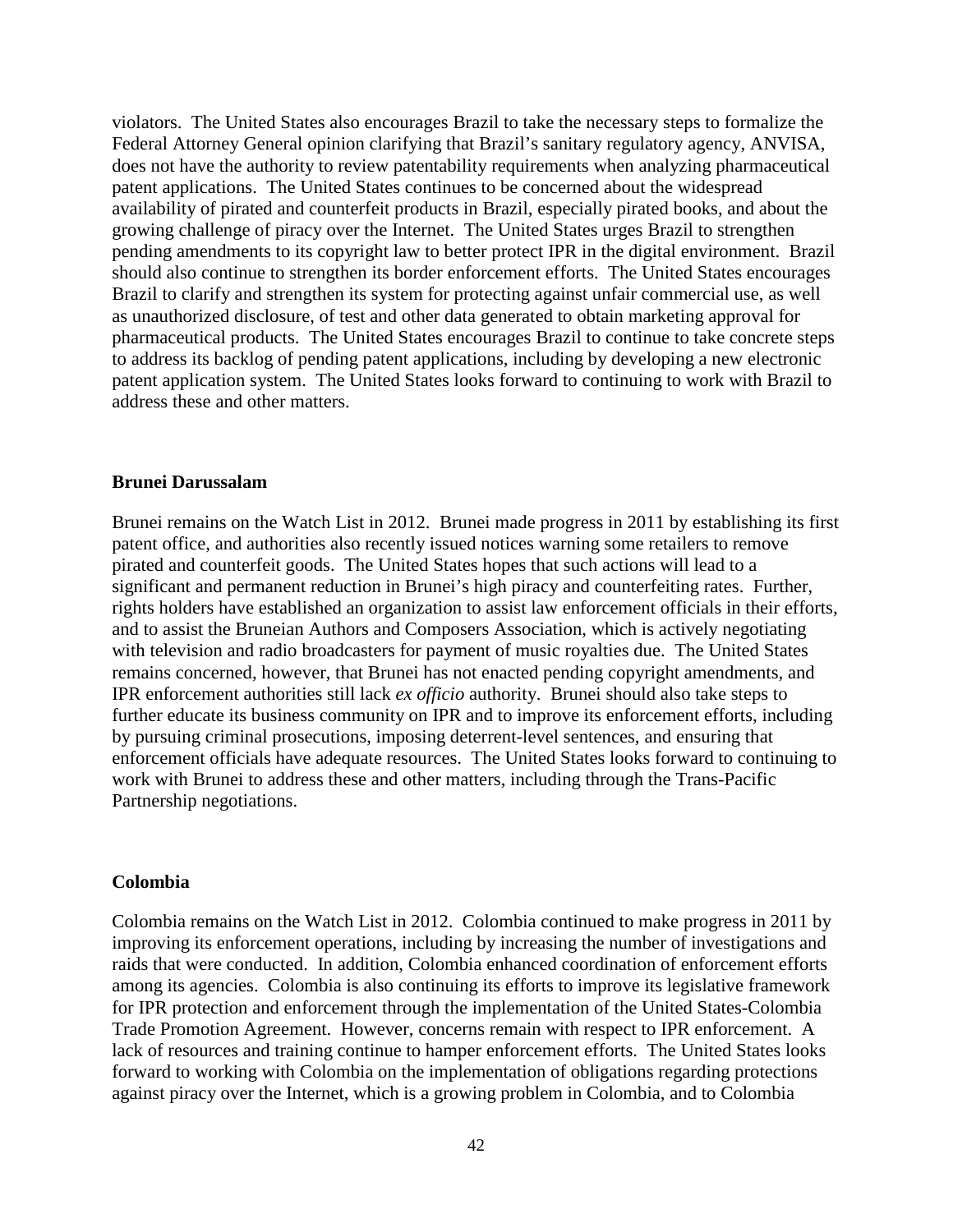taking steps to address continuing problems with optical disc piracy. The United States looks forward to continuing to work with Colombia to address these and other matters.

## <span id="page-43-0"></span>**Costa Rica**

Costa Rica remains on the Watch List in 2012. Costa Rica made progress in 2011 by enacting legislation to provide for criminal remedies for violations of performers' rights and of other related rights, and by promulgating regulations to implement its CAFTA-DR commitment with respect to limitations on liability for Internet service providers. Costa Rica also took steps to address concerns over the lack of enforcement actions against IPR violations, and the prosecutor has established a new policy regarding the prosecution of IPR-related crimes. The United States encourages Costa Rica to continue its efforts to resolve these longstanding issues. In addition, Costa Rica should take concrete steps to improve its overall IPR enforcement efforts, and should make actively combating IPR violations a higher priority. Costa Rica should devote more resources to enforcement efforts, and should impose deterrent penalties. The United States looks forward to continuing to work with Costa Rica to address these and other matters.

## <span id="page-43-1"></span>**Dominican Republic**

The Dominican Republic remains on the Watch List in 2012. The Dominican Republic took positive steps in 2011 to continue its implementation of obligations under CAFTA-DR, including by making progress toward ensuring that the government uses only licensed software, by acceding to the Trademark Law Treaty, and by continuing its IPR enforcement efforts. However, concerns remain, especially with respect to the widespread availability of pirated and counterfeit products. IPR enforcement agencies in the Dominican Republic continue to suffer from a lack of coordination, cooperation among enforcement agencies, resources, and training. The United States encourages the Dominican Republic to implement its obligations with respect to providing an effective system for protecting against the unfair commercial use, as well as unauthorized disclosure, of test or other data generated to obtain marketing approval for pharmaceutical and agricultural chemical products, and to provide an effective system to address patent issues expeditiously in connection with applications to market pharmaceutical products. The United States also urges the Dominican Republic to fully implement its CAFTA-DR obligations with respect to patent term adjustment. The United States looks forward to continuing to work with the Dominican Republic to address these and other issues.

# <span id="page-43-2"></span>**Ecuador**

Ecuador remains on the Watch List in 2012. The United States appreciates recent statements from Ecuador's IPR officials regarding the need to create a culture of respect for IPR and hopes that Ecuador will work to translate these statements into effective IPR protection and enforcement. Concerns remain about rampant piracy and counterfeiting. Ecuador has not established the specialized IPR courts required under Ecuador's 1998 IPR law. The United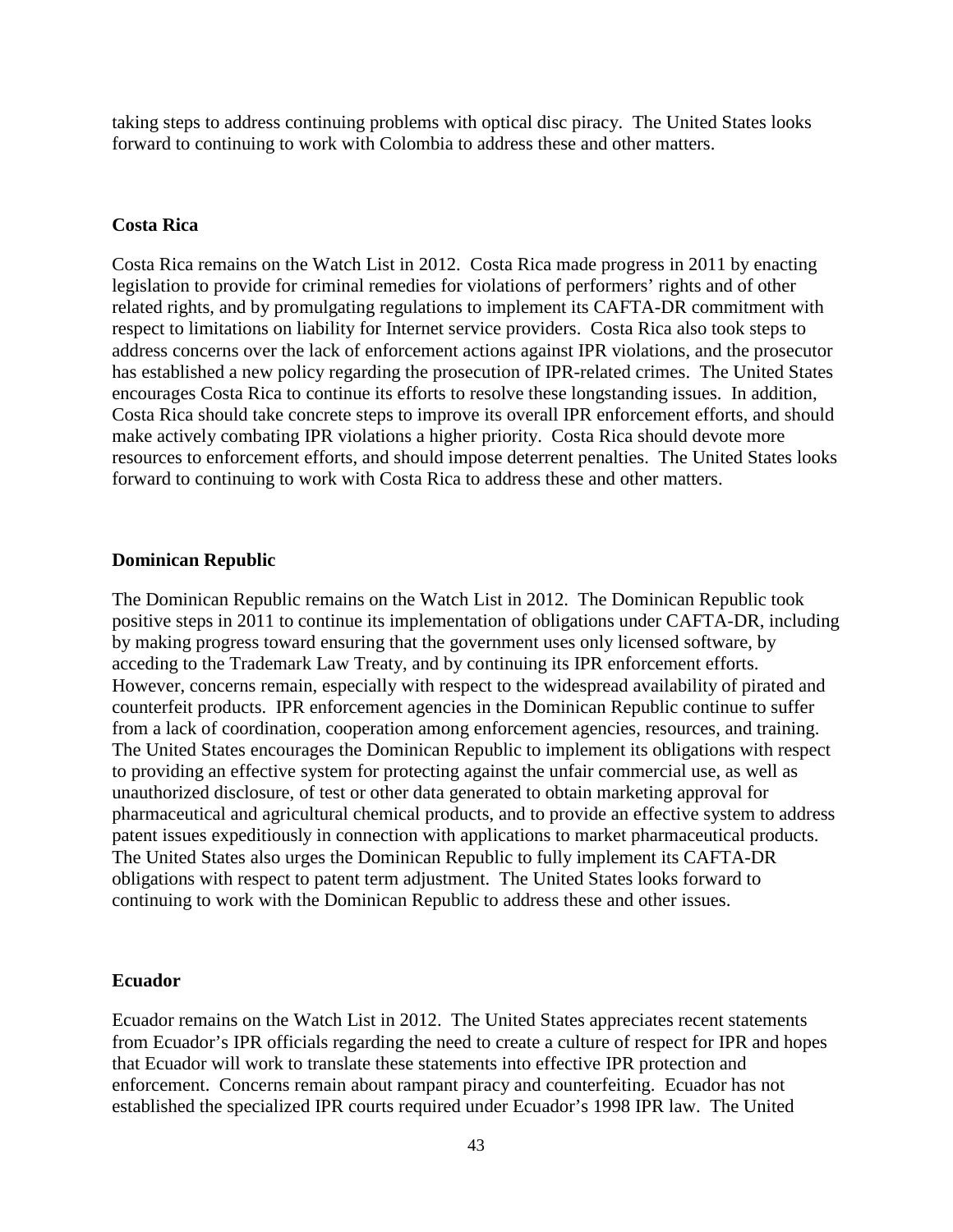States encourages Ecuador to further clarify its system for protecting against unfair commercial use, as well as unauthorized disclosure, of test or other data generated to obtain marketing approval for pharmaceutical products, and to provide such protection for agricultural chemical products. Ecuador should also provide an effective system to address patent issues expeditiously in connection with applications to market pharmaceutical products. The United States looks forward to continuing to work with Ecuador to address these and other matters.

## <span id="page-44-0"></span>**Egypt**

Egypt remains on the Watch List in 2012. The United States welcomes the Government's recognition that IPR is important both to Egypt's economic development and to enhanced trade relations. Egypt continued to work to improve IPR protection and enforcement in 2011. The Information Technology Industry Development Agency conducted more raids, including raids against manufacturers and distributors of infringing goods, and increased training for prosecutors regarding counterfeiting of medical products. However, concerns remain regarding the need for additional enforcement efforts for the full range of IPR, including issuance of deterrent-level sentences by courts, and the need for additional training for enforcement officials. The United States is encouraged that Egypt has drafted regulations to clarify border procedures for the destruction of counterfeit products and to provide customs officials with the authority to take *ex officio* action. The United States urges Egypt to enact those regulations expeditiously. Although Egypt is working to upgrade its trademark system, rights holders have expressed concerns about the registration of invalid trademarks. Rights holders also report that businesses offering pirated television content are impairing the ability of legitimate distribution outlets to operate in the market. The United States also urges Egypt to ratify the WIPO Internet Treaties. The United States continues to encourage Egypt to clarify its plans for implementing its commitments with respect to the protection against the unfair commercial use, as well as unauthorized disclosure, of test or other data generated to obtain marketing approval for pharmaceutical products, and to provide an effective system to address patent issues expeditiously in connection with applications to market pharmaceutical products. The United States welcomes Egypt's establishment of a consultative committee to monitor the implementation of pharmaceutical regulations and policies. The United States looks forward to continuing to work together to advance shared IPR-related economic and trade goals, and to addressing these and other matters.

#### <span id="page-44-1"></span>**Finland**

Finland remains on the Watch List in 2012. The United States continues to be concerned about the lack of product patent protection for certain pharmaceutical products. U.S. industry continues to express concern that the regulatory framework in Finland regarding process patents filed before 1995, and pending in 1996, denies adequate protection to many of the top-selling U.S. pharmaceutical products currently on the Finnish market. The United States looks forward to continuing to work with Finland to address this and other matters.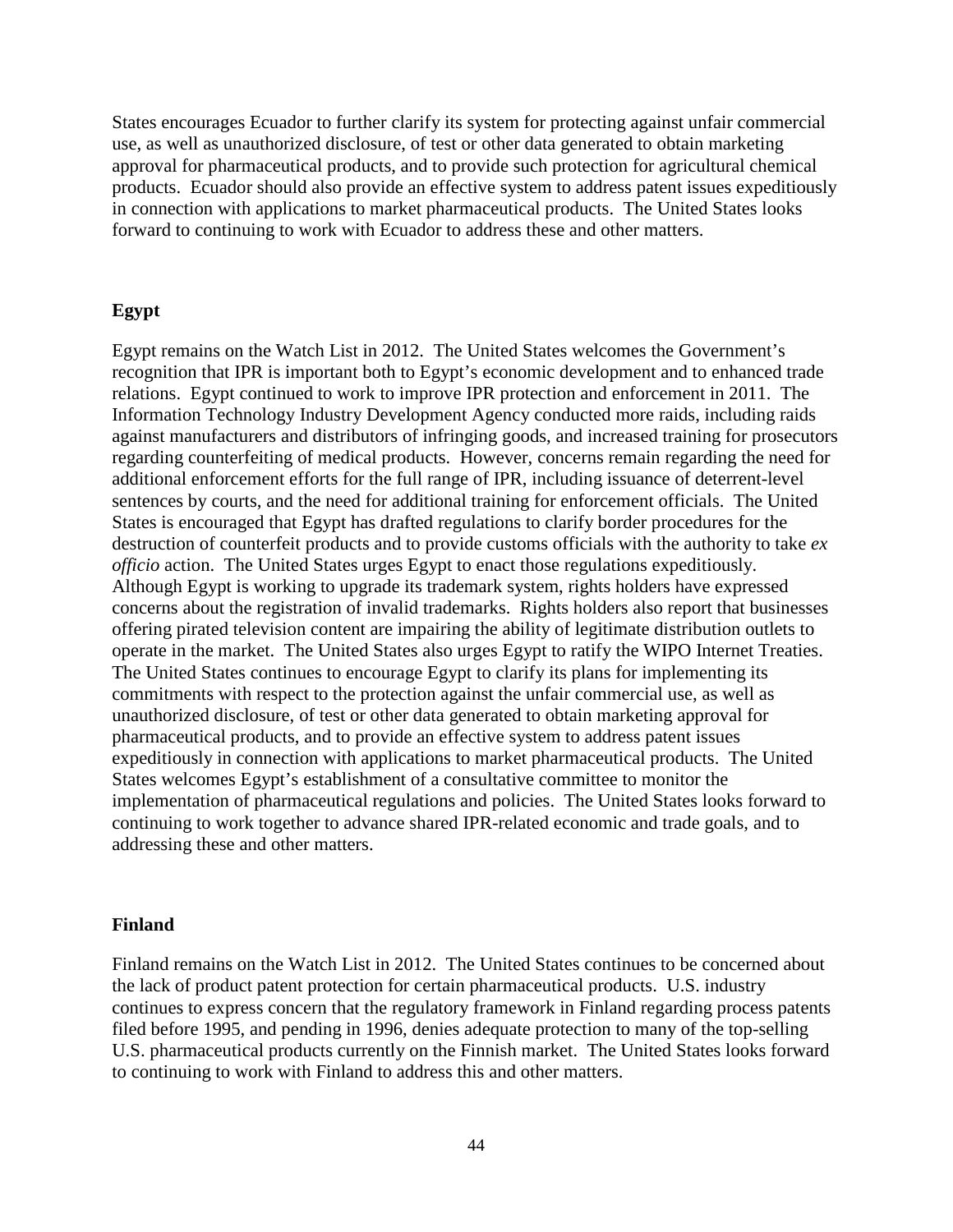#### <span id="page-45-0"></span>**Greece**

Greece remains on the Watch List in 2012. Greece took some significant steps to improve its IPR protection and enforcement framework in 2011. Greece shut down some of the country's more notorious websites that were involved in distribution of pirated content and repealed longstanding laws that limited copyright enforcement on university grounds. In 2011, Greece established a cybercrime section at the Hellenic National Police to assist with IPR enforcement, and created a new IPR department within the Authority for the Prosecution of Financial Crimes (SDOE). The number of cases brought to trial, as well as the number and percentage of convictions that resulted in incarceration for a year or more, have increased since 2009. A law that was enacted in 2011 that provides for *ex officio* authority for the seizure and destruction of pirated and counterfeit goods at open-air markets appears to have led to more efficient enforcement efforts. Despite these improvements, significant concerns remain. The United States encourages Greece to continue to implement its 2009 IPR action plan. Greece should fully implement legislation and regulations regarding copyright protection and enforcement, including legislation and regulations that pertain to administrative fines for software infringement and to civil actions by rights holders concerning piracy over the Internet. In addition, Greece should expand on recent enforcement efforts to address the continuing widespread availability of pirated and counterfeit goods. Greece should also take steps to ensure that it has an effective mechanism to address piracy over the Internet. The United States continues to encourage Greece to improve its judicial system, which suffers from significant delays. The United States looks forward to continuing to work with Greece to address these and other issues.

#### <span id="page-45-1"></span>**Guatemala**

Guatemala remains on the Watch List in 2012. Guatemala continued to make progress in 2011 by enacting legislation to strengthen penalties for the production and distribution of counterfeit medications. In addition, Guatemala's IPR prosecutor remained active in the past year, despite a lack of resources, and enforcement efforts resulted in a sustained level of seizures and an increase in convictions. The interagency IPR working group also remained active in working to improve coordination among IPR-related agencies, and Guatemala participated actively in training efforts. However, pirated and counterfeit goods continue to be widely available in Guatemala, and enforcement efforts are hampered by limited resources and the need for better coordination among all enforcement agencies. The United States encourages Guatemala to continue its enforcement efforts against the manufacture of pirated and counterfeit goods, and to take steps to improve its judicial system. The United States looks forward to continuing to work with Guatemala to address these and other matters.

#### <span id="page-45-2"></span>**Italy**

Italy remains on the Watch List in 2012. Piracy over the Internet continues to be a serious concern in Italy. While Italy took some positive steps on IPR enforcement in 2011, these efforts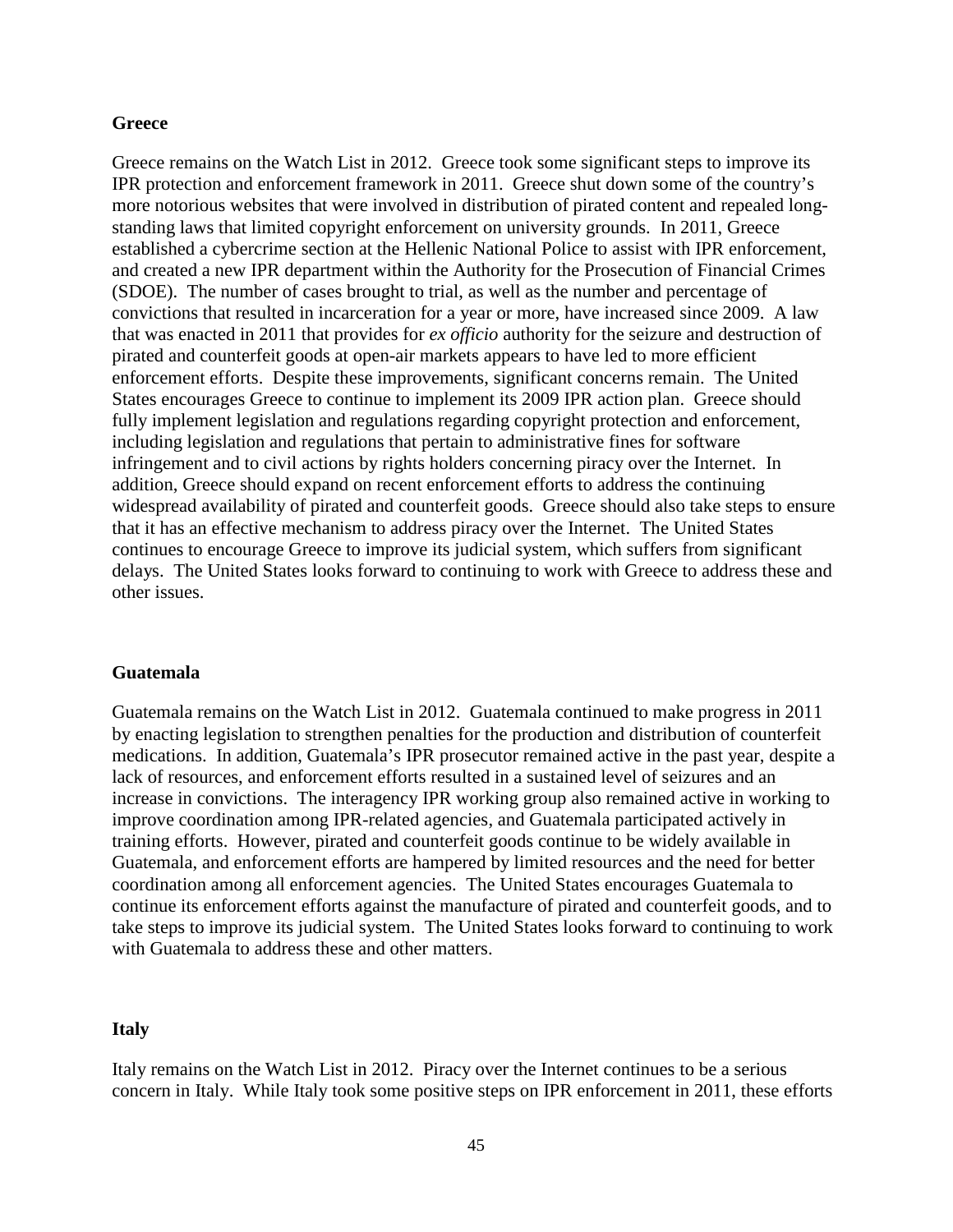were insufficient to address rampant copyright piracy. The OCR of Italy that USTR announced in the 2011 Special 301 Report was inconclusive due to lingering concerns about piracy over the Internet. In particular, the Italian Communications Authority (AGCOM) has not yet made sufficient progress with respect to adoption of draft regulations to combat piracy over the Internet. The United States urges Italy to intensify its recent efforts to address piracy over the Internet, including by adopting and implementing the AGCOM regulations expeditiously, and by ensuring that those regulations create an effective mechanism against all types of copyright piracy over the Internet. The United States also remains concerned about a Data Protection Agency opinion concerning the monitoring of peer-to-peer networks. The United States encourages Italy to enhance enforcement of its law against the unauthorized camcording of motion pictures in theaters, and take further measures to significantly reduce delays in the adjudication of IPR disputes in Italian courts and ensure that cases reach final sentencing. The United States looks forward to continuing to work with Italy to address these and other matters.

#### <span id="page-46-0"></span>**Jamaica**

Jamaica remains on the Watch List in 2012. Jamaica improved its IPR enforcement and training efforts in 2011, and continued public awareness efforts, including an anti-piracy campaign. The United States hopes that a prosecutorial handbook developed with assistance from the U.S. Department of Justice will help to bring about an increase in the imposition of deterrent-level sentences against IPR infringers. The United States continues to urge Jamaica to enact the draft Patents and Designs Act, which is intended to implement certain provisions of the TRIPS Agreement and the United States-Jamaica Bilateral Intellectual Property Agreement. In addition, Jamaica's largest cable operator has yet to compensate performing rights organizations for the public performances of music. We also understand that some cable operators are offering unauthorized programming, and urge the Jamaican Government to take action against these cable systems. The United States looks forward to continuing to work with Jamaica to address these and other issues.

#### <span id="page-46-1"></span>**Kuwait**

Kuwait remains on the Watch List in 2012. Although Kuwaiti officials continued enforcement efforts in the past year, the United States remains concerned about the ongoing lack of deterrentlevel sentences for IPR crimes. The United States is also concerned that several key pieces of IPR legislation remain pending in Kuwait, including amendments to the 1999 copyright law that have been pending for several years. The United States looks forward to continuing to work with Kuwait to address these and other IPR concerns.

#### <span id="page-46-2"></span>**Lebanon**

Lebanon remains on the Watch List in 2012. In 2011, Lebanon participated actively in training programs and conducted IPR awareness-raising programs. Rights holders report good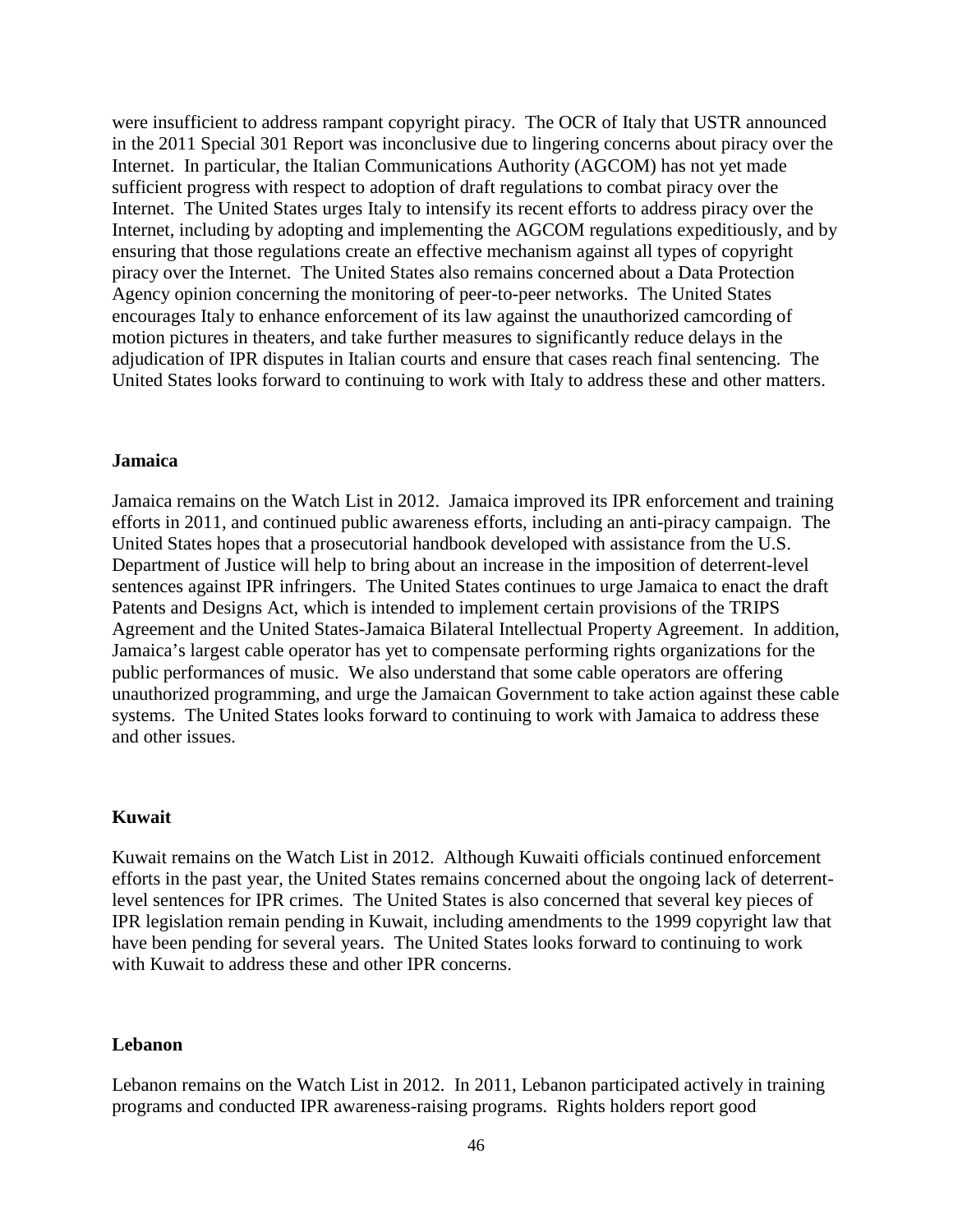cooperation from the Cybercrime and IP Unit of the police branch of the Internal Security Forces (ISF) on enforcement efforts, including a notable action against a manufacturer of counterfeit medicines. However, problems persist. Lebanon should take further action to address concerns regarding counterfeit medicines by extending operations to shut down offending factories. The United States encourages Lebanon to clarify its protection against the unfair commercial use, as well as unauthorized disclosure, of test or other data generated to obtain marketing approval of pharmaceutical products. The United States also encourages Lebanon to complete its accession to the WIPO Internet Treaties. Several key legislative reforms remain pending, and progress on the copyright law amendments has stalled. Lebanon should provide its enforcement authorities, including the Cybercrime and IP Unit of the ISF and customs officials, with *ex officio* authority. The United States looks forward to continuing to work with Lebanon to address these and other issues.

#### <span id="page-47-0"></span>**Mexico**

Mexico remains on the Watch List in 2012. There were positive developments on IPR in 2011, including enactment of legislation to penalize enterprises that refuse entry to government IPR inspectors. There were also other improvements in IPR enforcement, especially actions led by Mexican customs authorities, as well as positive collaboration with Mexican officials working at the U.S. National IPR Coordination Center. However, serious concerns remain, including with respect to the widespread availability of pirated and counterfeit goods in Mexico. Criminal enforcement efforts overall suffer from improved but still weak coordination among federal, state and municipal officials. In addition, the need for increased resources for and more IPR prosecutions, and the need for deterrent level penalties against infringers remains crucial to addressing high levels of IP infringement in Mexico. The United States continues to encourage Mexico to provide its customs officials with *ex officio* authority, and to enact legislation to strengthen its copyright regime, including by implementing the WIPO Internet Treaties and by providing stronger protection against the unauthorized camcording of motion pictures in theaters. In addition, the United States also urges Mexico to implement its longstanding NAFTA obligations to provide an effective system for protecting against the unfair commercial use, as well as unauthorized disclosure, of undisclosed test or other data generated to obtain marketing approval for pharmaceutical products. Mexico should also clarify its system for addressing patent issues expeditiously in connection with applications to market pharmaceutical products. The United States looks forward to Mexico's signature, ratification, and implementation of the ACTA, which Mexico negotiated. The United States looks forward to continuing to work with Mexico to address these and other matters.

#### <span id="page-47-1"></span>**Norway**

Norway remains on the Watch List in 2012. The United States is encouraged by the process under which Norway is considering draft legislation to combat piracy over the Internet. However, the United States remains concerned about the lack of product patent protection for certain pharmaceutical products; Norway's regulatory framework for process patents filed prior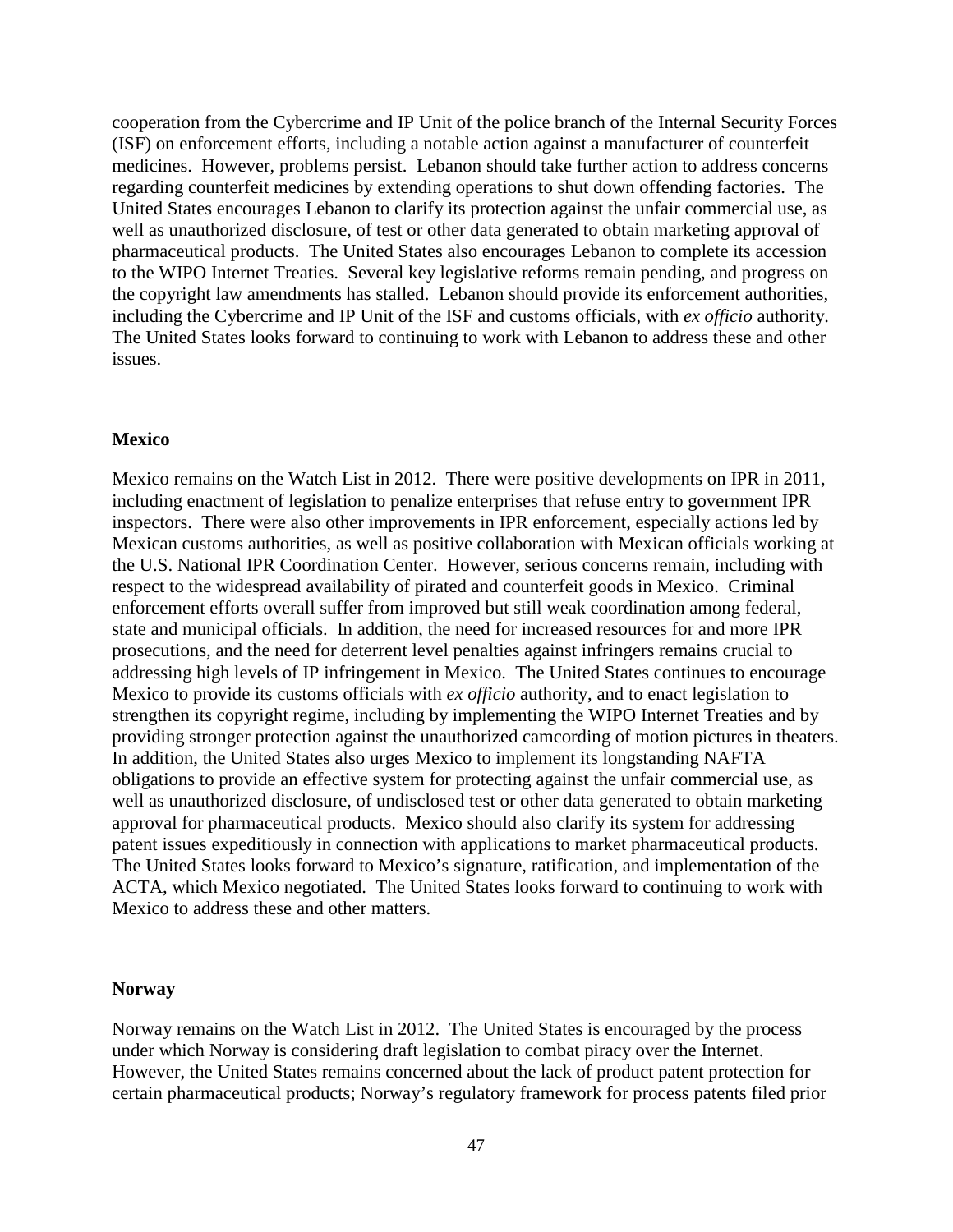to 1992, and pending in 1996, denies adequate patent protection for a number of pharmaceutical products currently on the Norwegian market. The United States looks forward to continuing to work with Norway to address these and other issues.

#### <span id="page-48-0"></span>**Peru**

Peru remains on the Watch List in 2012. Peru recently enacted a law to criminalize the sales of counterfeit medicines. However, additional work is needed to coordinate enforcement efforts under that law and to pursue prosecutions. The United States remains concerned about the widespread availability of counterfeit and pirated products in Peru in general, and notes that Peru needs to devote additional resources for IPR enforcement, to improve coordination among enforcement agencies, improve its border controls, and strengthen its judicial system. The United States encourages Peru to take steps to implement its obligations under the United States-Peru Trade Promotion Agreement regarding the government's use of unlicensed software, and likewise to take steps to implement obligations with respect to protections against piracy over the Internet. It is important for Peru to clarify its protections for biotechnologically-derived pharmaceutical products. The United States looks forward to continuing to work with Peru to address these and other issues, including through the TPP negotiations.

#### <span id="page-48-1"></span>**Philippines**

The Philippines remains on the Watch List in 2012. The United States is encouraged by the significant decline in the incidence of unauthorized camcording of motion pictures in theaters that followed the enactment of the Anti-Camcording Act of 2010. Philippine officials also improved enforcement efforts, leading to the closure of at least two significant notorious markets. In addition, the Philippine Supreme Court promulgated long-awaited IPR procedural rules in 2011. The United States is hopeful that effective implementation of these rules will help streamline the judicial process for IPR cases. The United States encourages the Philippines to strengthen the criminal enforcement of IPR by improving the quality of criminal investigations and prosecutions. The Philippines should also clarify its procedures for obtaining provisional measures, including by improving predictability with respect to search and seizure orders. The United States urges the Philippines to enact long-pending legislation to amend its copyright law and ensure that it fully implements the WIPO Internet Treaties. The United States remains concerned about amendments to the Patent Law that limit the patentability of certain chemical forms unless the applicant demonstrates increased efficacy. The United States encourages the Philippines to provide an effective system for protecting against the unfair commercial use, as well as unauthorized disclosure, of test or other data generated to obtain marketing approval for pharmaceutical and agricultural chemical products. The United States also remains concerned about policies that inhibit U.S. exports of IPR-intensive products to the Philippines, including measures that limit the market for imported pharmaceutical products. The United States looks forward to continuing to work with the Philippines to address these and other matters.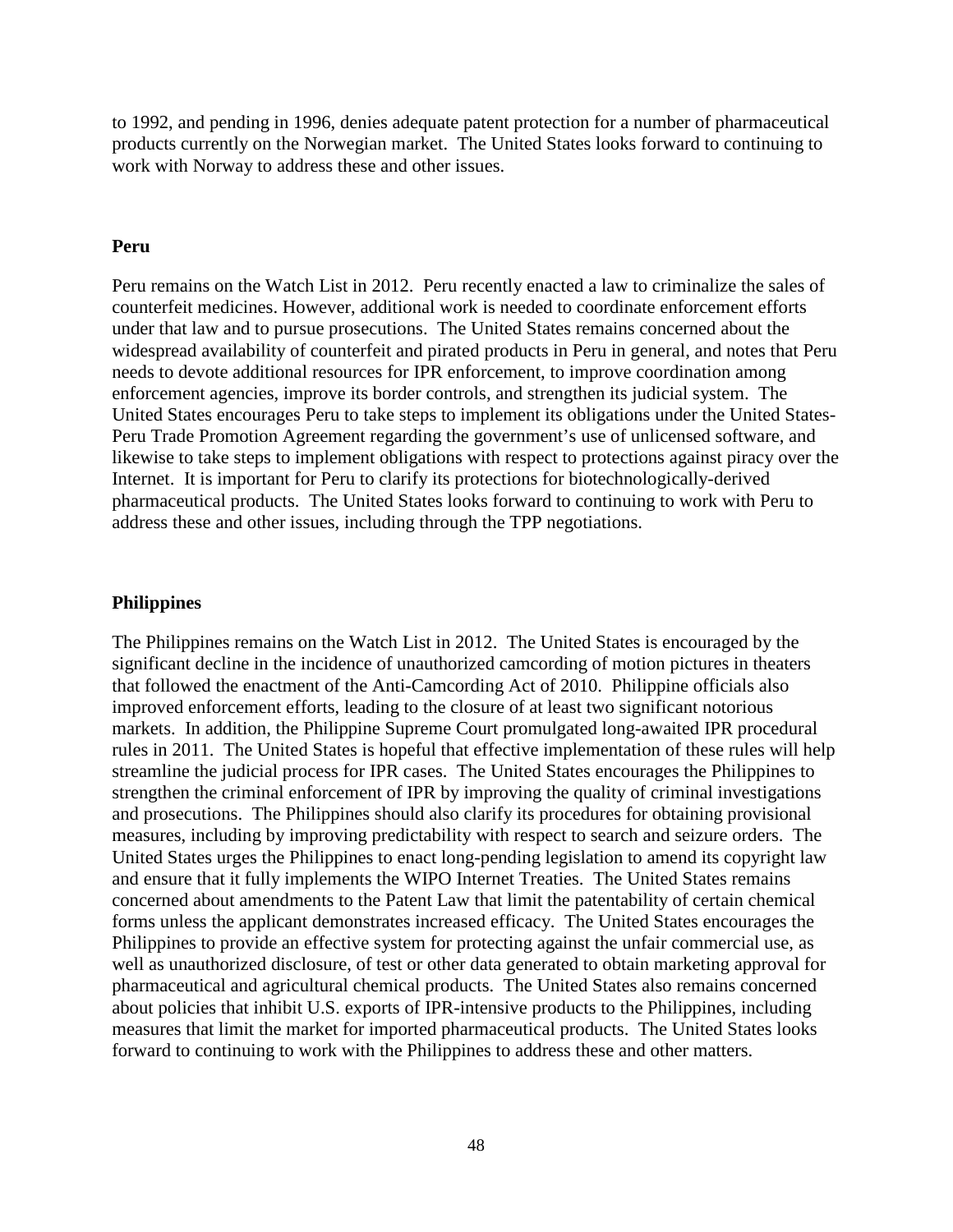#### <span id="page-49-0"></span>**Romania**

Romania remains on the Watch List in 2012. U.S. industry reports positive cooperation with Romanian enforcement officials and among enforcement agencies, evidenced by the taking down of 164 infringing websites. Romania should, however, ensure that authorities have the proper resources and training to address the country's high rates of piracy and counterfeiting effectively. The United States urges Romania to prioritize IPR protection and enforcement. Piracy over the Internet remains a serious concern, and more enforcement efforts are needed to address the problem. Judicial delays and a lack of deterrent-level sentencing also remain a problem. The United States looks forward to continuing to work with Romania to address these and other issues.

## <span id="page-49-1"></span>**Tajikistan**

Tajikistan remains on the Watch List in 2012. The United States congratulates Tajikistan on completing accession to the *WIPO Performances and Phonograms Treaty*, which provides for protection of U.S. and other foreign sound recordings in Tajikistan. This step resolves a longstanding concern for U.S. rights holders. Tajikistan also took steps to implement the *Berne Convention for the Protection of Literary and Artistic Works*, and has introduced legislation to provide an effective system for protecting against the unfair commercial use, as well as unauthorized disclosure, of undisclosed test or other data generated to obtain marketing approval for pharmaceutical products. However, Tajikistan should implement its commitments under the 1993 United States-Tajikistan Trade Agreement. Additional concerns remain, including with respect to the lack of *ex officio* authority for border and criminal enforcement officials, and regarding the need for more prosecutions of criminal IPR infringement. The United States looks forward to continuing to work with Tajikistan on these and other matters.

#### <span id="page-49-2"></span>**Turkey**

Turkey remains on the Watch List in 2012. There have been some improvements, including enhanced coordination among some enforcement agencies, discussions between the government and the private sector on IPR matters, and more training opportunities for IPR officials. However, Turkey's overall IPR protection and enforcement climate presents concerns for rights holders. Piracy and counterfeiting remain widespread in Turkey, including increasing levels of piracy over the Internet. Turkey should take action on the legislative reforms that are currently pending, and should take steps to provide an effective mechanism to address piracy in the digital environment, including full implementation of the WIPO Internet Treaties. Additional resources and training are needed to allow for more effective IPR enforcement efforts, including additional training for judges, especially with respect to piracy over the Internet. U.S. rights holders continue to raise serious concerns regarding the export from, and transshipment through, Turkey of counterfeit and pirated products. Additionally, they raise concerns that a lack of regulatory transparency and predictability for pharmaceutical products minimizes market access. U.S. industry also continues to report that the 2008 Constitutional Court dismissal of several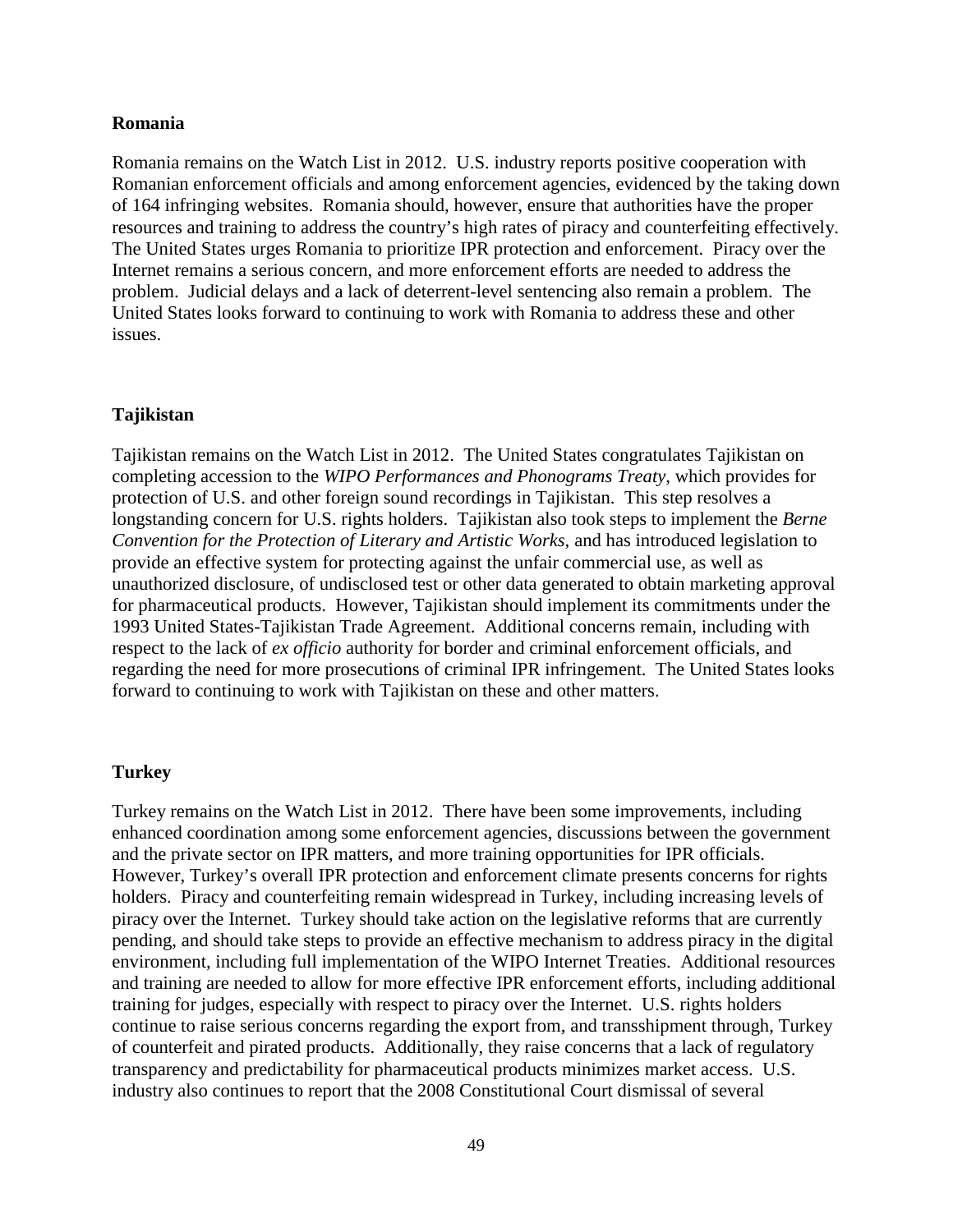trademark-related cases has caused uncertainty with respect to the protection of the trademarks at issue in those cases, and that the Government has failed to take effective action to address that concern. The United States continues to encourage Turkey to clarify its protection against the unfair commercial use, as well as unauthorized disclosure, of test and other data generated to obtain marketing approval for pharmaceutical products. The United States looks forward to continuing to work with Turkey to address these and other issues.

#### <span id="page-50-0"></span>**Turkmenistan**

Turkmenistan remains on the Watch List in 2012. Turkmenistan made progress by adopting a Law on Copyright and Allied Rights and by amending its Civil Code to enhance IPR protection. However, Turkmenistan should implement its commitments under the 1993 United States-Turkmenistan Trade Agreement, and there continues to be a need for more comprehensive administrative, civil, and criminal procedures for adjudicating IPR cases. Turkmenistan should also provide ex *officio* authority to its customs officials. In addition, the United States continues to encourage Turkmenistan to join the *Berne Convention on the Protection of Literary and Artistic Works* and the *Convention for the Protection of Producers of Phonograms Against Unauthorized Duplication of their Phonographs* (Geneva Phonograms Convention). The United States looks forward to continuing to work with Turkmenistan to address these and other matters.

#### <span id="page-50-1"></span>**Uzbekistan**

Uzbekistan remains on the Watch List in 2012. In 2011, Uzbekistan established a new Agency for Intellectual Property to improve the enforcement of IPR laws. Uzbekistan should ensure that this new agency has the necessary tools and resources to follow its mandate effectively. Concerns remain regarding the lack of copyright protection for preexisting works and for U.S. and foreign sound recordings. Uzbekistan should join the *Convention for the Protection of Producers of Phonograms Against Unauthorized Duplication of their Phonographs* (Geneva Phonograms Convention) and the WIPO Internet Treaties. Uzbekistan should also increase penalties for IPR violations and ensure that its law enforcement authorities have *ex officio* authority to initiate investigations and enforcement actions. The United States looks forward to continuing to work with Uzbekistan to address these and other matters.

#### <span id="page-50-2"></span>**Vietnam**

Vietnam remains on the Watch List in 2012. Vietnam improved its regulatory framework in 2011 by passing decrees to strengthen copyright protection and border enforcement. Vietnam also took steps to resolve longstanding concerns with respect to signal theft by state-owned TV enterprises; it should build on this momentum to address other concerns with respect to cable and satellite signal theft. Although Vietnam continued to undertake enforcement efforts in 2011, including conducting significant raids to combat book piracy, but widespread piracy and counterfeiting remain a serious concern. Piracy over the Internet is a growing concern, and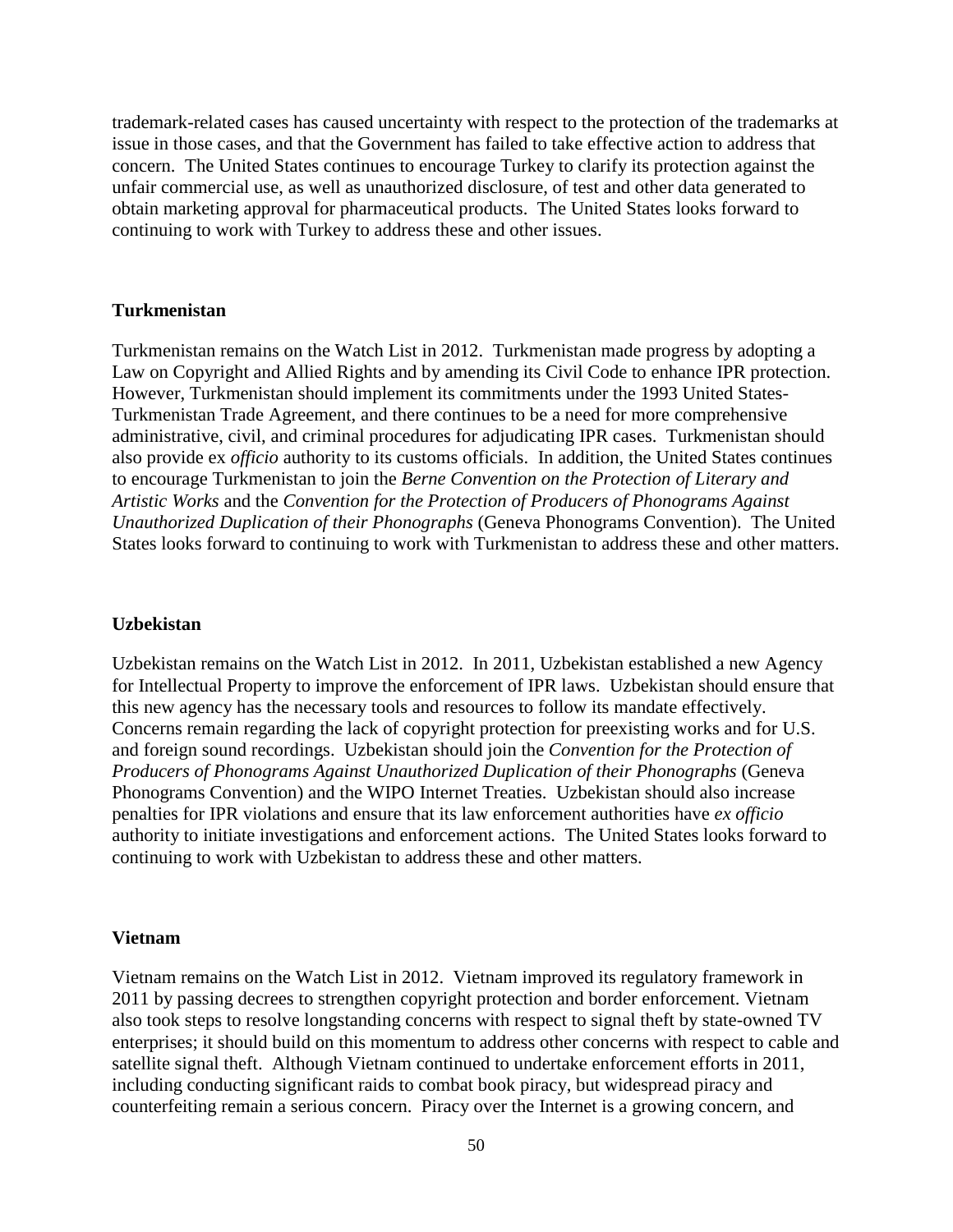counterfeit goods continue to be widely available in physical markets as well. The United States continues to encourage enforcement agencies to initiate more criminal prosecutions, and to impose deterrent level sentences in appropriate cases. Vietnam should also clarify its system for protecting against the unfair commercial use, as well as unauthorized disclosure, of undisclosed test or other data generated to obtain marketing approval for pharmaceutical products. The United States looks forward to continuing to work with Vietnam to address these and other issues, including through the Trans-Pacific Partnership negotiations.

#### <span id="page-51-0"></span>**Section 306 Monitoring**

#### <span id="page-51-1"></span>**Paraguay**

<span id="page-51-2"></span>The United States continues to monitor Paraguay under Section 306, focusing on Paraguay's implementation of the Memorandum of Understanding on Intellectual Property Rights (MOU) with the United States and on the renegotiation of the MOU, which will expire shortly. Paraguay made progress in 2011 by producing obtaining the first conviction under its new criminal laws, which were strengthened by Penal Code amendments in 2009. Enforcement efforts continued, including efforts by the Specialized Technical Unit, and Paraguay has taken steps to improve coordination among its enforcement agencies. The United States also welcomes the efforts Paraguay has undertaken to improve IPR public awareness. However, serious concerns remain. Piracy and counterfeiting remain rampant in the country, and enforcement efforts internally and at the border have been insufficient to address this problem. Paraguay should intensify its customs actions and improve its cooperation with neighboring countries Brazil and Argentina on cross-border enforcement of IPR. The United States encourages Paraguay to take steps to improve the efficiency of its judicial system so that additional IPR violations can be addressed through the 2009 Penal Code amendments. The United States continues to urge Paraguay to improve its patent protections and to provide an effective system for protecting against the unfair commercial use, as well as unauthorized disclosure, of test or other data generated to obtain marketing approval of pharmaceutical and agricultural chemical products. The United States looks forward to continuing to work with Paraguay to address these and other matters.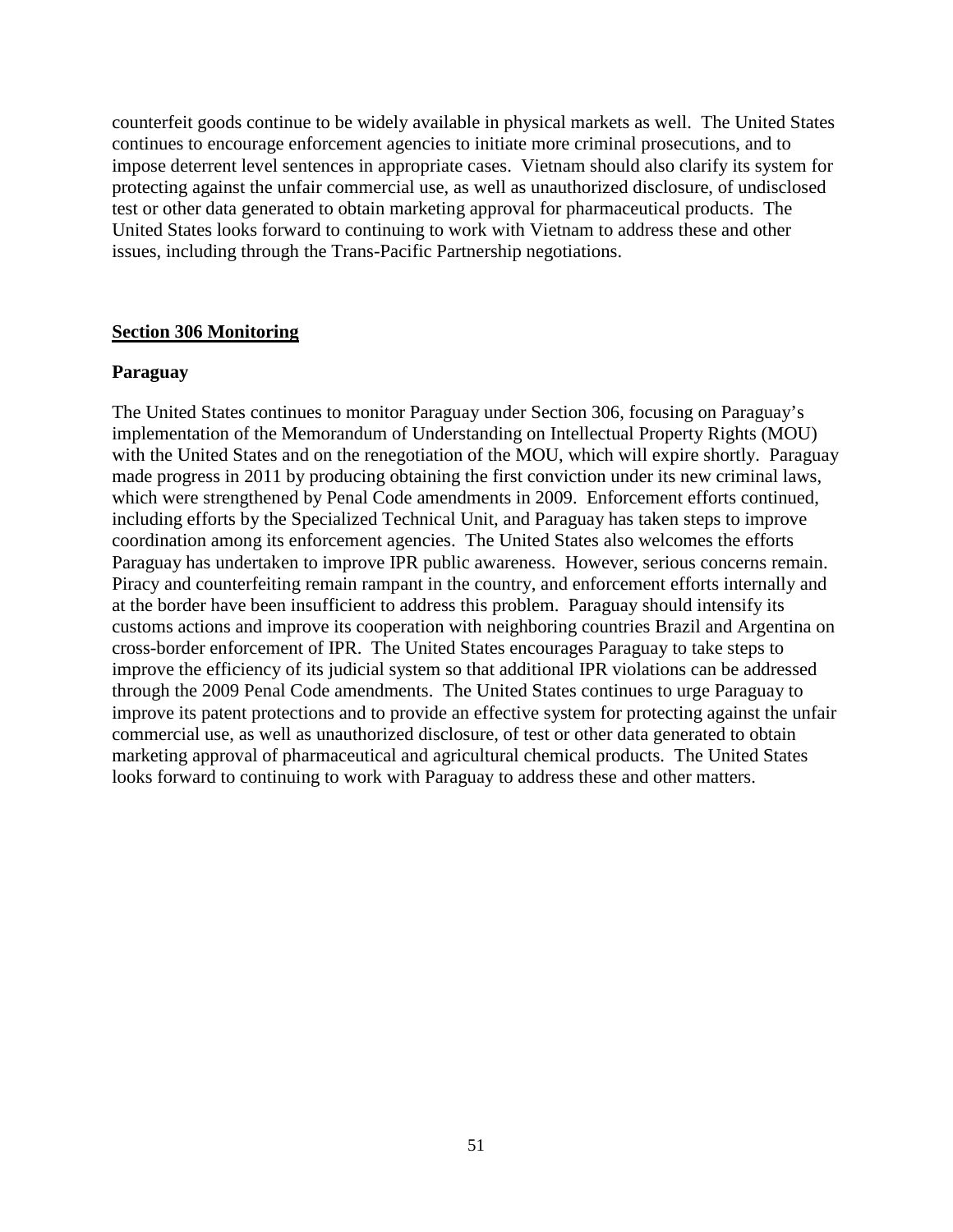# **ANNEX 1. STATUTORY BACKGROUND ON SPECIAL 301**

Pursuant to Section 182 of the Trade Act of 1974, as amended by the Omnibus Trade and Competitiveness Act of 1988 and the Uruguay Round Agreements Act (enacted in 1994) ("Special 301"), under Special 301 provisions, USTR must identify those countries that deny adequate and effective protection for IPR or deny fair and equitable market access for persons that rely on IPR protection. ("Countries" in this context include separate customs territories and the European Union). Countries that have the most onerous or egregious acts, policies, or practices and whose acts, policies, or practices have the greatest adverse impact (actual or potential) on the relevant U.S. products must be designated as "Priority Foreign Countries." Priority Foreign Countries are potentially subject to an investigation under the Section 301 provisions of the Trade Act of 1974. USTR may not designate a country as a Priority Foreign Country if it is entering into good faith negotiations or making significant progress in bilateral or multilateral negotiations to provide adequate and effective protection of IPR.

USTR must decide whether to identify countries within 30 days after issuance of the annual National Trade Estimate Report. In addition, USTR may identify a trading partner as a Priority Foreign Country or remove such identification whenever warranted.

USTR has created a "Priority Watch List" and "Watch List" under Special 301 provisions. Placement of a trading partner on the Priority Watch List or Watch List indicates that particular problems exist in that country with respect to IPR protection, enforcement, or market access for persons relying on IPR. Countries placed on the Priority Watch List are the focus of increased bilateral attention concerning the problem areas.

Additionally, under Section 306, USTR monitors a trading partner's compliance with measures that are the basis for resolving an investigation under Section 301. USTR may apply sanctions if a country fails to satisfactorily implement such measures.

<span id="page-52-0"></span>The Trade Policy Staff Committee, in particular the Special 301 Subcommittee, in advising USTR on the implementation of Special 301, obtains information from and holds consultations with the private sector, U.S. embassies, foreign governments, and the U.S. Congress, among other sources.